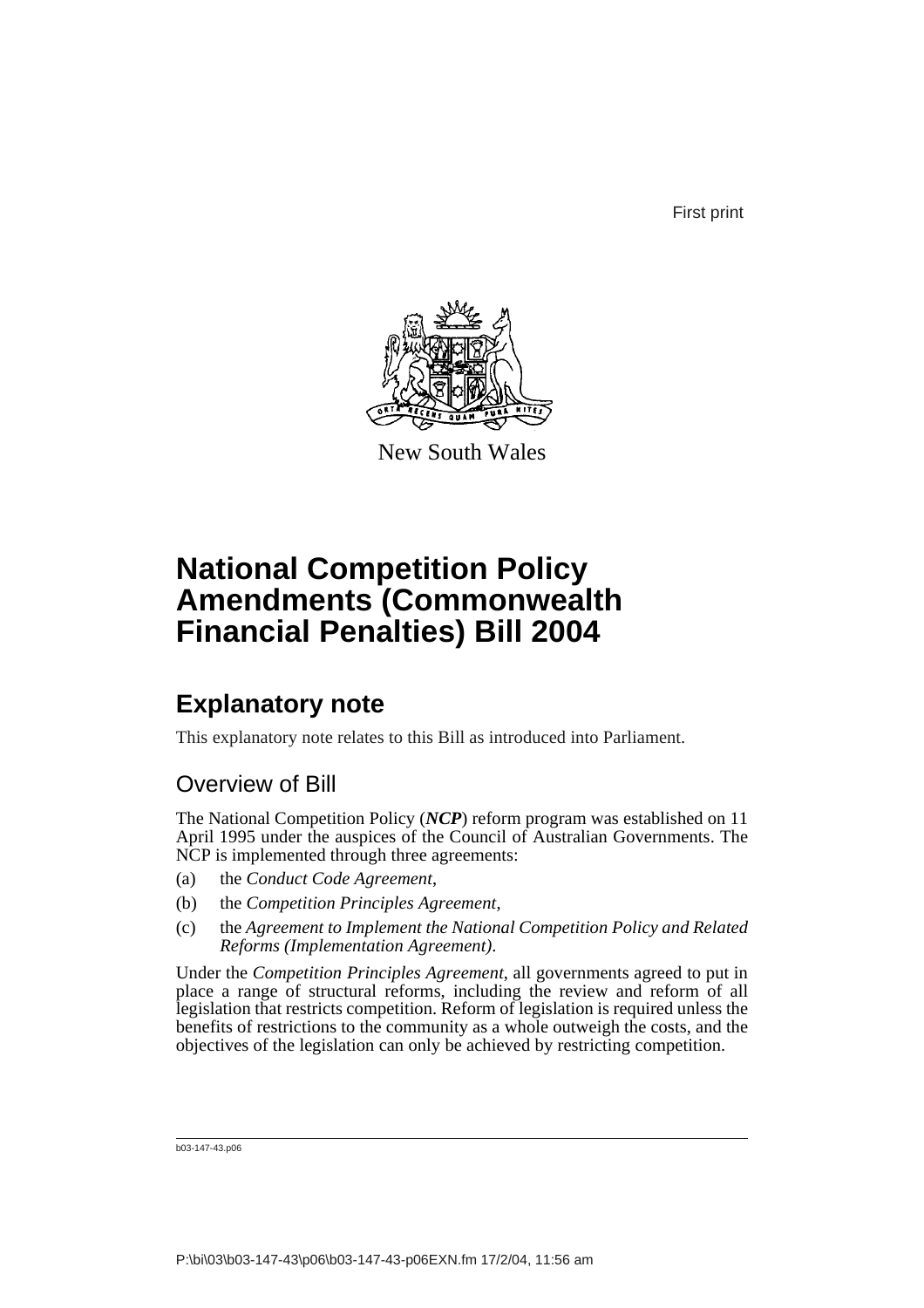Explanatory note

In return for complying with the obligations set out in the three NCP agreements, including legislation review and reform, the Commonwealth agreed to provide annual competition payments to the States and Territories. The NCP agreements recognised that while the States and Territories have responsibility for implementing the major competition reforms, much of the financial dividend from the economic growth arising out of NCP reforms accrues to the Commonwealth rather than the States and Territories through higher income tax receipts. Competition payments to the States and Territories represent their share of the financial benefits arising from the NCP reforms. In 2003–2004, New South Wales' maximum competition payment entitlement is \$254.4 million.

The National Competition Council (*NCC*) has assessed New South Wales as having fulfilled all of its obligations under the three NCP agreements, with the exclusion of certain legislation review and reform activity. The Council has expressed dissatisfaction in relation to the degree of reform undertaken in the regulation of poultry supply, liquor, farm debt mediation, and the dentistry, optometry and pharmacy professions.

The New South Wales Government has made a number of submissions to the NCC and the Commonwealth establishing the net public benefits arising from current regulatory arrangements and justifying the degree of reform undertaken for each Act. In each case, the NCC has not accepted the submissions.

The Commonwealth has advised the New South Wales Government that it accepts the NCC's recommendation to impose a penalty for New South Wales' 2003–04 competition payments of \$50.9 million. The legislative amendments made by this Bill seek to ensure that this penalty is not imposed in future years and, subject to the NCC's assessment and recommendation, may enable New South Wales to earn back a portion of this penalty.

The Bill effects the following amendments:

- (a) the *Liquor Act 1982* is amended:
	- (i) to remove a provision allowing objections to be taken to the granting of an application for a hotelier's licence or an off-licence to sell liquor by retail on the ground that the needs of the public in the neighbourhood of the premises to which the application relates can be met by facilities for the supply of liquor existing in, and outside, the neighbourhood, and to provide instead for a social impact assessment process in relation to any such application, and
	- (ii) to prevent service stations from being granted an off-licence (retail), and

Explanatory note page 2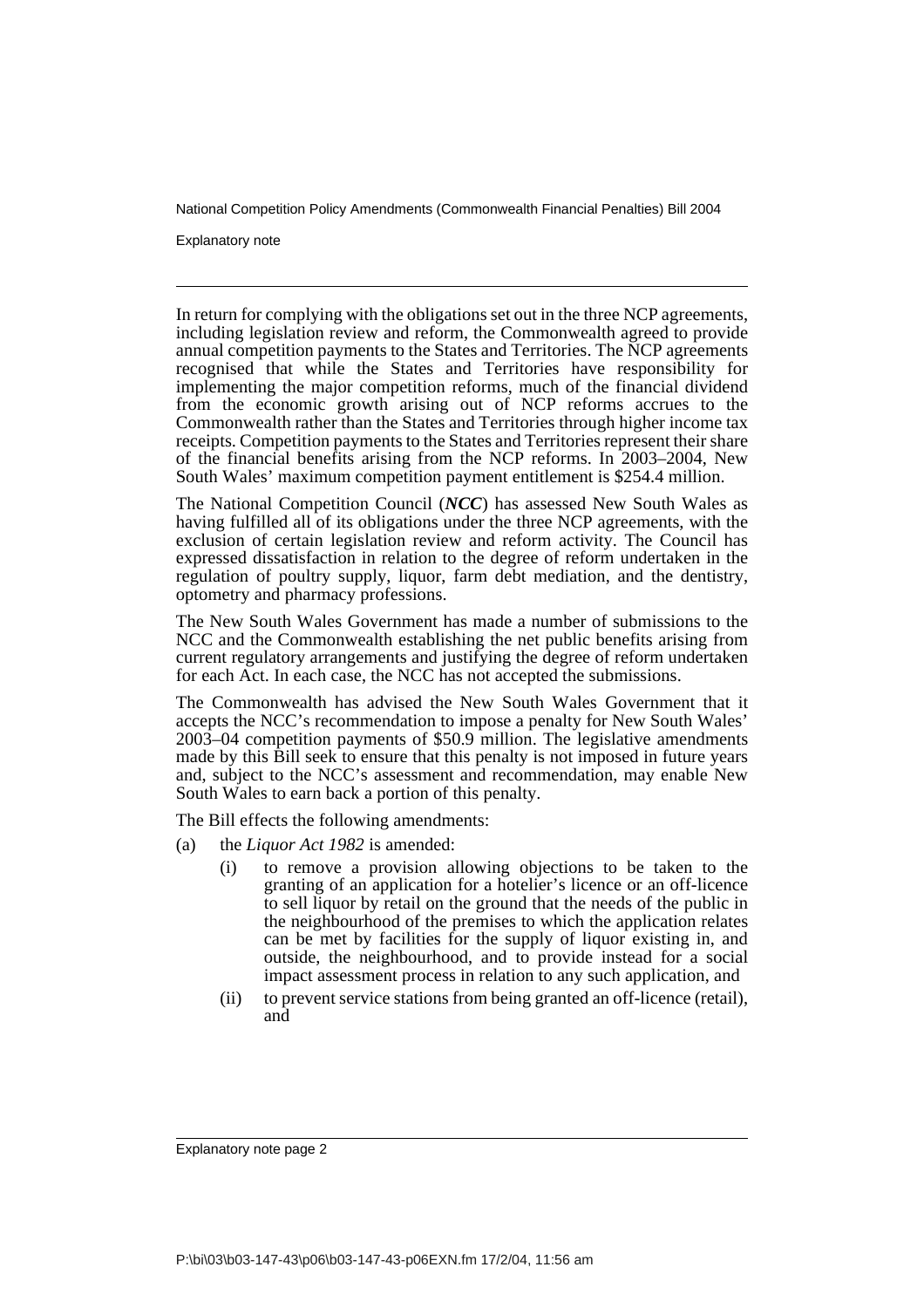Explanatory note

- (iii) to provide that the existing restrictions on granting an off-licence (retail) that apply in relation to convenience stores will also apply to other general stores such as mixed business shops, corner shops and milk bars, and
- (iv) to provide that the fee for granting a hotelier's licence or an offlicence (retail) will be the fee prescribed by (or determined in accordance with) the regulations instead of being fixed by the Liquor Administration Board, and
- (v) to provide that an annual fee will be payable in respect of a hotelier's licence or an off-licence (retail),
- (b) the *Poultry Meat Industry Act 1986* is amended:
	- (i) to replace the existing requirement for batch poultry supply agreements between poultry growers and poultry processors to be approved by the Poultry Meat Industry Committee with a requirement that they merely be registered with the Committee, and
	- (ii) to abolish the Poultry Meat Industry Committee's existing power to set base rates for batch poultry supplied by poultry growers to poultry processors,
- (c) the *Dentists Act 1989* and the *Dental Practice Act 2001* are amended to remove restrictions on the persons or bodies who may employ dentists or in association with whom dentists may practise, and to prohibit employers of dentists from directing or inciting them to engage in misconduct,
- (d) the *Optometrists Act 2002* is amended to remove restrictions on the persons or bodies who may carry on the business of optometry, and to prohibit employers of optometrists from directing or inciting them to engage in misconduct,
- (e) the *Pharmacy Act 1964* is amended to remove restrictions on the number of pharmacy businesses that pharmacists may carry on or in which they may have a pecuniary interest, and on the ability of friendly societies to carry on pharmacy businesses,
- (f) the *Farm Debt Mediation Act 1994* is amended:
	- (i) to remove a provision that prohibits action under the Act being taken within the 12 months following the Rural Assistance Authority's refusal of an application for a certificate declaring that the Act does not apply to a particular farm mortgage, and
	- (ii) to remove a provision that makes certain decisions of the Rural Assistance Authority reviewable by the Administrative Decisions Tribunal.

The Bill also makes ancillary and consequential amendments to the Acts referred to in paragraphs  $(a)$ – $(f)$  above.

Explanatory note page 3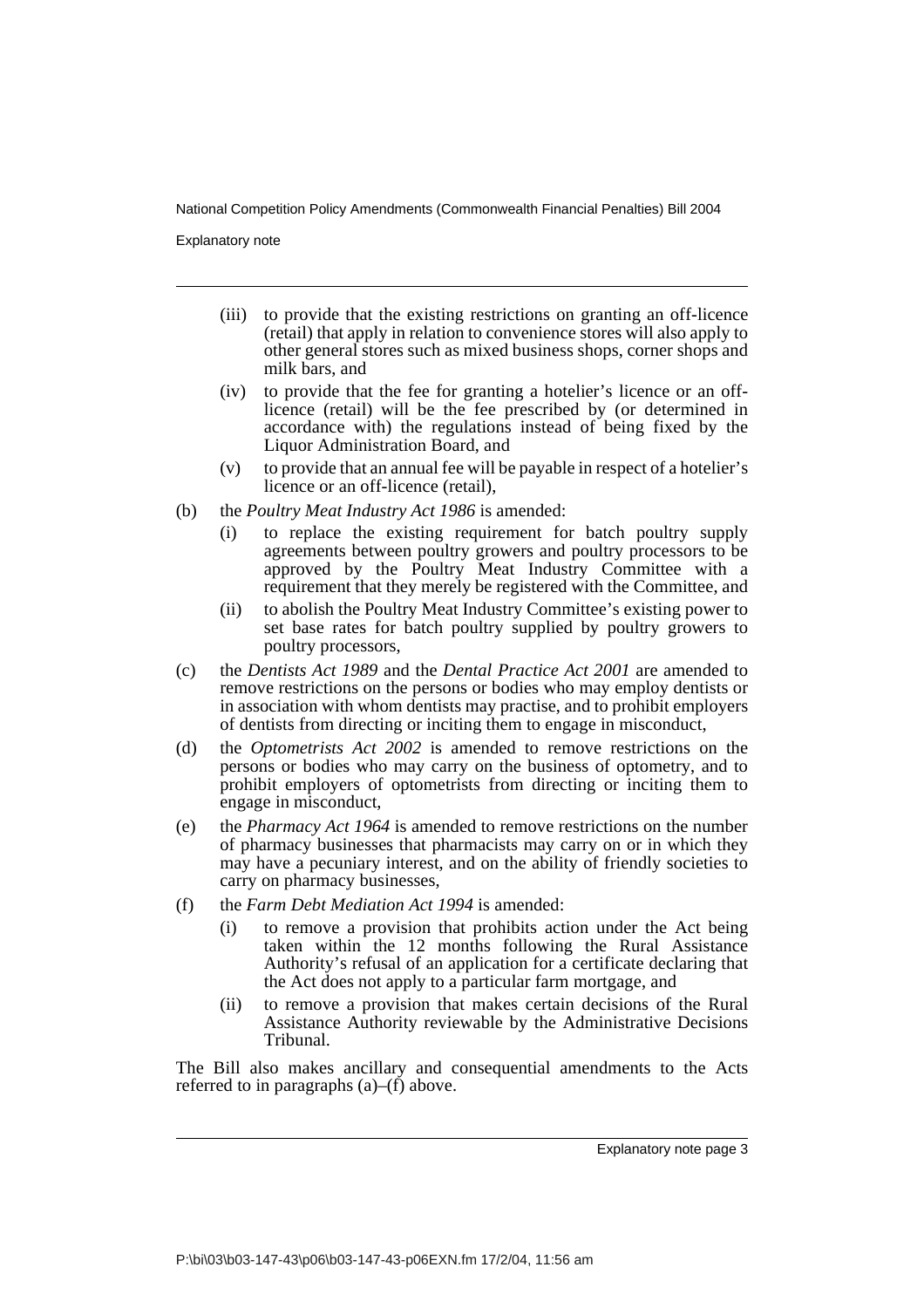Explanatory note

## Outline of provisions

**Clause 1** sets out the name (also called the short title) of the proposed Act.

**Clause 2** provides for the commencement of the proposed Act on the date of assent except for Schedule 1 (which is to commence on 1 July 2004, unless sooner commenced by proclamation) and Schedule 2 (which is to commence on 30 June 2004).

**Clause 3** is a formal provision that gives effect to the Schedules to the proposed Act containing the amendments.

**Clause 4** makes it clear that the explanatory notes contained in the Schedules do not form part of the proposed Act.

**Schedules 1–7** amend the *Liquor Act 1982*, the *Poultry Meat Industry Act 1986*, the *Dentists Act 1989*, the *Dental Practice Act 2001*, the *Optometrists Act 2002*, the *Pharmacy Act 1964* and the *Farm Debt Mediation Act 1994*. The amendments made by each Schedule are explained in detail in the explanatory note contained in the Schedule concerned.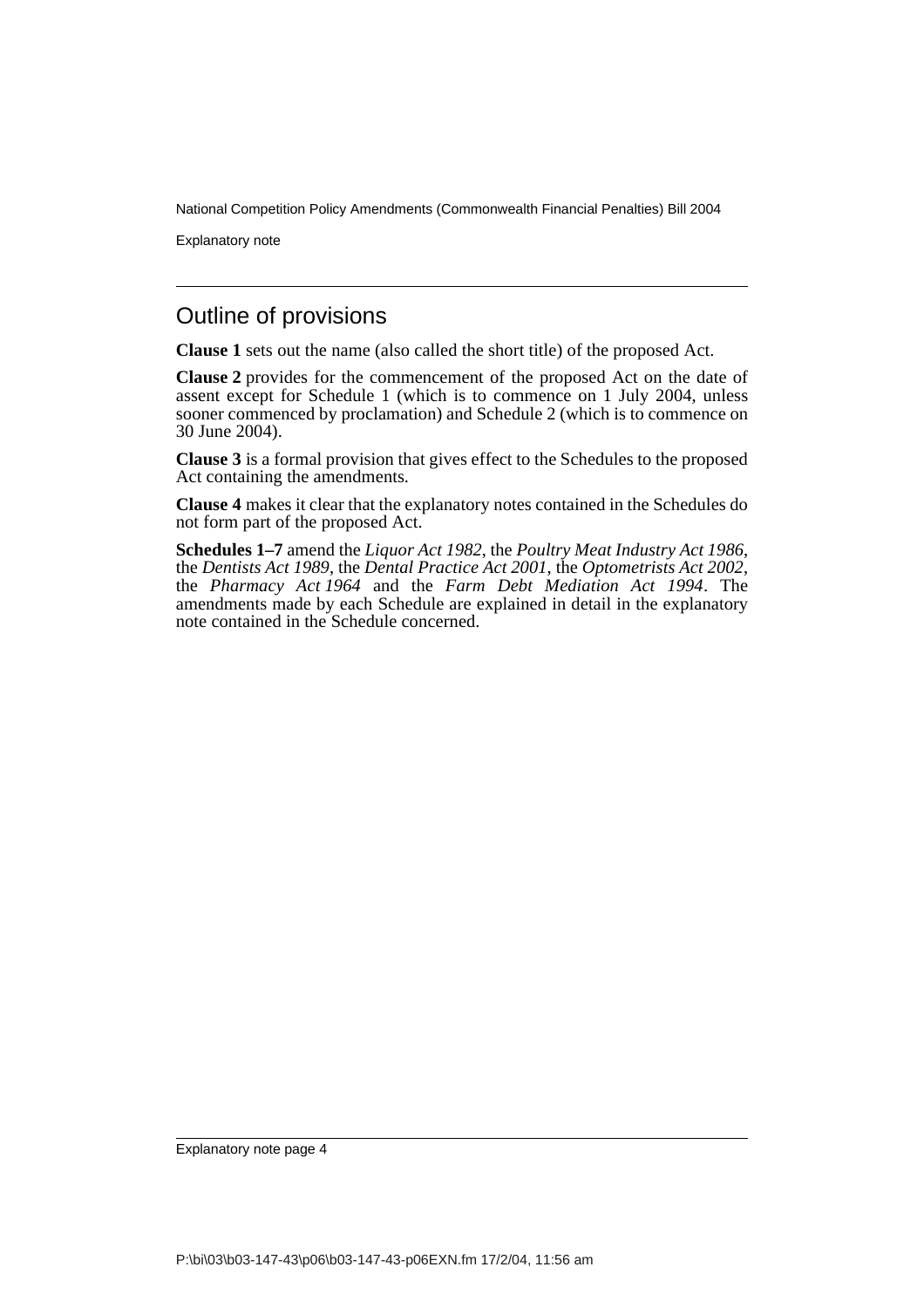First print



New South Wales

# **National Competition Policy Amendments (Commonwealth Financial Penalties) Bill 2004**

# **Contents**

|            |                                                    | Page |
|------------|----------------------------------------------------|------|
| 1          | Name of Act                                        | 2    |
| 2          | Commencement                                       | 2    |
| 3          | Amendment of Acts                                  | 2    |
| 4          | <b>Explanatory notes</b>                           | 2    |
| Schedule 1 | Amendment of Liquor Act 1982 No 147                | 3    |
| Schedule 2 | Amendment of Poultry Meat Industry Act 1986 No 101 | 10   |
| Schedule 3 | Amendment of Dentists Act 1989 No 139              | 17   |
| Schedule 4 | Amendment of Dental Practice Act 2001<br>No 64     | 20   |
| Schedule 5 | Amendment of Optometrists Act 2002<br>No 30        | 29   |
| Schedule 6 | Amendment of Pharmacy Act 1964<br>No 48            | 37   |
| Schedule 7 | Amendment of Farm Debt Mediation<br>Act 1994 No 91 | 39   |

b03-147-43.p06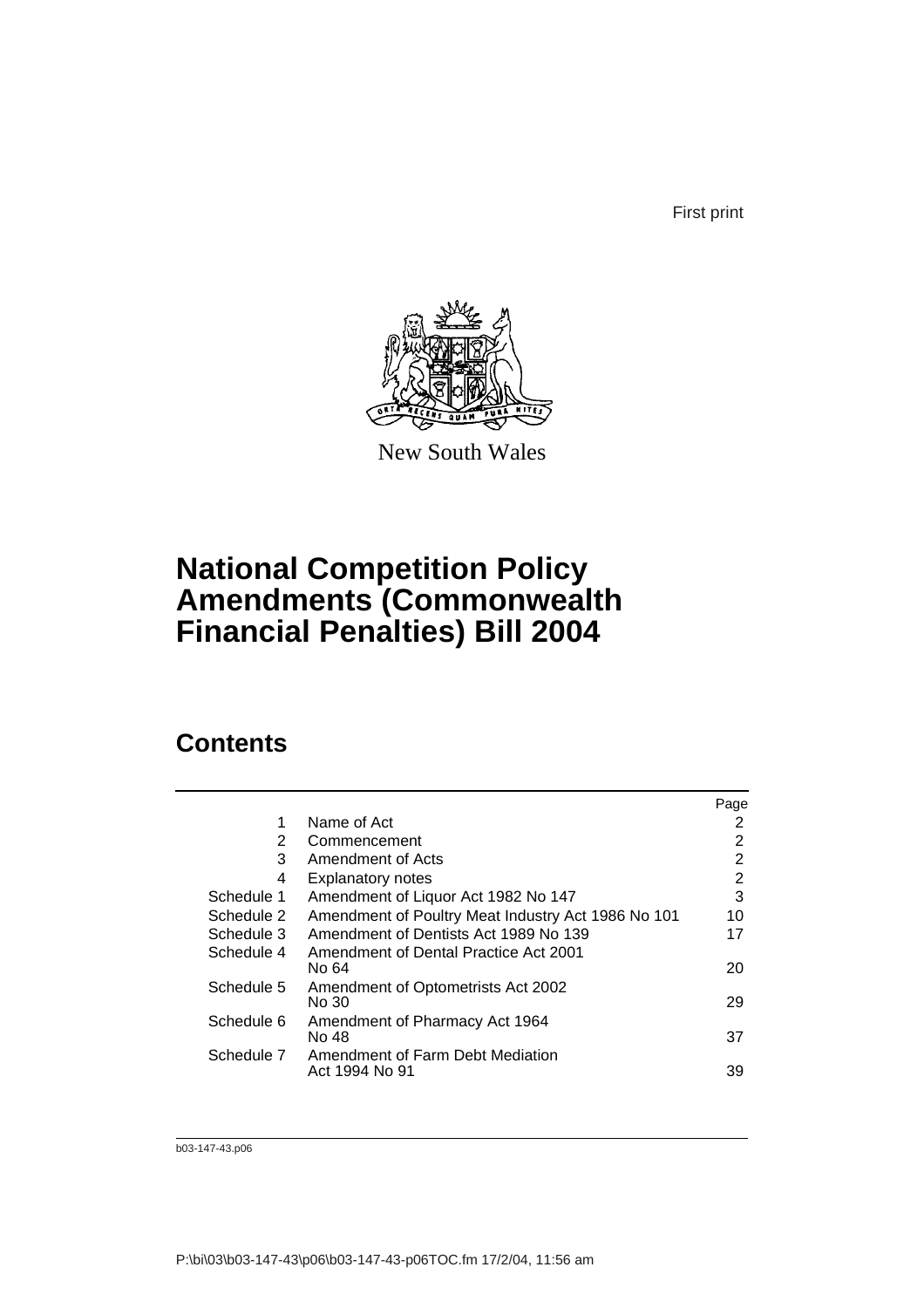**Contents** 

Page

Contents page 2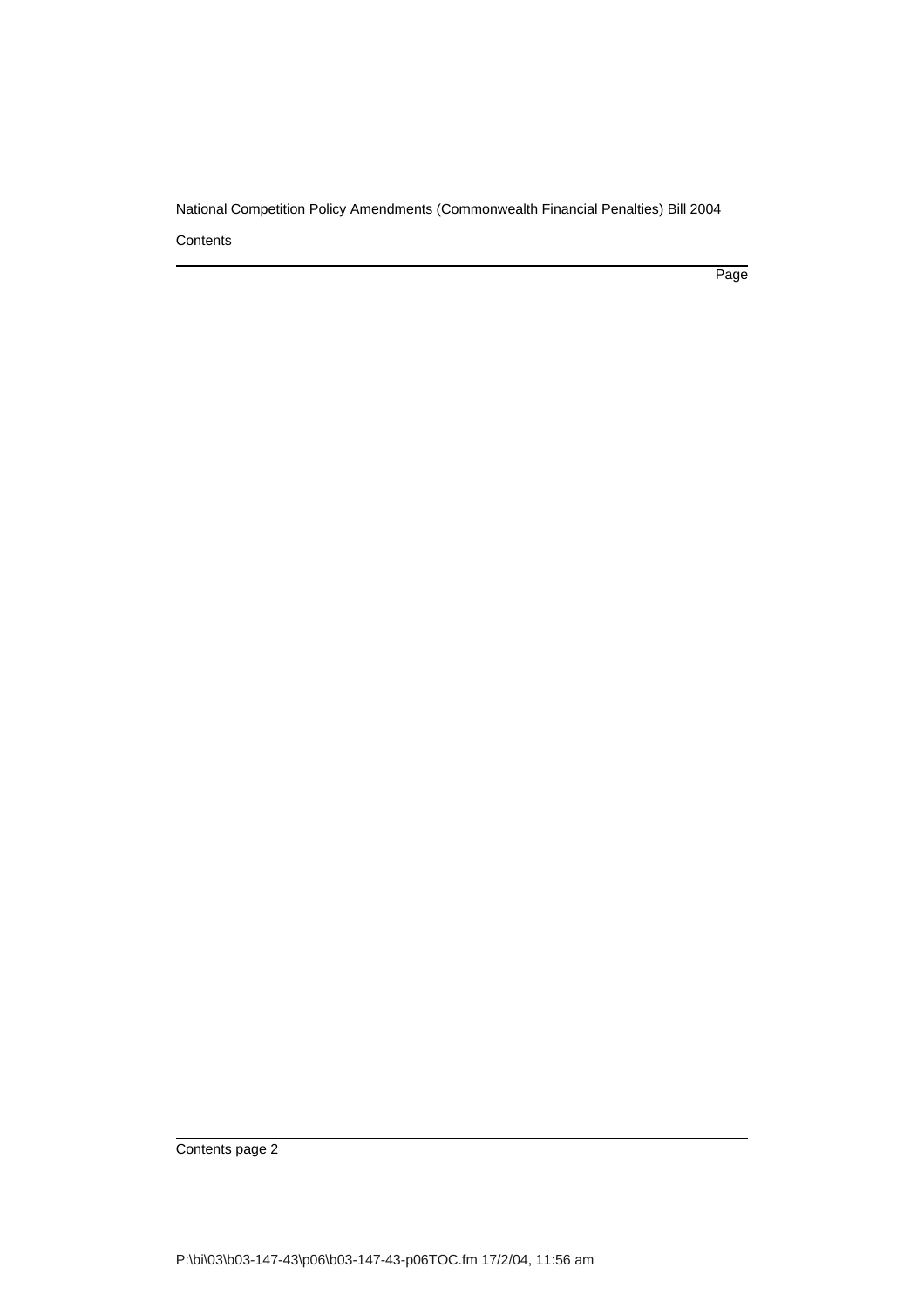

New South Wales

# **National Competition Policy Amendments (Commonwealth Financial Penalties) Bill 2004**

No , 2004

### **A Bill for**

An Act to amend various Acts in connection with Commonwealth financial penalties arising from National Competition Policy reviews.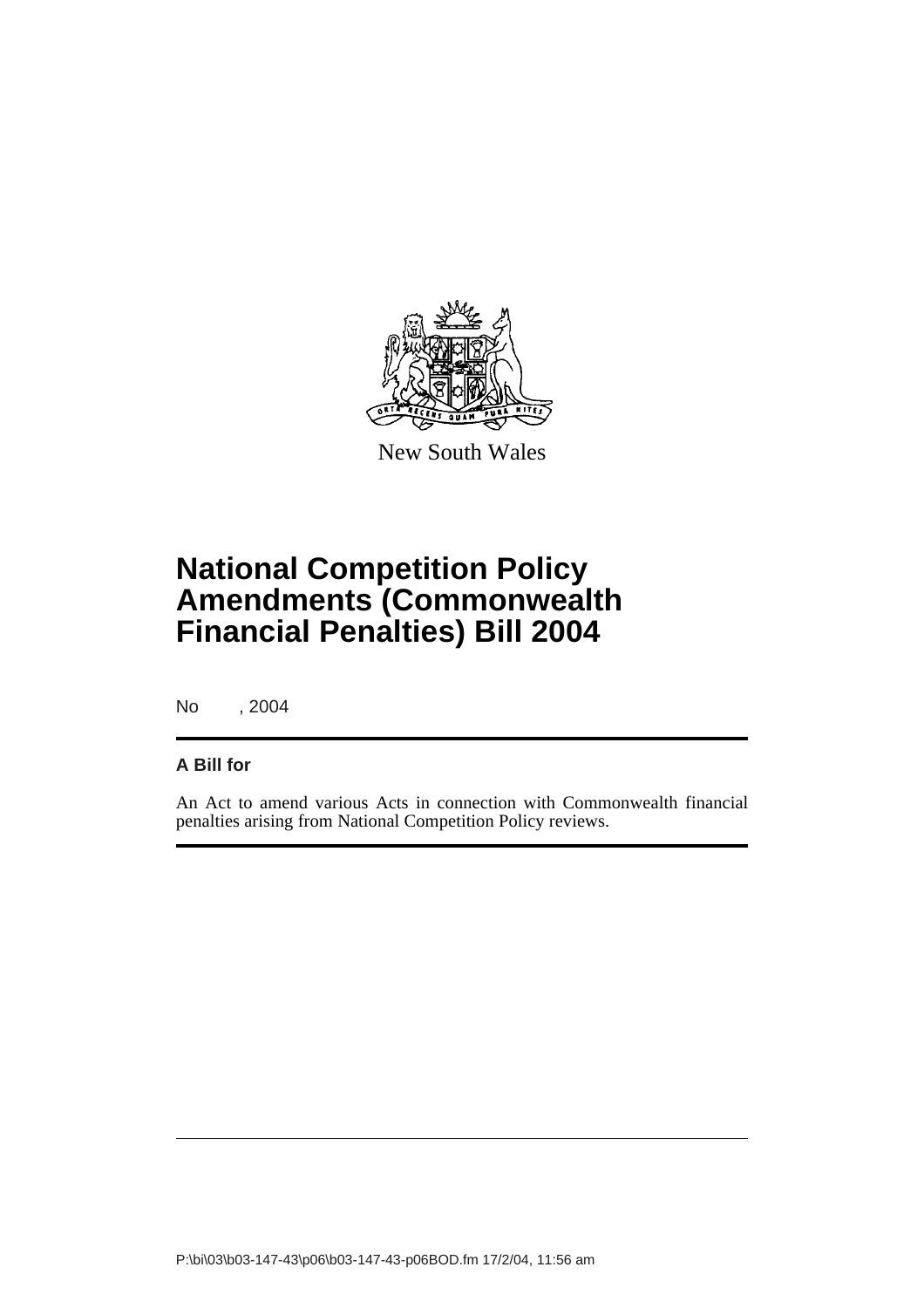| 1            |     | <b>Name of Act</b>                                                                                                   | $\overline{2}$ |
|--------------|-----|----------------------------------------------------------------------------------------------------------------------|----------------|
|              |     | This Act is the National Competition Policy Amendments<br>(Commonwealth Financial Penalties) Act 2004.               | 3<br>4         |
| $\mathbf{2}$ |     | <b>Commencement</b>                                                                                                  | 5              |
|              | (1) | This Act commences on the date of assent, except as provided by<br>subsections $(2)$ and $(3)$ .                     | 6<br>7         |
|              | (2) | Schedule 1 commences on 1 July 2004 (unless sooner commenced<br>by proclamation).                                    | 8<br>9         |
|              | (3) | Schedule 2 commences on 30 June 2004.                                                                                | 10             |
| 3            |     | <b>Amendment of Acts</b>                                                                                             | 11             |
|              |     | Each Act specified in Schedules $1-7$ is amended as set out in those<br>Schedules.                                   | 12<br>13       |
| 4            |     | <b>Explanatory notes</b>                                                                                             | 14             |
|              |     | The matter appearing under the heading "Explanatory note" in any<br>of the Schedules does not form part of this Act. | 15<br>16       |
|              |     |                                                                                                                      |                |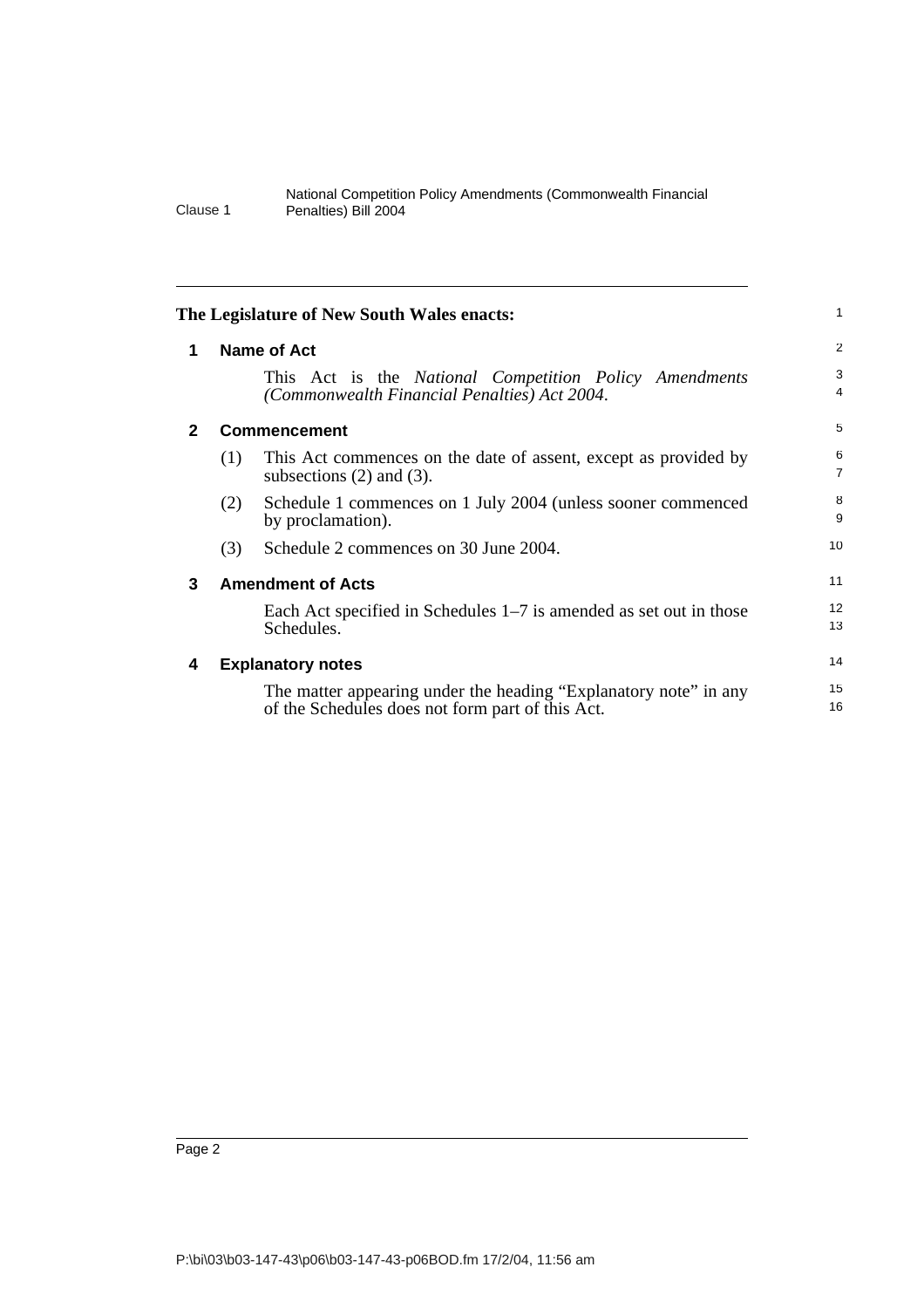Amendment of Liquor Act 1982 No 147 Schedule 1

|       |                       | Schedule 1 Amendment of Liquor Act 1982 No 147<br>(Section 3)                                                                                              | $\mathbf{1}$<br>2 |
|-------|-----------------------|------------------------------------------------------------------------------------------------------------------------------------------------------------|-------------------|
| [1]   |                       | <b>Section 19A Duration of licences</b>                                                                                                                    | 3                 |
|       |                       | Insert "56B, 56C or" after "section" in section 19A (3).                                                                                                   | 4                 |
| [2]   |                       | Section 36 Restrictions on liquor licence applications                                                                                                     | 5                 |
|       | Omit section 36 (6).  |                                                                                                                                                            | 6                 |
| $[3]$ |                       | <b>Section 45 Grounds of objection</b>                                                                                                                     | $\overline{7}$    |
|       |                       | Omit " $(2)$ , $(2AA)$ ," from section 45 $(1)$ (c).                                                                                                       | 8                 |
| [4]   | <b>Section 45 (2)</b> |                                                                                                                                                            | 9                 |
|       | Omit the subsection.  |                                                                                                                                                            | 10                |
| [5]   | <b>Section 45 (4)</b> |                                                                                                                                                            | 11                |
|       | Omit ", (2)".         |                                                                                                                                                            | 12                |
| [6]   | Section 45 (4) (c)    |                                                                                                                                                            | 13                |
|       | Omit the paragraph.   |                                                                                                                                                            | 14                |
| $[7]$ |                       | Section 47 Grant of application is discretionary in certain cases                                                                                          | 15                |
|       |                       | Omit ", $(2)$ " from section 47 $(1)$ .                                                                                                                    | 16                |
| [8]   |                       | Section 49C Grant of off-licence (retail)                                                                                                                  | 17                |
|       |                       | Omit "convenience store or service station" from section 49C (2).                                                                                          | 18                |
|       |                       | Insert instead "general store".                                                                                                                            | 19                |
| [9]   | Section 49C (2A)      |                                                                                                                                                            | 20                |
|       |                       | Insert after section 49C $(2)$ :                                                                                                                           | 21                |
|       | (2A)                  | An application for, or to remove, an off-licence to sell liquor<br>by retail that relates to a service station may not be granted in<br>any circumstances. | 22<br>23<br>24    |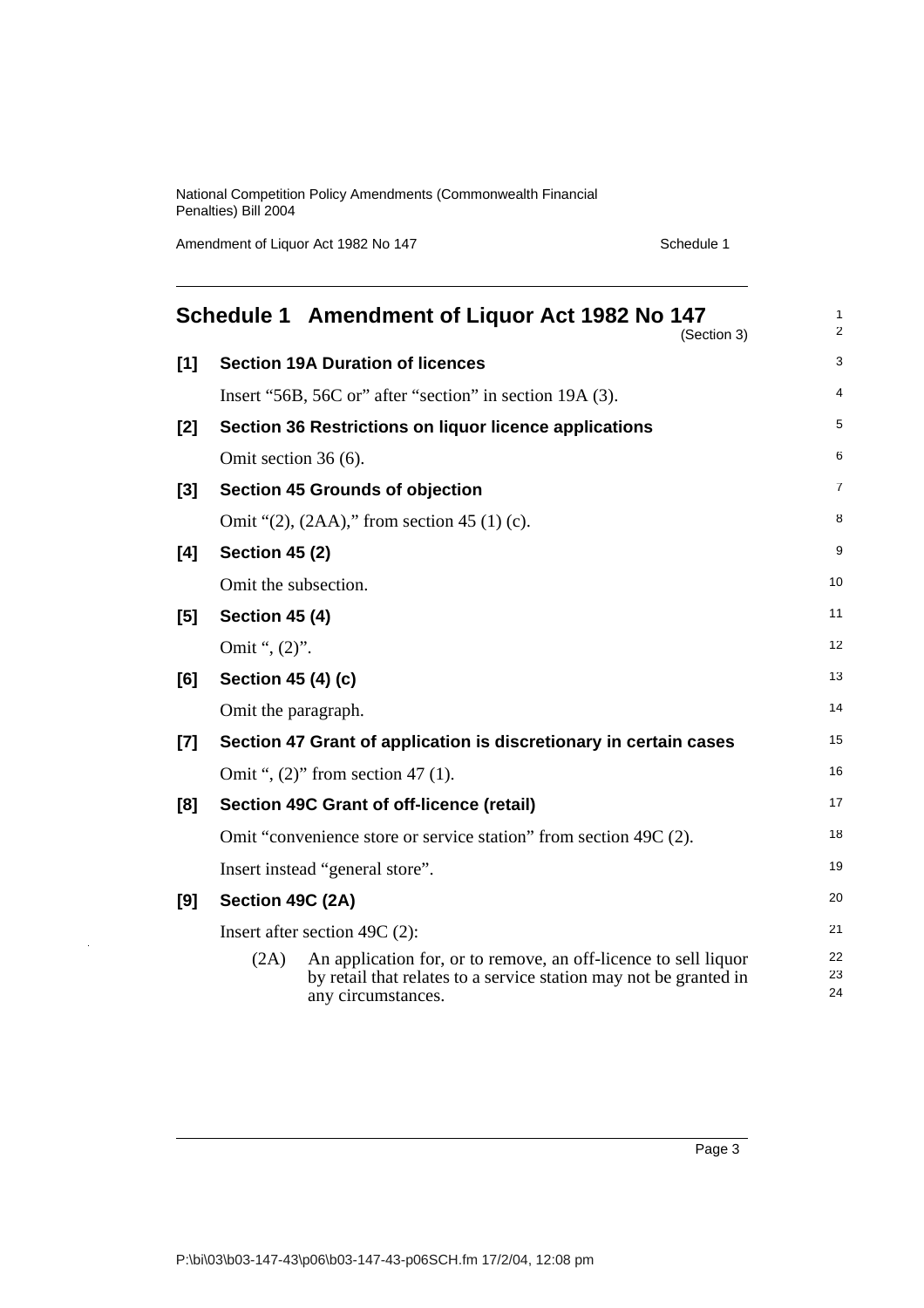Schedule 1 Amendment of Liquor Act 1982 No 147

| $[10]$ | Section 49C (3)       |                                                                                                                                                                                                                                                                                                                            | 1                     |
|--------|-----------------------|----------------------------------------------------------------------------------------------------------------------------------------------------------------------------------------------------------------------------------------------------------------------------------------------------------------------------|-----------------------|
|        |                       | Omit the subsection. Insert instead:                                                                                                                                                                                                                                                                                       | 2                     |
|        | (3)                   | In this section:                                                                                                                                                                                                                                                                                                           | 3                     |
|        |                       | <i>general store</i> means a convenience store, mixed business<br>shop, corner shop or milk bar that has a retail floor area of not<br>more than 240 square metres and that is used for the purpose<br>of selling, exposing or offering for sale by retail principally<br>groceries, smallgoods or associated small items. | 4<br>5<br>6<br>7<br>8 |
|        |                       | <i>service station</i> means a building or place used primarily for<br>the fuelling of motor vehicles involving the sale by retail of<br>petrol, oil or other petroleum products.                                                                                                                                          | 9<br>10<br>11         |
| $[11]$ |                       | Section 56 Fee for grant of licence                                                                                                                                                                                                                                                                                        | 12                    |
|        |                       | Omit "the fee fixed by the Board for the licence" from section $56(1)(a)$ .                                                                                                                                                                                                                                                | 13                    |
|        |                       | Insert instead "the fee prescribed by the regulations or determined in<br>accordance with the regulations".                                                                                                                                                                                                                | 14<br>15              |
| $[12]$ | Section 56 (1) (b)    |                                                                                                                                                                                                                                                                                                                            | 16                    |
|        |                       | Omit "such fee as is fixed by the Board for the licence".                                                                                                                                                                                                                                                                  | 17                    |
|        |                       | Insert instead "the fee prescribed by the regulations or determined in<br>accordance with the regulations".                                                                                                                                                                                                                | 18<br>19              |
| $[13]$ | <b>Section 56 (2)</b> |                                                                                                                                                                                                                                                                                                                            | 20                    |
|        | Omit the subsection.  |                                                                                                                                                                                                                                                                                                                            | 21                    |
| $[14]$ | <b>Section 56 (4)</b> |                                                                                                                                                                                                                                                                                                                            | 22                    |
|        |                       | Omit "(except paragraphs (a) and (b)) or $(3)$ prescribe".                                                                                                                                                                                                                                                                 | 23                    |
|        |                       | Insert instead ", prescribe".                                                                                                                                                                                                                                                                                              | 24                    |
| $[15]$ | <b>Section 56C</b>    |                                                                                                                                                                                                                                                                                                                            | 25                    |
|        |                       | Insert after section 56B:                                                                                                                                                                                                                                                                                                  | 26                    |
|        | 56C                   | Annual fee for hotelier's licence or off-licence (retail)                                                                                                                                                                                                                                                                  | 27                    |
|        | (1)                   | A fee prescribed by, or determined in accordance with, the<br>regulations is payable in respect of a hotelier's licence or an<br>off-licence to sell liquor by retail.                                                                                                                                                     | 28<br>29<br>30        |

l,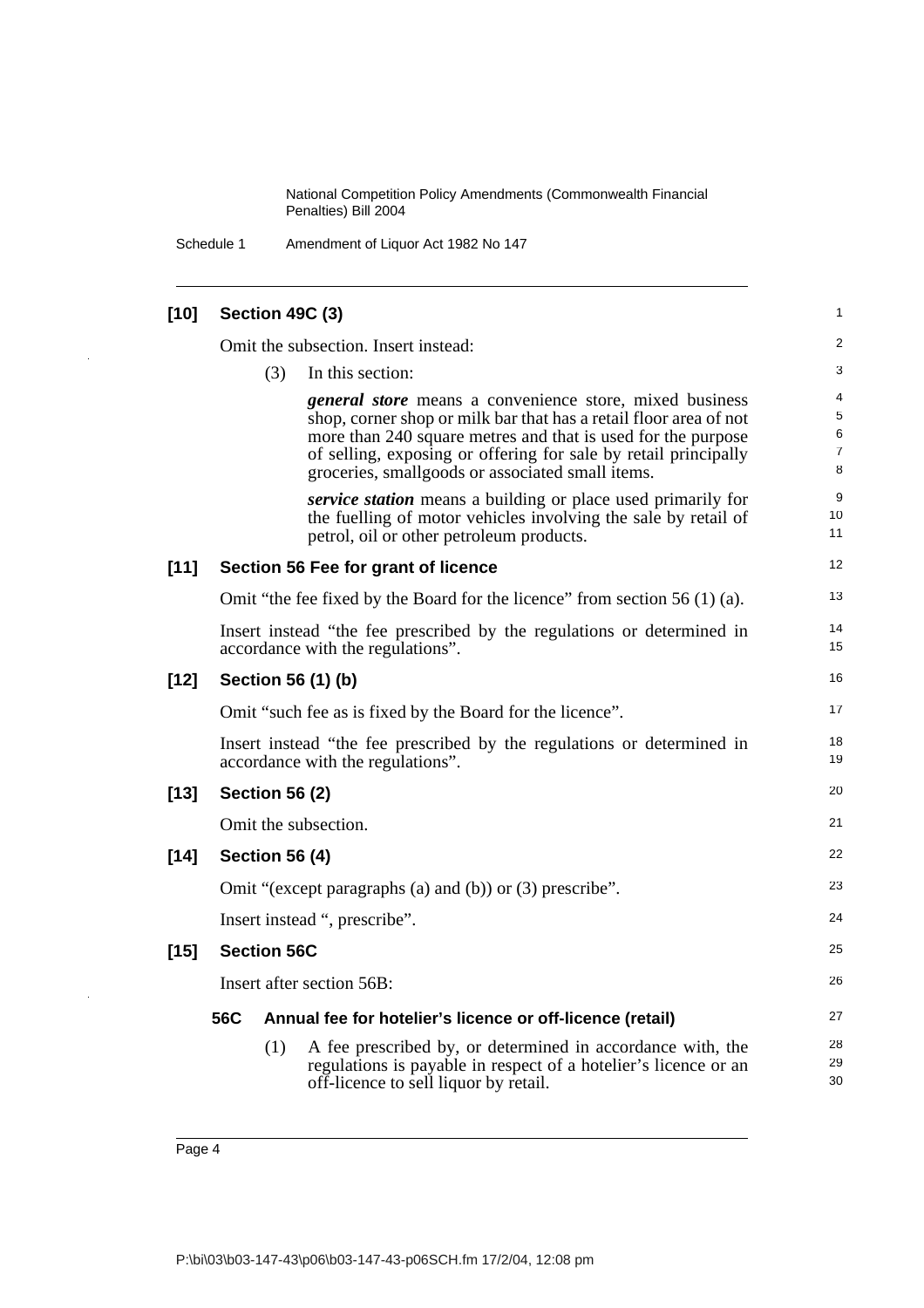Amendment of Liquor Act 1982 No 147 Schedule 1

|        |                          | (2)                | The fee must be paid within the period of 21 days after 31 July<br>in each calendar year for which the licence is in force. The<br>licence is cancelled if the fee is not paid within that 21-day<br>period.                                                                                                                   | 1<br>$\sqrt{2}$<br>$\mathsf 3$<br>4       |
|--------|--------------------------|--------------------|--------------------------------------------------------------------------------------------------------------------------------------------------------------------------------------------------------------------------------------------------------------------------------------------------------------------------------|-------------------------------------------|
|        |                          | (3)                | The regulations may provide for exemptions with respect to<br>the payment of fees under this section.                                                                                                                                                                                                                          | 5<br>6                                    |
|        |                          | (4)                | An application may be made to the court for the reinstatement<br>of a hotelier's licence, or an off-licence to sell liquor by retail,<br>that has been cancelled by the operation of this section. An<br>application for reinstatement of a licence may only be made<br>within 2 months after the cancellation of the licence. | $\overline{7}$<br>$\bf8$<br>9<br>10<br>11 |
|        |                          | (5)                | The court may order reinstatement of the licence but only if<br>satisfied that there is a reasonable explanation for the failure<br>to pay the fee that resulted in cancellation of the licence.                                                                                                                               | 12<br>13<br>14                            |
|        |                          | (6)                | The reinstatement of a licence does not take effect until the<br>unpaid fee is paid.                                                                                                                                                                                                                                           | 15<br>16                                  |
| $[16]$ |                          |                    | Section 57 Removal of hotelier's licence or off-licence (retail)                                                                                                                                                                                                                                                               | 17                                        |
|        |                          |                    | Omit section 57 (4).                                                                                                                                                                                                                                                                                                           | 18                                        |
| $[17]$ |                          |                    | Part 3, Division 6A                                                                                                                                                                                                                                                                                                            | 19                                        |
|        | Insert after Division 6: |                    |                                                                                                                                                                                                                                                                                                                                |                                           |
|        |                          | <b>Division 6A</b> | Social impact assessment process                                                                                                                                                                                                                                                                                               | 21                                        |
|        | 62B                      |                    | <b>Application of Division</b>                                                                                                                                                                                                                                                                                                 | 22                                        |
|        |                          | (1)                | This Division applies to an application (referred to in this<br>Division as a <b><i>relevant application</i></b> ) for the grant or removal<br>of:                                                                                                                                                                             | 23<br>24<br>25                            |
|        |                          |                    | a hotelier's licence, or<br>(a)                                                                                                                                                                                                                                                                                                | 26                                        |
|        |                          |                    | an off-licence to sell liquor by retail.<br>(b)                                                                                                                                                                                                                                                                                | 27                                        |
|        |                          | (2)                | A reference in this Division to the premises to which a<br>relevant application relates is, in the case of the removal of the<br>licence concerned, a reference to the premises to which, if the<br>application were granted, the licence would be removed.                                                                    | 28<br>29<br>30<br>31                      |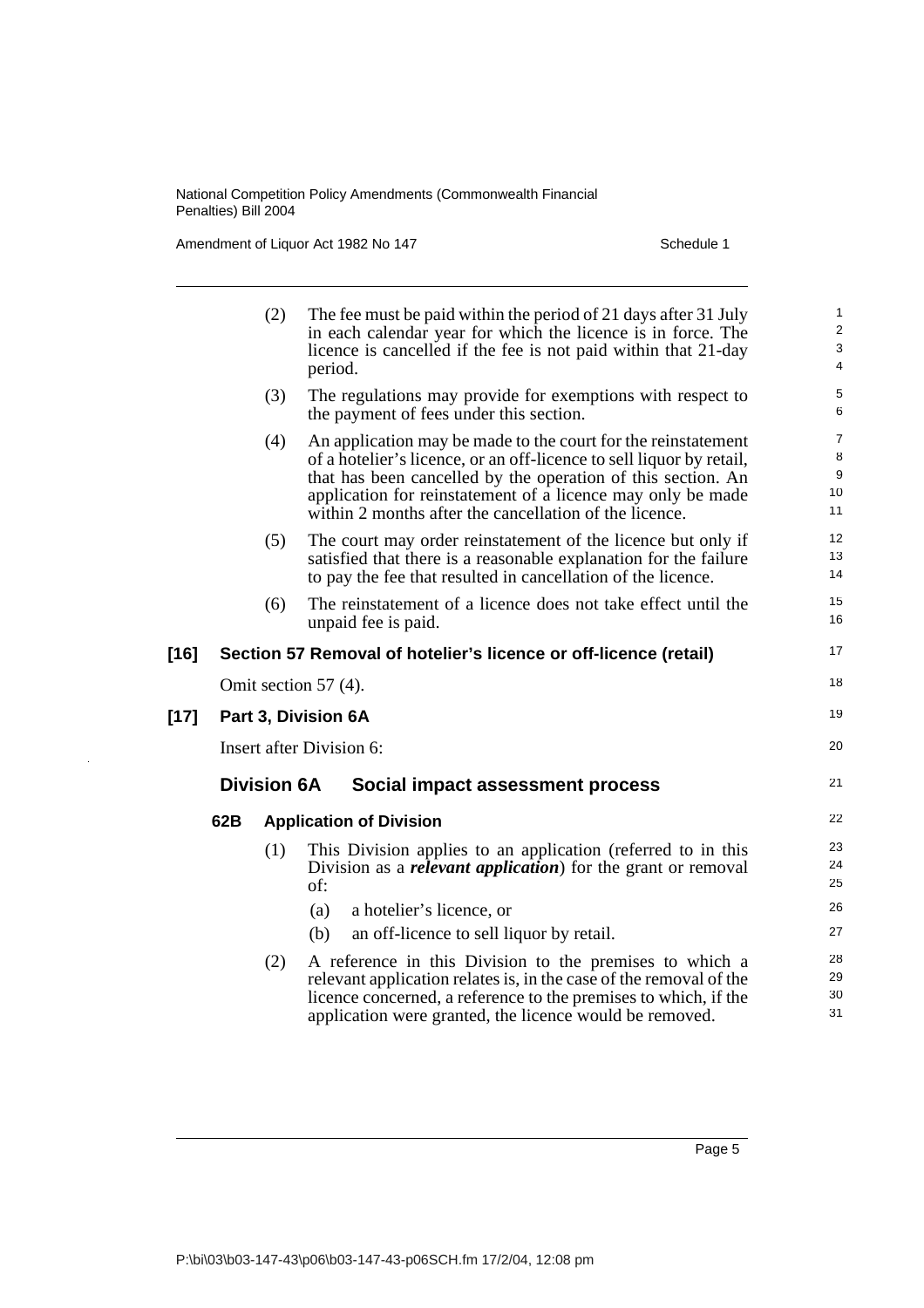Schedule 1 Amendment of Liquor Act 1982 No 147

| <b>62C</b> | Social impact assessment required before relevant application<br>may be granted |                                                                                                                                                                                                                                          |                      |  |
|------------|---------------------------------------------------------------------------------|------------------------------------------------------------------------------------------------------------------------------------------------------------------------------------------------------------------------------------------|----------------------|--|
|            | (1)                                                                             | The court must not grant a relevant application unless:                                                                                                                                                                                  | 3                    |  |
|            |                                                                                 | a social impact assessment has been provided to the<br>(a)<br>Board in connection with the application, and                                                                                                                              | 4<br>5               |  |
|            |                                                                                 | (b)<br>the Board has approved the social impact assessment.                                                                                                                                                                              | 6                    |  |
|            | (2)                                                                             | A social impact assessment must comply with this Division<br>and the regulations.                                                                                                                                                        | $\overline{7}$<br>8  |  |
|            | (3)                                                                             | A social impact assessment provided to the Board must be<br>accompanied by such fee as may be prescribed by the<br>regulations.                                                                                                          | 9<br>10<br>11        |  |
| 62D        |                                                                                 | Requirements in relation to social impact assessments                                                                                                                                                                                    | $12 \overline{ }$    |  |
|            |                                                                                 | The regulations may make provision for or with respect to the<br>following:                                                                                                                                                              | 13<br>14             |  |
|            |                                                                                 | (a)<br>the requirements that must be satisfied in connection<br>with a social impact assessment,                                                                                                                                         | 15<br>16             |  |
|            |                                                                                 | the matters to be assessed or addressed by a social<br>(b)<br>impact assessment,                                                                                                                                                         | 17<br>18             |  |
|            |                                                                                 | (c)<br>the information to be provided by a social impact<br>assessment.                                                                                                                                                                  | 19<br>20             |  |
| 62E        |                                                                                 | Advertising of social impact assessment                                                                                                                                                                                                  | 21                   |  |
|            | (1)                                                                             | If a social impact assessment is provided to the Board in<br>connection with a relevant application, the applicant must:                                                                                                                 | 22<br>23             |  |
|            |                                                                                 | (a)<br>place a copy of the social impact assessment on public<br>exhibition at the premises to which the application<br>relates, and                                                                                                     | 24<br>25<br>26       |  |
|            |                                                                                 | (b)<br>publish an advertisement in relation to the social impact<br>assessment in a newspaper circulating in the area in<br>which those premises are situated, and                                                                       | 27<br>28<br>29       |  |
|            |                                                                                 | provide a copy of the social impact assessment to the<br>(c)<br>Director and the local council for that area at or before<br>the time the advertisement is published.                                                                    | 30<br>31<br>32       |  |
|            | (2)                                                                             | If the premises to which the relevant application relates are<br>not yet erected or occupied by the applicant, subsection $(1)$ (a)<br>is complied with if the social impact assessment is dealt with<br>as provided by the regulations. | 33<br>34<br>35<br>36 |  |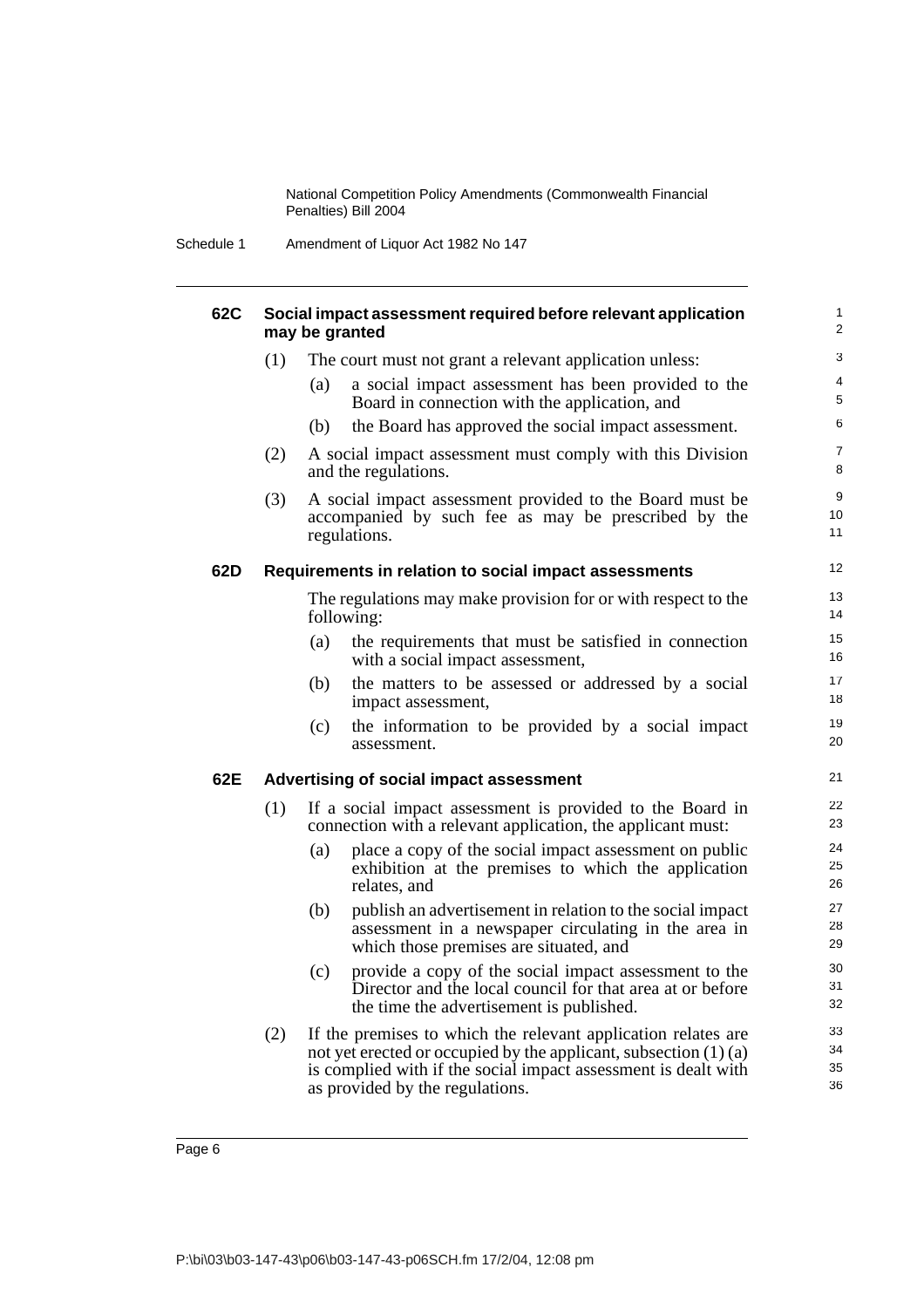Amendment of Liquor Act 1982 No 147 Schedule 1

|     | (3) | The advertisement under subsection $(1)$ (b) must:                                                                                                                                                                                                                                                                                                                               | 1                                |
|-----|-----|----------------------------------------------------------------------------------------------------------------------------------------------------------------------------------------------------------------------------------------------------------------------------------------------------------------------------------------------------------------------------------|----------------------------------|
|     |     | be in the form approved by the Board, and<br>(a)                                                                                                                                                                                                                                                                                                                                 | $\overline{\mathbf{c}}$          |
|     |     | (b)<br>state that a copy of the social impact assessment will be<br>available for public inspection at the place specified in<br>the advertisement, and                                                                                                                                                                                                                          | 3<br>4<br>5                      |
|     |     | invite written submissions on the matter to be made to<br>(c)<br>the Board within 30 days after the publication of the<br>advertisement.                                                                                                                                                                                                                                         | 6<br>$\overline{7}$<br>8         |
|     | (4) | The social impact assessment is not to be determined by the<br>Board until after the expiration of that 30-day period.                                                                                                                                                                                                                                                           | 9<br>10                          |
|     | (5) | In determining the social impact assessment, the Board must<br>take into account any written submission made on the matter<br>within that 30-day period.                                                                                                                                                                                                                         | 11<br>12<br>13                   |
|     | (6) | The regulations may exclude any specified class of social<br>impact assessments from the operation of this section.                                                                                                                                                                                                                                                              | 14<br>15                         |
| 62F |     | Approval of social impact assessment                                                                                                                                                                                                                                                                                                                                             | 16                               |
|     | (1) | The Board may approve a social impact assessment that is<br>provided in connection with a relevant application only if the<br>Board is satisfied that:                                                                                                                                                                                                                           | 17<br>18<br>19                   |
|     |     | (a)<br>the social impact assessment complies with this<br>Division and the regulations, and                                                                                                                                                                                                                                                                                      | 20<br>21                         |
|     |     | the overall social impact of the application being<br>(b)<br>granted by the court will not be detrimental to the local<br>community or to the broader community.                                                                                                                                                                                                                 | 22<br>23<br>24                   |
|     | (2) | If, in determining a social impact assessment, the Board<br>incurs any costs that are not covered by the fee referred to in<br>section $62C(3)$ , the applicant is liable to meet those costs. The<br>Board may refuse to determine the social impact assessment<br>until any such costs are paid or provision, to the Board's<br>satisfaction, has been made for their payment. | 25<br>26<br>27<br>28<br>29<br>30 |
|     | (3) | For the purposes of subsection $(1)$ (b), the local community<br>comprises the residents of the neighbourhood in which the<br>premises to which the relevant application relates are (or will<br>be) situated.                                                                                                                                                                   | 31<br>32<br>33<br>34             |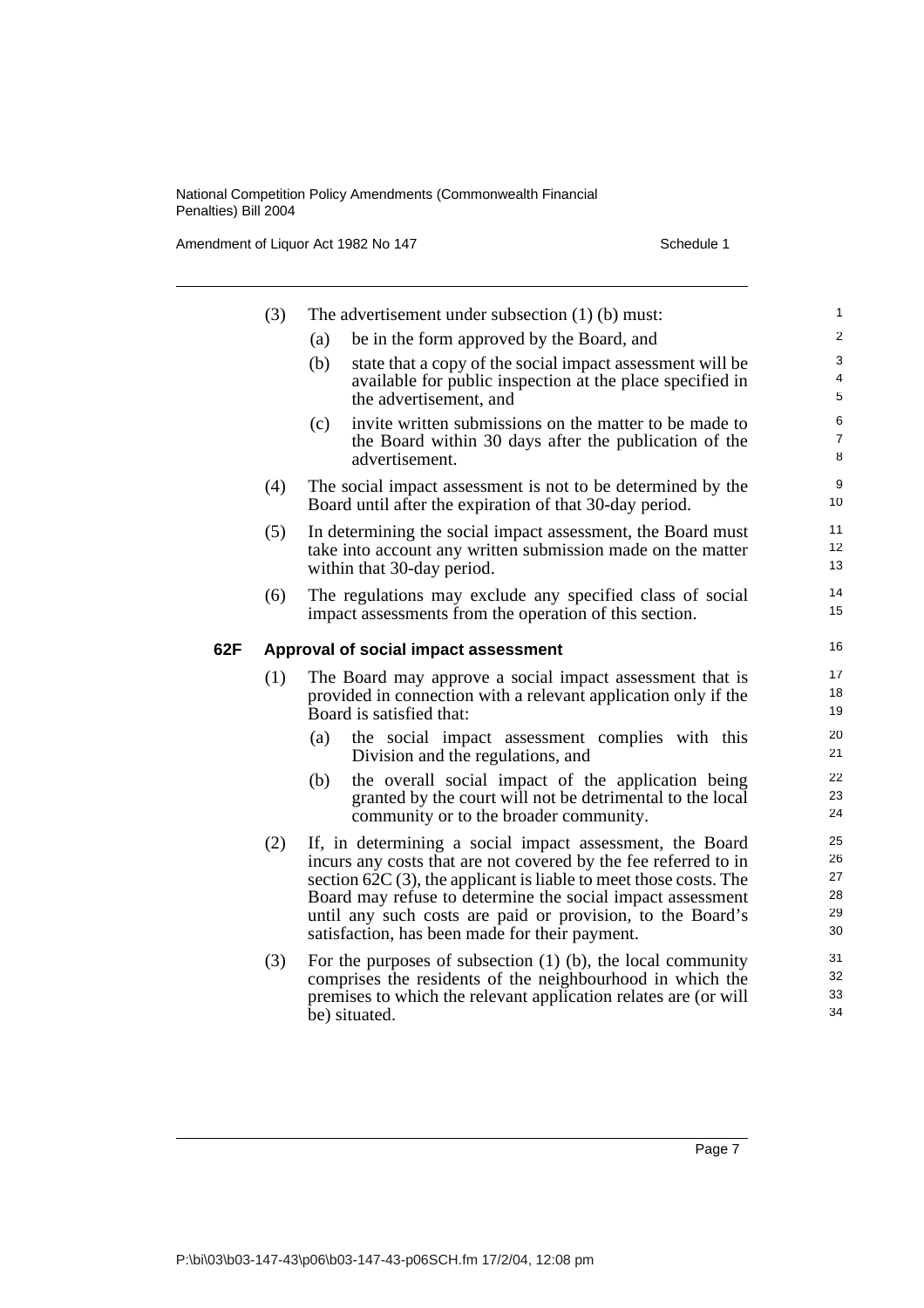Schedule 1 Amendment of Liquor Act 1982 No 147

#### **[18] Schedule 1 Savings and transitional provisions**

Insert at the end of clause 1 (1):

*National Competition Policy Amendments (Commonwealth Financial Penalties) Act 2004*, to the extent that it amends this Act

7

8 9 10

#### **[19] Schedule 1, Part 21**

Insert after Part 20:

### **Part 21 National Competition Policy Amendments (Commonwealth Financial Penalties) Act 2004**

#### **94 Pending applications**

- (1) The amendments made to this Act by Schedule 1 [2]–[7], [11]–[14], [16] and [17] to the *National Competition Policy Amendments (Commonwealth Financial Penalties) Act 2004* do not apply:
	- (a) to an application pending under this Act on the commencement of those amendments, or
	- (b) to an application under section 60 for a final grant of an application conditionally granted under section 40 before the commencement of those amendments.
- (2) Subject to the regulations, the amendments made to this Act by Schedule 1 [8]–[10] to the *National Competition Policy Amendments (Commonwealth Financial Penalties) Act 2004* extend to an application pending under this Act on the commencement of those amendments.

#### **Explanatory note**

At present under section 45 (2) of the Liquor Act 1982 (the **Principal Act**), an objection to the grant by the Licensing Court of an application for, or for the removal of, a hotelier's licence or an off-licence to sell liquor by retail (eg a bottle shop) may be taken on the ground that the needs of the public in the neighbourhood of the premises to which the application relates can be met by facilities for the supply of liquor existing in, and outside, the neighbourhood. **Schedule 1 [4]** omits section 45 (2) so as to remove the taking of an objection on such a ground. **Schedule 1 [2], [3], [5]–[7] and [16]** are consequential amendments.

In place of the current "needs" test in relation to hoteliers' licences and off-licences (retail), **Schedule 1 [17]** inserts a new Division 6A into Part 3 of the Principal Act that provides for a social impact assessment process in relation to applications for the grant or removal of such a licence. Under the new Division, the Licensing Court cannot grant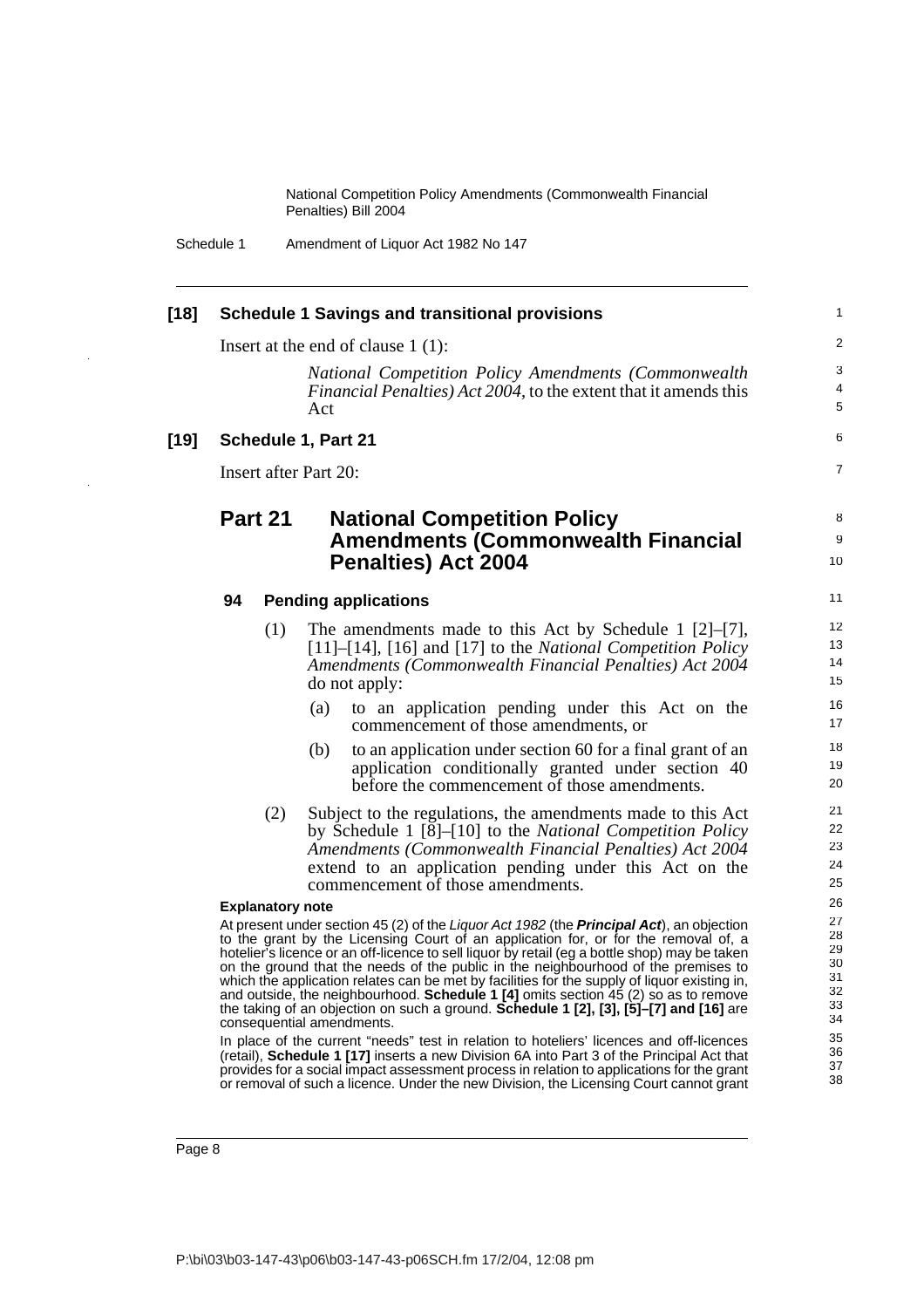Amendment of Liquor Act 1982 No 147 Schedule 1

such an application unless a social impact assessment has been provided to the Liquor Administration Board in connection with the application and the Board has approved the social impact assessment. The regulations may make provision with respect to the requirements of a social impact assessment and the applicant will be required to publicly advertise the matter. In approving a social impact assessment, the Board must be satisfied that the overall social impact of the application being granted will not be detrimental to the local community or the broader community.

At present under section 49C (2) of the Principal Act, an off-licence (retail) that relates to a convenience store or a service station may not be granted unless the Licensing Court is satisfied that no other take-away liquor service is reasonably available in the neighbourhood and the licence would not encourage drink-driving or other liquorrelated harm. **Schedule 1 [8]–[10]** amend section 49C in 2 respects. Firstly, service stations will be prevented from being granted an off-licence (retail) in any circumstances, and the definition of **service station** is replaced so that it refers to a building or place used primarily for the fuelling of motor vehicles. Secondly, the term **convenience store** is replaced with **general store** so that the restriction on granting an off-licence (retail) to such a store will extend to other similar stores such as mixed business shops, corner shops and milk bars regardless of their opening hours.

**Schedule 1 [11] and [12]** provide that the fee for granting a hotelier's licence or an offlicence (retail) will be the fee prescribed by (or determined in accordance with) the regulations. At present, the fee for the granting of such a licence is fixed by the Board. Schedule 1 [13] and [14] are consequential amendments.

**Schedule 1 [15]** provides that an annual fee prescribed by (or determined in accordance with) the regulations will be payable in respect of a hotelier's licence or an off-licence (retail). The fee will be payable within 21 days of 31 July in each year and the licence will be cancelled if the fee is not paid. **Schedule 1 [1]** is a consequential amendment.

**Schedule 1 [18]** provides for the making of savings and transitional regulations as a consequence of the proposed amendments to the Principal Act, and **Schedule 1 [19]** provides that the proposed amendments that replace the "needs" test with a social impact assessment will not apply to pending applications under the Act.

The amendments that relate to service stations and general stores extend to pending applications under the Act.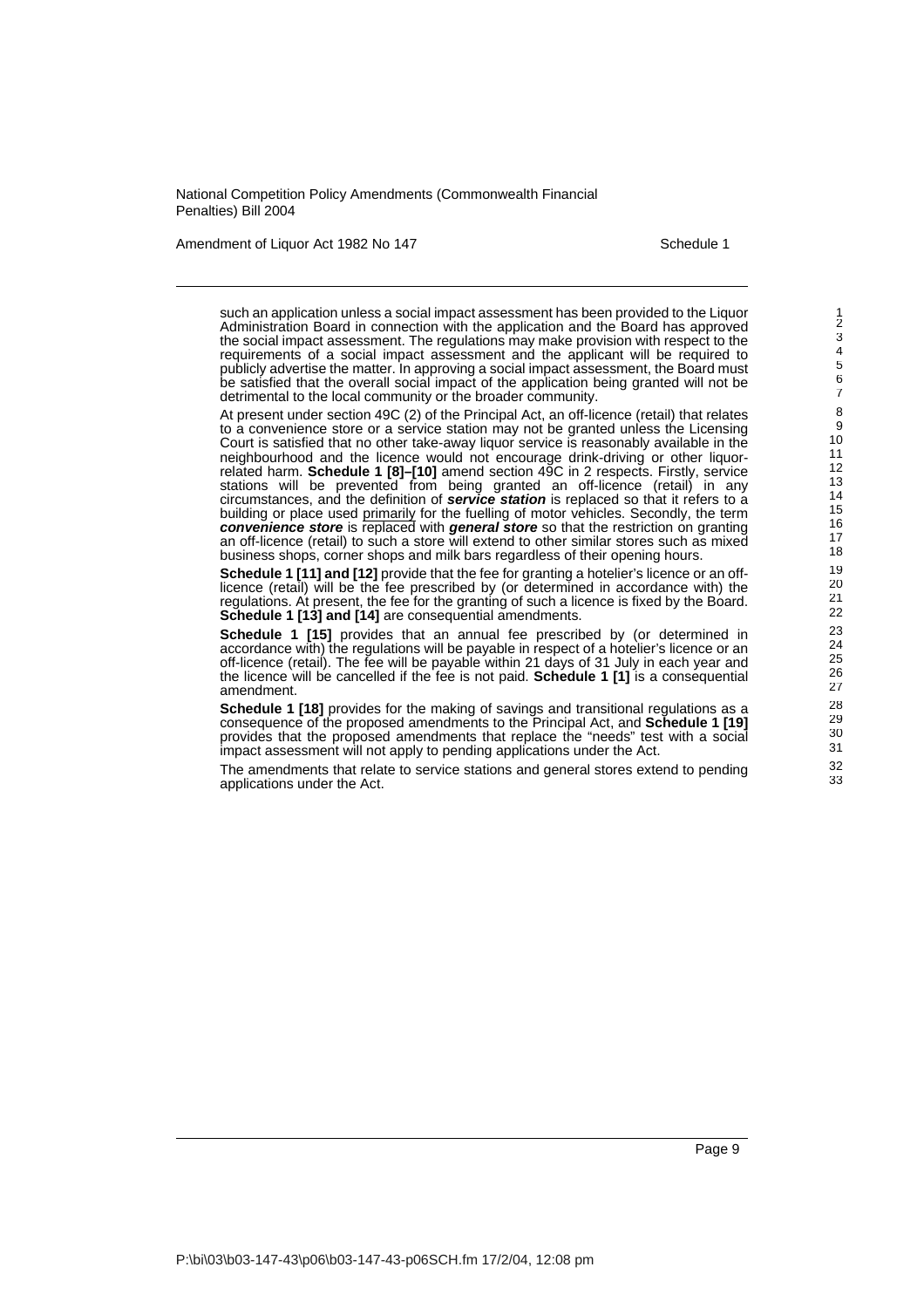Schedule 2 Amendment of Poultry Meat Industry Act 1986 No 101

**[1] Section 3 Definitions**

### **Schedule 2 Amendment of Poultry Meat Industry Act 1986 No 101**

(Section 3)

4

5 6 7

16

1  $\mathfrak{p}$ 3

## Omit the definitions of *agreement*, *base rate*, *efficiency incentive agreement*, *efficiency incentive rules*, *efficiency incentive scheme*, *excluded poultry*, *regulation* and *standard agreement* from section 3 (1). Insert in alphabetical order: *registered supply agreement* means an agreement that has been registered as referred to in section 9. *secretary of the Committee* means the person employed as secretary of the Committee as referred to in section 5 (2). *supply agreement* means an agreement for the supply of designated poultry by a grower to a processor. **[2] Section 6** Omit the section. Insert instead: **6 Functions of Committee**

The functions of the Committee are as follows:

- (a) to facilitate the negotiation of agreements between processors and growers,
- (b) to register agreements entered into between processors and growers,
- (c) to facilitate the resolution of disputes between processors and growers,
- (d) to make reports or recommendations to the Minister on any matter relating to the poultry meat industry referred to the Committee by the Minister or on any matter that the Committee considers necessary or appropriate,
- (e) to exercise such other functions as are prescribed by the regulations.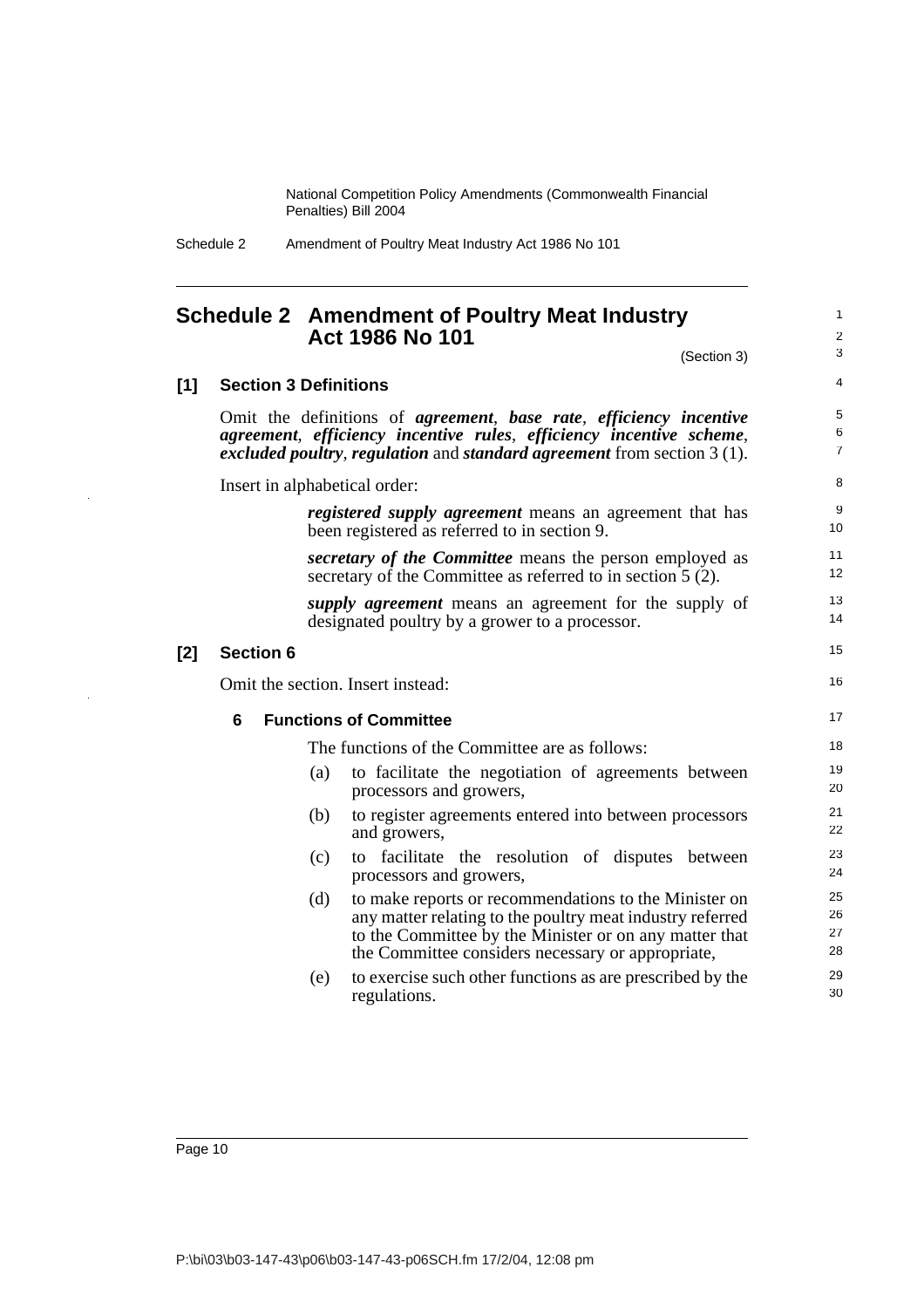Amendment of Poultry Meat Industry Act 1986 No 101 Schedule 2

| $[3]$ | Part 3 |                   |                                                                                                                                                                                                                                       | 1                   |
|-------|--------|-------------------|---------------------------------------------------------------------------------------------------------------------------------------------------------------------------------------------------------------------------------------|---------------------|
|       |        |                   | Omit Parts 3 and 4. Insert instead:                                                                                                                                                                                                   | 2                   |
|       | Part 3 |                   | <b>Supply agreements</b>                                                                                                                                                                                                              | 3                   |
|       |        | <b>Division 1</b> | <b>Negotiation of supply agreements</b>                                                                                                                                                                                               | $\overline{4}$      |
|       | 7      |                   | <b>Negotiation of supply agreements</b>                                                                                                                                                                                               | 5                   |
|       |        | (1)               | An application for assistance in negotiating a supply<br>agreement between a grower and a processor may be made to<br>the Committee by either or both of them.                                                                        | 6<br>7<br>8         |
|       |        | (2)               | The application must be lodged with the secretary of the<br>Committee together with a deposit, of an amount prescribed<br>by the regulations, towards the Committee's costs in<br>providing the assistance sought by the application. | 9<br>10<br>11<br>12 |
|       |        | (3)               | On receiving an application that has been made in accordance<br>with this section, the Committee must use its best endeavours<br>to assist the parties to negotiate a supply agreement.                                               | 13<br>14<br>15      |
|       |        | (4)               | Subject to any agreement between the parties, the<br>Committee's costs in providing such assistance are to be<br>borne by them in equal proportions.                                                                                  | 16<br>17<br>18      |
|       |        | <b>Division 2</b> | <b>Registration of supply agreements</b>                                                                                                                                                                                              | 19                  |
|       | 8      |                   | Batch poultry to be supplied under registered agreement                                                                                                                                                                               | 20                  |
|       |        | (1)               | A grower must not deliver batch poultry to a processor<br>otherwise than in accordance with a registered supply<br>agreement.                                                                                                         | 21<br>22<br>23      |
|       |        |                   | Maximum penalty: 20 penalty units.                                                                                                                                                                                                    | 24                  |
|       |        | (2)               | A processor must not accept batch poultry from a grower<br>otherwise than in accordance with a registered supply<br>agreement.                                                                                                        | 25<br>26<br>27      |
|       |        |                   | Maximum penalty: 20 penalty units.                                                                                                                                                                                                    | 28                  |
|       | 9      |                   | <b>Registration of supply agreements</b>                                                                                                                                                                                              | 29                  |
|       |        | (1)               | A processor may apply to the Committee for registration of a<br>supply agreement.                                                                                                                                                     | 30<br>31            |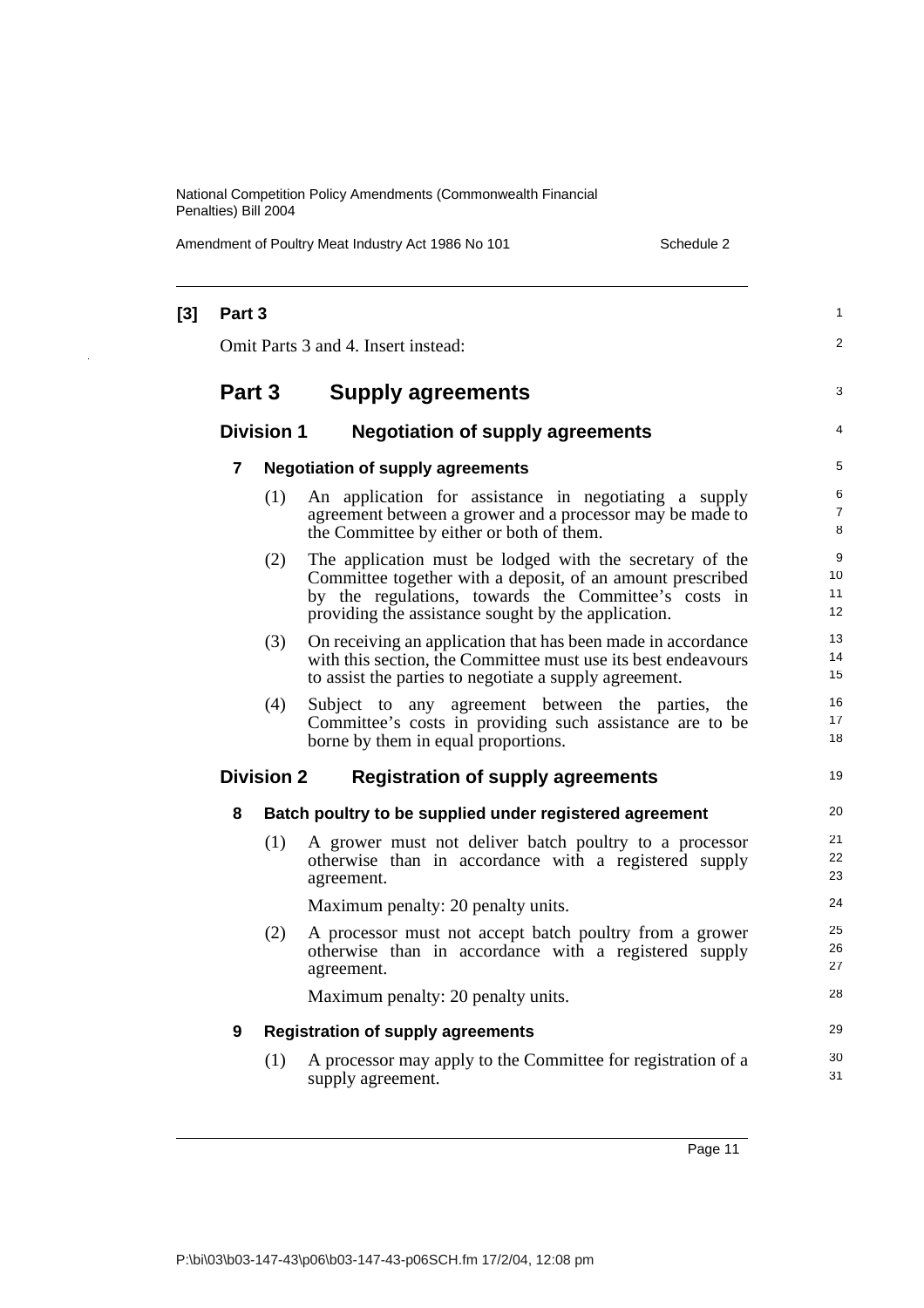| Amendment of Poultry Meat Industry Act 1986 No 101<br>Schedule 2 |  |
|------------------------------------------------------------------|--|
|------------------------------------------------------------------|--|

- (2) The application must be lodged with the secretary of the Committee together with the application fee prescribed by the regulations.
- (3) On receiving an application that has been made in accordance with this section, the secretary of the Committee:
	- (a) must register the agreement to which the application relates, and

- (b) must issue the applicant with a certificate to the effect that the agreement is registered.
- (4) Registration of a supply agreement may be cancelled on the request of the processor under the agreement, but only with the consent of the grower under the agreement or as authorised by the regulations.

### **10 Annual registration fees**

While a supply agreement is registered, the processor under the agreement must pay to the Committee, on each anniversary of the day on which the agreement was registered, the annual registration fee prescribed by the regulations.

#### **11 Growers to contribute to application and registration fees**

- (1) A grower under a registered supply agreement is liable to the processor under the agreement for 50 per cent (or, if there is more than one grower, 50 per cent divided by the number of growers) of the sum of all application fees and registration fees paid by the processor under this Division in connection with the agreement.
- (2) Any amount for which a grower is liable to a processor under this section:
	- (a) may be offset by the processor against any debt owed by the processor to the grower under a registered supply agreement, or
	- (b) may be recovered by the processor from the grower, as a debt, in any court of competent jurisdiction.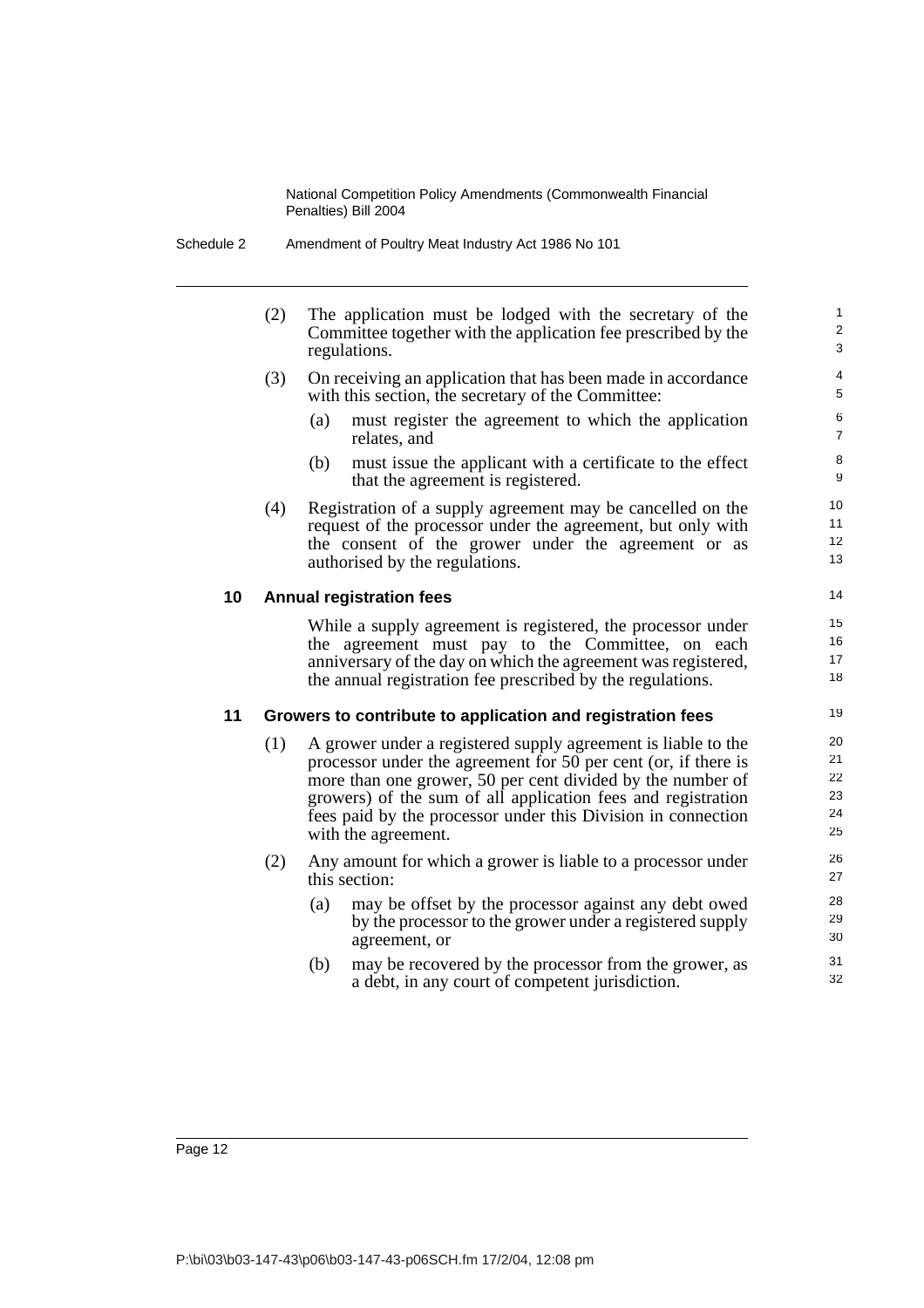Amendment of Poultry Meat Industry Act 1986 No 101 Schedule 2

|     | <b>Division 3</b> | <b>Resolution of disputes under supply</b><br>agreements                                                                                                                                                                                                                                                                  |
|-----|-------------------|---------------------------------------------------------------------------------------------------------------------------------------------------------------------------------------------------------------------------------------------------------------------------------------------------------------------------|
| 12  |                   | Resolution of disputes under supply agreements                                                                                                                                                                                                                                                                            |
|     | (1)               | An application for assistance in resolving a dispute between a<br>grower and a processor under a supply agreement (whether<br>registered or not) may be made to the Committee by either or<br>both of them.                                                                                                               |
|     | (2)               | The application must be lodged with the secretary of the<br>Committee together with a deposit, of an amount prescribed<br>by the regulations, towards the Committee's costs in<br>providing the assistance sought by the application.                                                                                     |
|     | (3)               | On receiving an application that has been made in accordance<br>with this section, the Committee must use its best endeavours<br>to assist the parties to resolve the dispute to which it relates.<br>Where appropriate, the parties are to be encouraged to<br>participate in alternative dispute resolution procedures. |
|     | (4)               | Subject to any agreement between the parties, the<br>Committee's costs in providing such assistance are to be                                                                                                                                                                                                             |
|     |                   | borne by them in equal proportions.                                                                                                                                                                                                                                                                                       |
|     | <b>Division 4</b> | <b>General</b>                                                                                                                                                                                                                                                                                                            |
| 12A |                   | <b>Recovery by Committee of unpaid fees</b>                                                                                                                                                                                                                                                                               |
|     |                   | Any unpaid fees that are due to the Committee under this Part<br>may be recovered by the Committee, as a debt, in any court of<br>competent jurisdiction.                                                                                                                                                                 |
| 12B |                   | <b>Authorisations</b>                                                                                                                                                                                                                                                                                                     |
|     | (1)               | The following are specifically authorised by this Act for the<br>of the Trade Practices Act 1974 of the<br>purposes<br>Commonwealth and the Competition Code of New South<br>Wales:                                                                                                                                       |
|     |                   | (a) any supply agreements entered into between growers<br>and processors for the purposes of this Act,                                                                                                                                                                                                                    |
|     |                   | the conduct of growers and processors in negotiating<br>(b)<br>and entering into any such agreements,                                                                                                                                                                                                                     |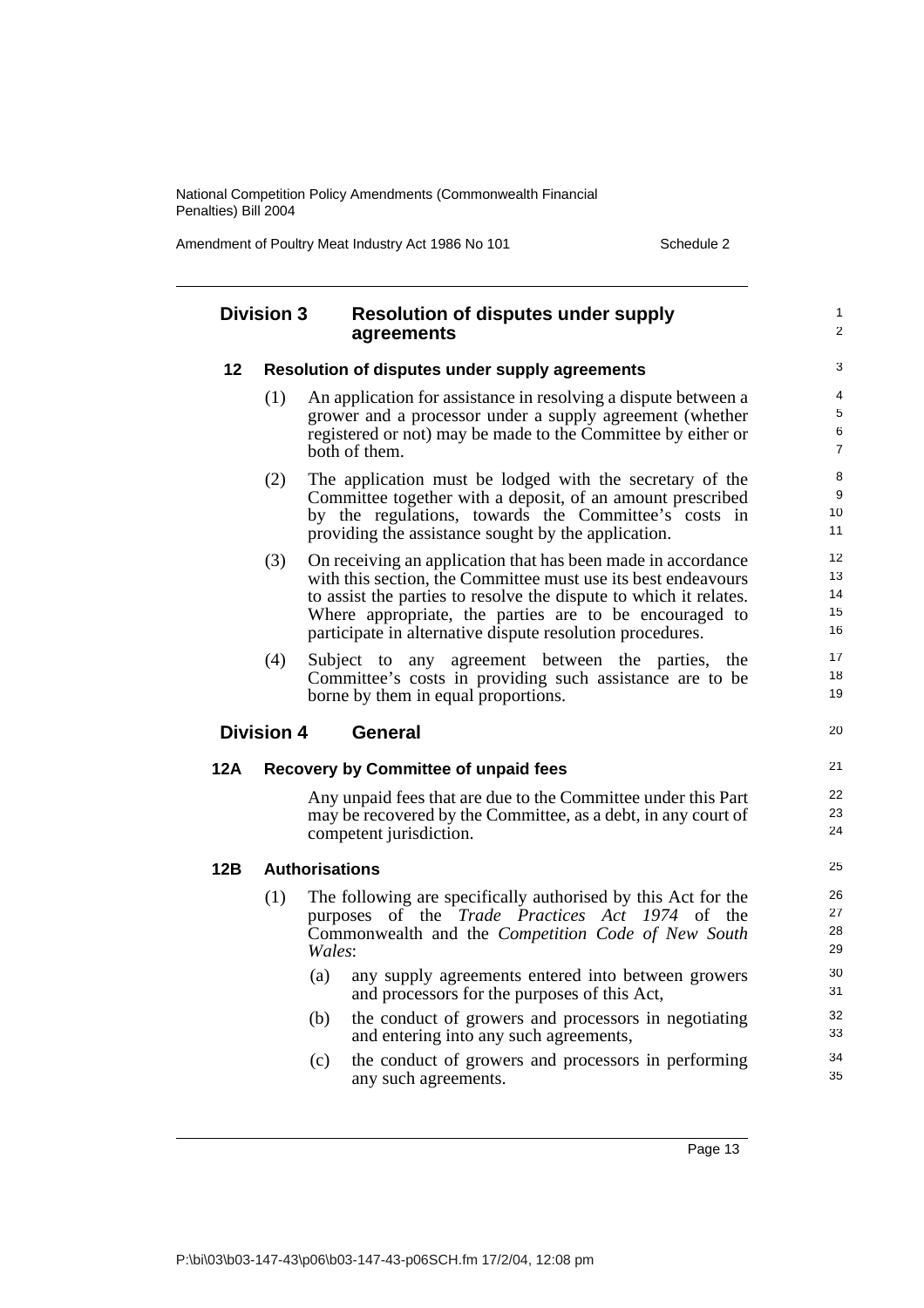| Schedule 2 | Amendment of Poultry Meat Industry Act 1986 No 101 |  |
|------------|----------------------------------------------------|--|
|            |                                                    |  |

|     | (2)                         | Anything authorised to be done by this section is authorised<br>only to the extent to which it would otherwise contravene Part<br>IV of the <i>Trade Practices Act 1974</i> of the Commonwealth or<br>the Competition Code of New South Wales. | 1<br>$\overline{\mathbf{c}}$<br>3<br>4 |
|-----|-----------------------------|------------------------------------------------------------------------------------------------------------------------------------------------------------------------------------------------------------------------------------------------|----------------------------------------|
| [4] |                             | <b>Section 18 Disputes</b>                                                                                                                                                                                                                     | 5                                      |
|     | Omit the section.           |                                                                                                                                                                                                                                                | 6                                      |
| [5] |                             | Section 19 Certificate as to notification relating to agreement                                                                                                                                                                                | 7                                      |
|     | Omit the section.           |                                                                                                                                                                                                                                                | 8                                      |
| [6] |                             | Schedule 3 Savings, transitional and other provisions                                                                                                                                                                                          | 9                                      |
|     |                             | Insert at the end of clause $1A(1)$ :                                                                                                                                                                                                          | 10                                     |
|     |                             | National Competition Policy Amendments (Commonwealth<br>Financial Penalties) Act 2004, to the extent that it amends this<br>Act                                                                                                                | 11<br>12<br>13                         |
| [7] | Schedule 3, Part 3          |                                                                                                                                                                                                                                                | 14                                     |
|     | <b>Insert after Part 2:</b> |                                                                                                                                                                                                                                                | 15                                     |
|     | Part 3                      | Provisions consequent on enactment of<br><b>National Competition Policy</b><br><b>Amendments (Commonwealth Financial</b><br><b>Penalties) Act 2004</b>                                                                                         | 16<br>17<br>18<br>19                   |
|     | 12                          | <b>Definitions</b>                                                                                                                                                                                                                             | 20                                     |
|     |                             | In this Part:                                                                                                                                                                                                                                  | 21                                     |
|     |                             | <i>the amended Act</i> means this Act, as amended by Schedule 2<br>the<br>National<br>Competition<br>Policy<br>Amendments<br>to<br>(Commonwealth Financial Penalties) Act 2004.                                                                | 22<br>23<br>24                         |
|     |                             | <i>the unamended Act</i> means this Act, as in force immediately<br>before the commencement of Schedule 2 to the National<br>Competition Policy Amendments (Commonwealth Financial<br>Penalties) Act 2004.                                     | 25<br>26<br>27<br>28                   |

i.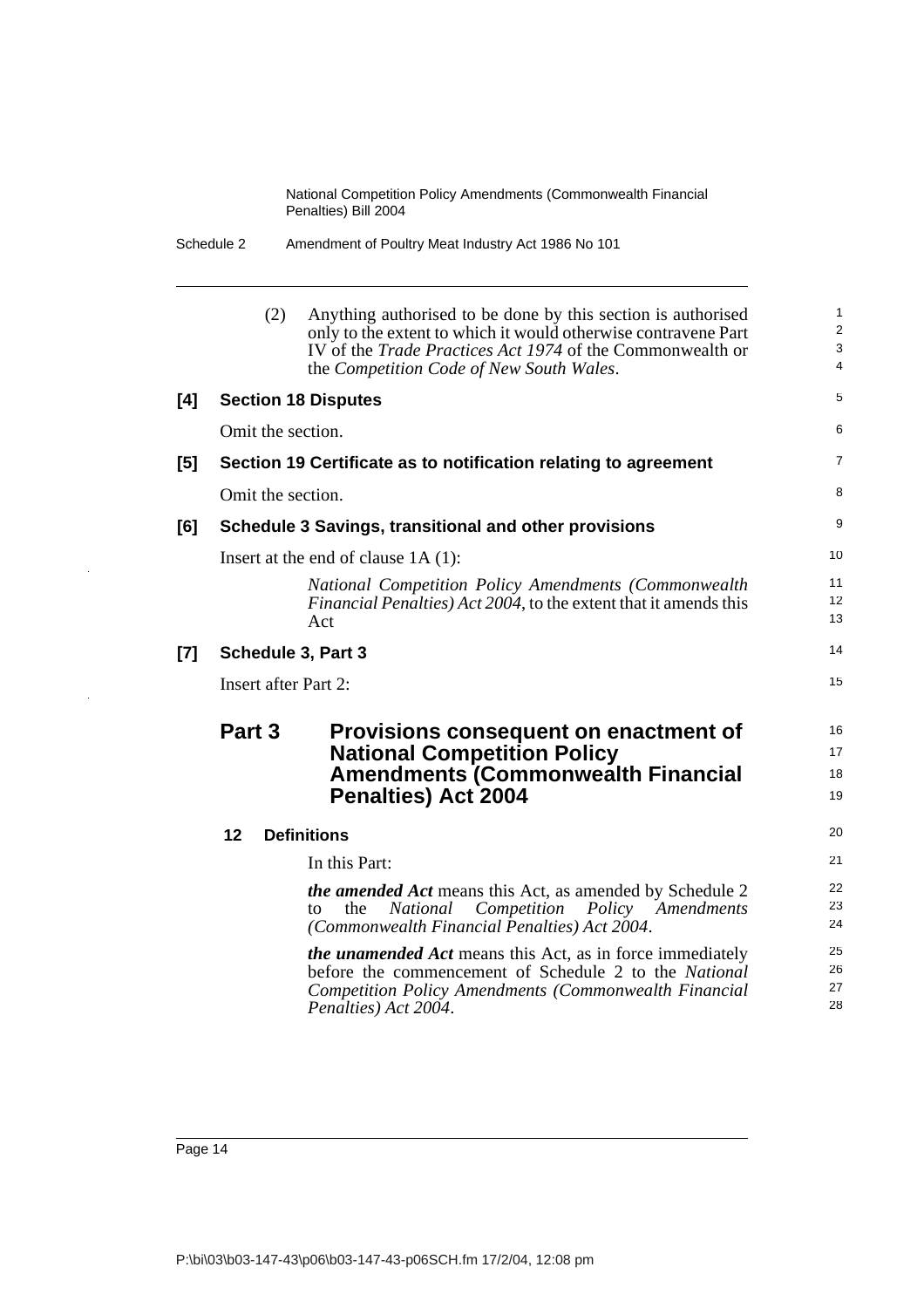Amendment of Poultry Meat Industry Act 1986 No 101 Schedule 2

| 13 |                         | Notified agreements under unamended Act                                                                                                                                     | 1                       |
|----|-------------------------|-----------------------------------------------------------------------------------------------------------------------------------------------------------------------------|-------------------------|
|    | (1)                     | An agreement in respect of which a notification had been                                                                                                                    | 2                       |
|    |                         | given under section 9 of the unamended Act is taken to be a                                                                                                                 | 3                       |
|    |                         | registered supply agreement for the purposes of the amended                                                                                                                 | $\overline{4}$          |
|    |                         | Act and, for the purposes of section 10 of the amended Act, is                                                                                                              | 5                       |
|    |                         | taken to have been registered on the date of commencement<br>of section 10 of the amended Act.                                                                              | $\,6$<br>$\overline{7}$ |
|    | (2)                     | A certificate under section 19 of the unamended Act that has                                                                                                                | 8                       |
|    |                         | been issued in relation to an agreement is taken to be a                                                                                                                    | 9                       |
|    |                         | certificate issued under section 9 of the amended Act in                                                                                                                    | 10                      |
|    |                         | relation to that agreement.                                                                                                                                                 | 11                      |
| 14 |                         | Continued application of section 9A of unamended Act                                                                                                                        | 12                      |
|    |                         | Section 9A of the unamended Act continues to apply to any                                                                                                                   | 13                      |
|    |                         | agreement and conduct to which it applied immediately                                                                                                                       | 14                      |
|    |                         | before the repeal of that section as if that section had not been                                                                                                           | 15                      |
|    |                         | repealed.                                                                                                                                                                   | 16                      |
| 15 |                         | <b>Continued application of Part 4 of unamended Act</b>                                                                                                                     | 17                      |
|    |                         | Part 4 of the unamended Act continues to apply to any                                                                                                                       | 18                      |
|    |                         | agreement to which it applied immediately before the repeal                                                                                                                 | 19                      |
|    |                         | of that Part as if that Part had not been repealed.                                                                                                                         | 20                      |
| 16 |                         | Continued application of section 18 of unamended Act                                                                                                                        | 21                      |
|    |                         | Section 18 of the unamended Act continues to apply to any                                                                                                                   | 22                      |
|    |                         | dispute in respect of which an application had been made                                                                                                                    | 23                      |
|    |                         | under that section before the repeal of that section as if that                                                                                                             | 24                      |
|    |                         |                                                                                                                                                                             | 25                      |
|    |                         | section had not been repealed.                                                                                                                                              |                         |
|    | <b>Explanatory note</b> |                                                                                                                                                                             | 26                      |
|    |                         | Schedule 2 [1] amends section 3 of the Poultry Meat Industry Act 1986 (the Principal<br>Act) so as to omit certain definitions and insert others as a consequence of the    | 27<br>28                |
|    |                         | amendments made by the other items of Schedule 2.                                                                                                                           | 29                      |
|    |                         | Section 6 of the Principal Act sets out the functions of the Poultry Meat Industry                                                                                          | 30<br>31                |
|    |                         | Committee. These functions include the approval of agreements between poultry<br>growers and poultry processors (dealt with in Part 3 of the Act), the determination of     | 32                      |
|    |                         | base rates for batch poultry (dealt with in Part 4 of the Act) and the settlement of                                                                                        | 33                      |
|    |                         | disputes between poultry growers and poultry processors (dealt with in section 18 of                                                                                        | 34<br>35                |
|    |                         | the Act). Schedule 2 [2] substitutes section 6 as a consequence of the proposed repeal<br>of Parts 3 and 4 and section 18, and their replacement by proposed Part 3 (see    | 36                      |
|    |                         | Schedule 2 [3] and [4]).                                                                                                                                                    | 37                      |
|    |                         | Part 3 of the Principal Act prohibits processors from processing batch poultry (poultry<br>grown in batches of 1,000 or more) unless the poultry has been grown by a grower | 38<br>39                |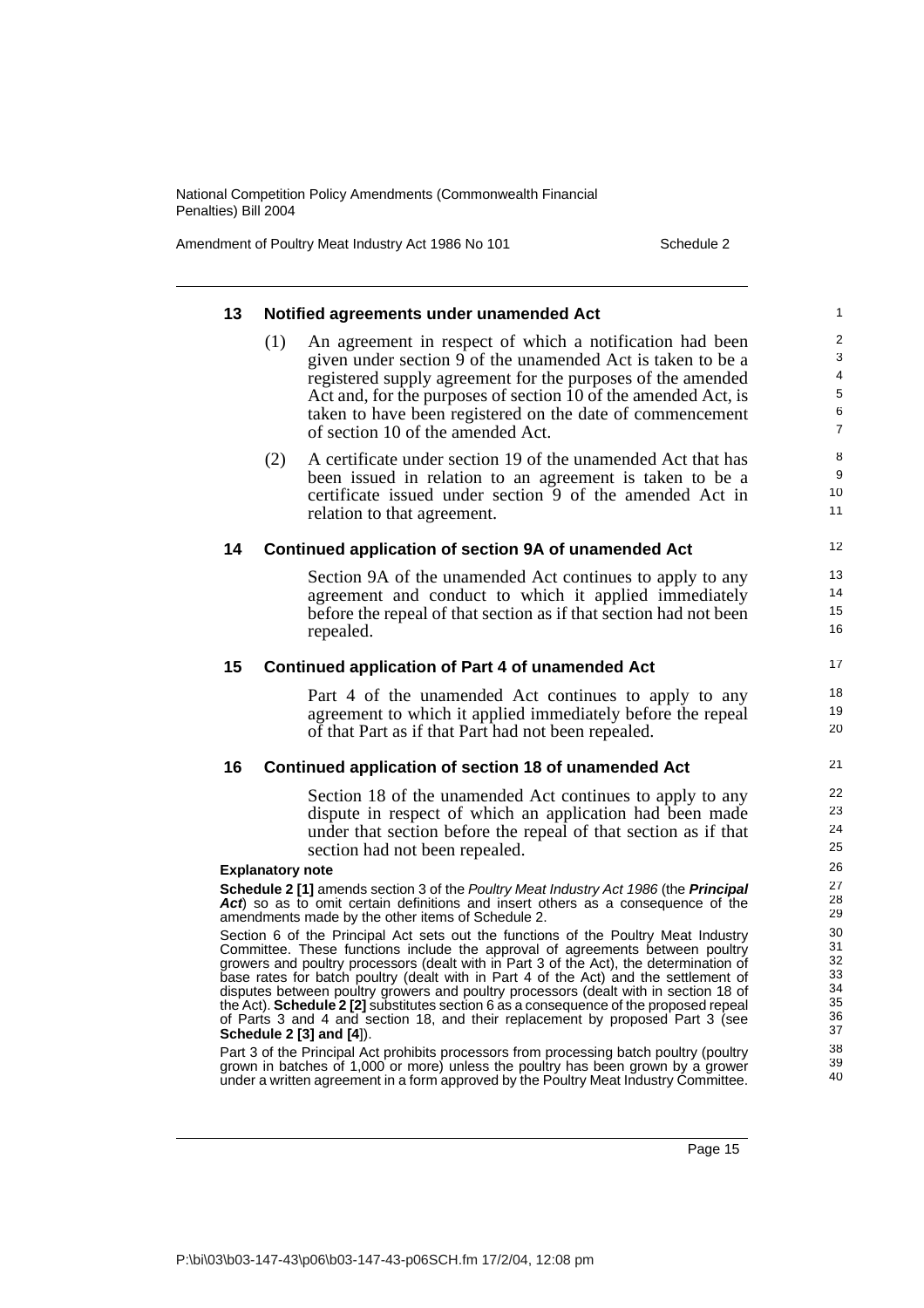Schedule 2 Amendment of Poultry Meat Industry Act 1986 No 101

The remaining provisions of that Part deal with the process by which such an approval is given, requires notification of the Committee when such an agreement is entered into and grants specific authorisation of such agreements, and conduct relating to such agreements, for the purposes of the Trade Practices Act 1974 of the Commonwealth and the Competition Code of New South Wales.

**Schedule 2 [3]** omits Part 3, and replaces it with Divisions 1 and 2 of a new Part 3. Division 1 enables poultry growers and poultry processors to apply to the Committee for assistance in negotiating a supply agreement between them. Division 2 requires all deliveries of batch poultry to be effected in accordance with a registered supply agreement, sets out the procedure for registering a supply agreement, requires payment of annual registration fees and apportions fees between poultry growers and poultry processors.

Part 4 of the Principal Act empowers the Committee to set base rates for batch poultry. **Schedule 2 [3]** omits Part 4, and so removes that power.

The new Part 3 inserted by **Schedule 2 [3]** includes Division 3, which enables poultry growers and poultry processors to apply to the Committee for assistance in resolving disputes between them, and Division 4, which enables the Committee to recover unpaid fees and replicates the specific authorisation referred to above.

**Schedule 2 [4]** repeals section 18 of the Principal Act, the provisions of which are replicated in Division 3 of proposed Part 3, to be inserted by **Schedule 2 [3]**.

**Schedule 2 [5]** repeals section 19 of the Principal Act, the provisions of which are no longer necessary as a result of the repeal by **Schedule 2 [3]** of existing Part 3.

**Schedule 2 [6]** provides for the making of savings and transitional regulations as a consequence of the proposed amendments to the Principal Act.

**Schedule 2 [7]** adds a new Part 3 to Schedule 3 to the Principal Act. The new Part contains provisions consequent on the enactment of the other items of Schedule 2. The new Part deems certain agreements to be registered for the purposes of the amended Act (clause 13), continues in operation former section 9A (the existing authorisation for the purposes of the Trade Practices Act 1974 of the Commonwealth and the Competition Code of New South Wales) in relation to existing agreements and past conduct (clause 14), continues in operation former Part 4 (Payments to growers) in relation to existing agreements (clause 15) and continues in operation former section 18 (Disputes) in relation to disputes the subject of existing applications for settlement by negotiation (clause 16).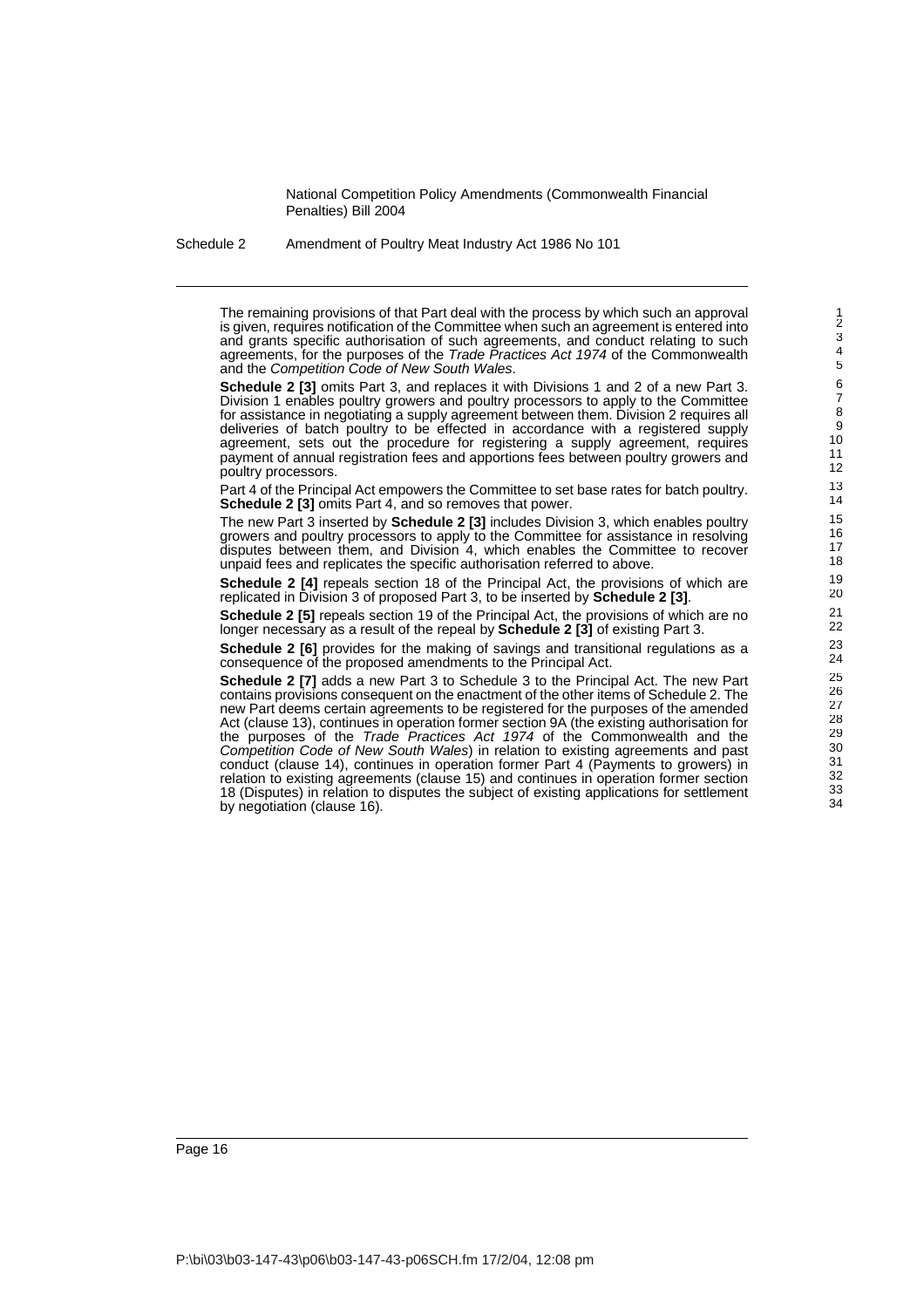Amendment of Dentists Act 1989 No 139 Schedule 3

J.

|       |                                  |      | Schedule 3 Amendment of Dentists Act 1989 No 139<br>(Section 3)                                                                      | $\mathbf{1}$<br>2 |
|-------|----------------------------------|------|--------------------------------------------------------------------------------------------------------------------------------------|-------------------|
| [1]   | <b>Section 3 Definitions</b>     |      |                                                                                                                                      | 3                 |
|       |                                  |      | Omit the definition of <i>incorporated practice</i> from section $3(1)$ .                                                            | 4                 |
| [2]   | Section 3 (3)                    |      |                                                                                                                                      | 5                 |
|       | Insert after section $3(2)$ :    |      |                                                                                                                                      | 6                 |
|       | (3)                              |      | Notes included in this Act do not form part of this Act.                                                                             | $\overline{7}$    |
| $[3]$ |                                  |      | <b>Section 5 Professional misconduct</b>                                                                                             | 8                 |
|       | Insert after section $5(1)(a)$ : |      |                                                                                                                                      | 9                 |
|       |                                  | (a1) | engaging in overservicing as provided by subsection<br>$(2)$ , and                                                                   | 10<br>11          |
| [4]   | Section 5 (1) (d)–(f)            |      |                                                                                                                                      | 12                |
|       | Omit the paragraphs.             |      |                                                                                                                                      | 13                |
| [5]   | Section 5 (2)                    |      |                                                                                                                                      | 14                |
|       |                                  |      | Omit section $5(2)$ –(6). Insert instead:                                                                                            | 15                |
|       | (2)                              |      | A dentist engages in overservicing if the dentist, in the course<br>of professional practice:                                        | 16<br>17          |
|       |                                  | (a)  | provides a service in circumstances in which provision<br>of the service is unnecessary, not reasonably required or<br>excessive, or | 18<br>19<br>20    |
|       |                                  | (b)  | engages in conduct that is prescribed by the regulations<br>as constituting overservicing.                                           | 21<br>22          |
| [6]   |                                  |      | Section 28 Application of Part to incorporated practices                                                                             | 23                |
|       | Omit the section.                |      |                                                                                                                                      | 24                |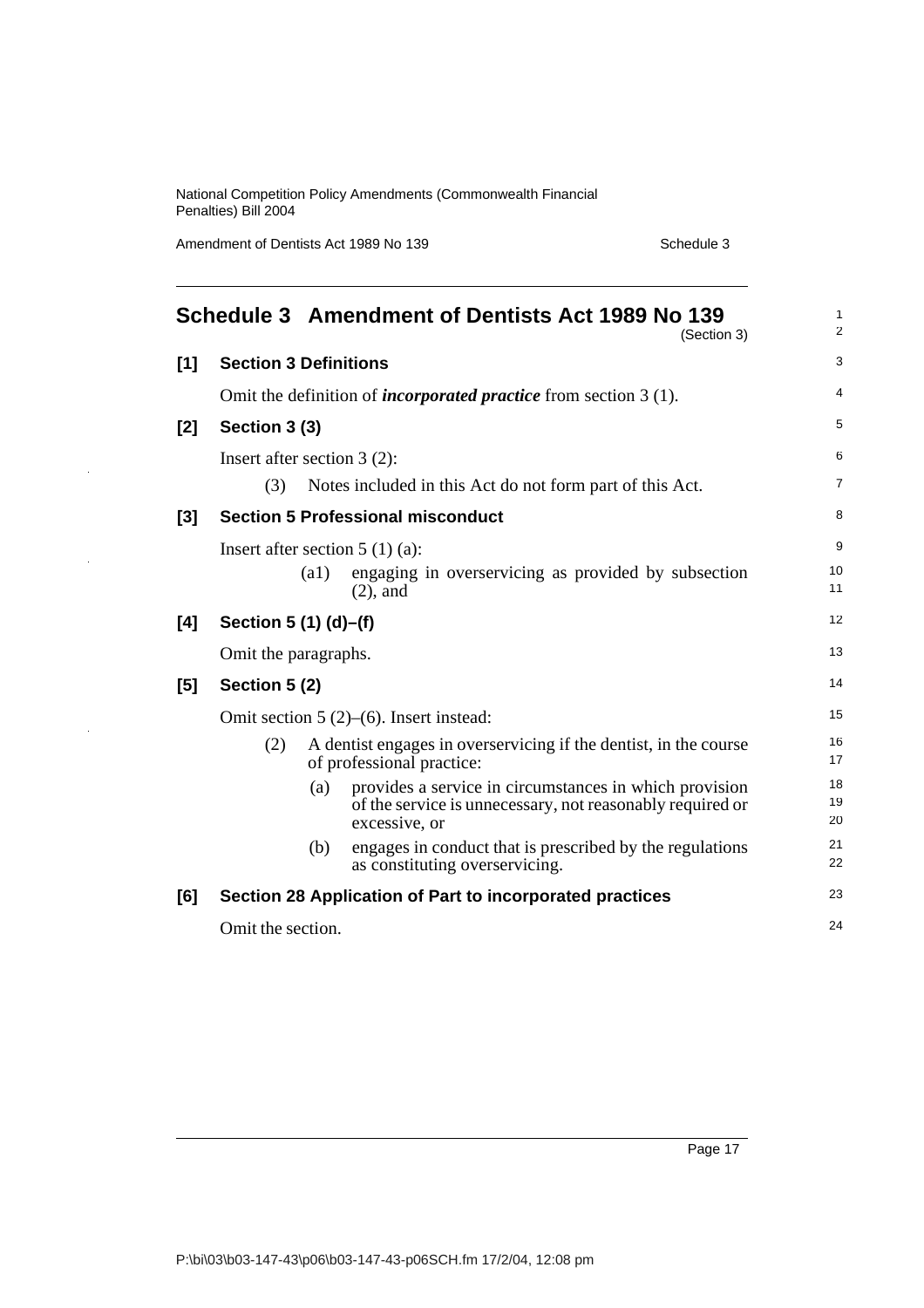Schedule 3 Amendment of Dentists Act 1989 No 139

### **[7] Sections 53 and 54**

Omit the sections. Insert instead:

#### **53 Ownership of dental practices**

Nothing in this Act prevents a registered dentist from practising dentistry as the director or employee of any corporation or in the course of employment by, or in association with, any body or person.

1  $\mathfrak{p}$ 

31 32 33

34

35

**Note.** Under section 137D of the Dental Practice Act 2001 (which applies as a provision of this Act by virtue of section 54) a dentist can be prohibited from operating a business that provides dental services.

#### **54 Prohibition against directing or inciting misconduct**

The provisions of Part 11A (Prohibition against directing or inciting misconduct) of the *Dental Practice Act 2001* have effect as provisions of this Act, subject to any necessary modification.

**Note.** The general effect of Part 11A of the Dental Practice Act 2001 is as follows:

- (a) to make it an offence for a person who employs a registered dentist to direct or incite the dentist to engage in conduct in the course of professional practice that would constitute unsatisfactory professional conduct or professional misconduct,
- (b) to enable the Director-General to prohibit persons who have been convicted of or made the subject of a criminal finding for such an offence from operating a business that provides dental services. (Such a prohibition has an extended operation. For example, it will prohibit the person from having a management role or substantial interest in a corporation that operates such a business or from having a substantial interest in a trust under which such a business is operated.)

#### **[8] Section 67 Regulations**

Omit "society, council, body or corporation referred to in section 5 (4) (c), (d), (e) or (f)" from section 67 (2) (c).

Insert instead "person or body".

#### **[9] Section 67 (2) (l) and (m)**

Omit the paragraphs.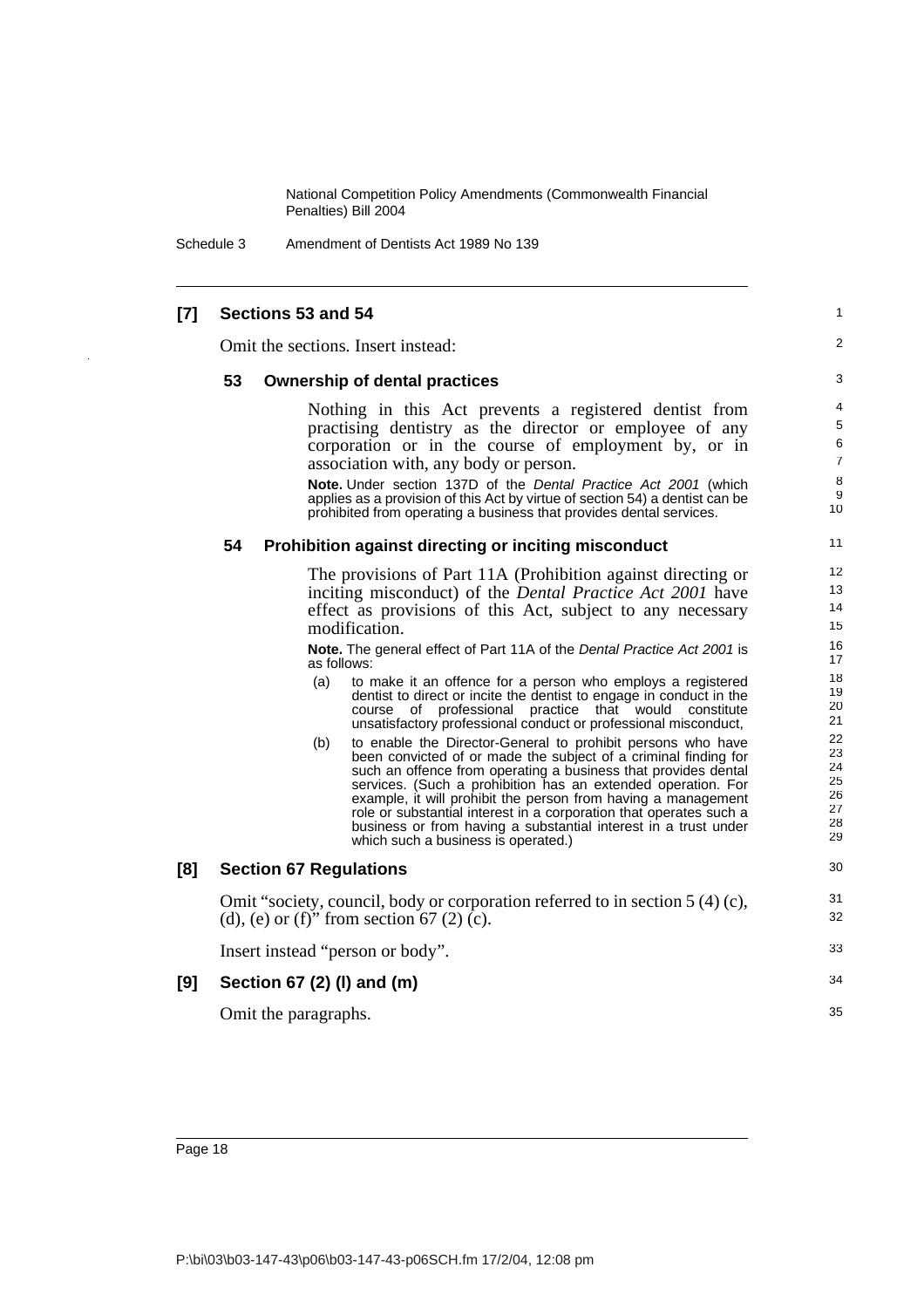Amendment of Dentists Act 1989 No 139 Schedule 3

1

4

34

#### **[10] Schedule 4 Savings, transitional and other provisions** Insert ", and the *National Competition Policy Amendments (Commonwealth Financial Penalties) Act 2004* to the extent that it amends this Act" after "this Act" in clause 15 (1). **[11] Schedule 4, clause 15 (2)** Omit "this Act". Insert instead "the Act concerned". **Explanatory note** Section 5 of the Dentists Act 1989 (the **Principal Act**) defines **professional misconduct** in relation to a dentist. Under section 5 (1) (f), such conduct includes practising dentistry for fee, salary or other reward in the course of employment by, or in association with, any person other than a registered dentist or an entity specified in section 5 (4) (which includes a body or corporation approved by the Dental Board). **Schedule 3 [4]** removes this restriction on the practice of dentistry and makes consequential amendments. **Schedule 3 [8]** makes a consequential amendment. Section 53 of the Principal Act allows registered dentists to practise dentistry as the director or employee of a corporation only if the corporation is an incorporated practice (that is, if the corporation is controlled by one or more registered dentists, and all the directors and shareholders of the corporation are registered dentists or family members of the registered dentists concerned). **Schedule 3 [7]** removes this restriction on the practice of dentistry and makes a consequential amendment. **Schedule 3 [1], [6] and [9]** make consequential amendments. **Schedule 3 [7]** also inserts new sections 53 and 54 into the Principal Act. New section 53 makes it clear that nothing in the Act prevents a registered dentist from practising dentistry as the director or employee of any corporation or in the course of employment by, or in association with, any body or person. New section 54 incorporates into the Principal Act, subject to any necessary modification, the provisions of Part 11A of the Dental Practice Act 2001 (which is yet to be commenced) that are proposed to be inserted by Schedule 4 [7]. **Schedule 3 [2]** inserts a formal provision relating to notes. **Schedule 3 [5]** makes amendments consequential the amendments made by **Schedule 3 [3] and [4]**. **Schedule 3 [10]** provides for the making of savings and transitional regulations as a  $\overline{2}$ 3 5 6 7 8 9 10 11 12 13 14 15 16 17 18 19  $20$ 21 22 23 24 25 26 27 28 29 30 31 32 33

consequence of the proposed amendments to the Principal Act. **Schedule 3 [11]** makes a consequential amendment.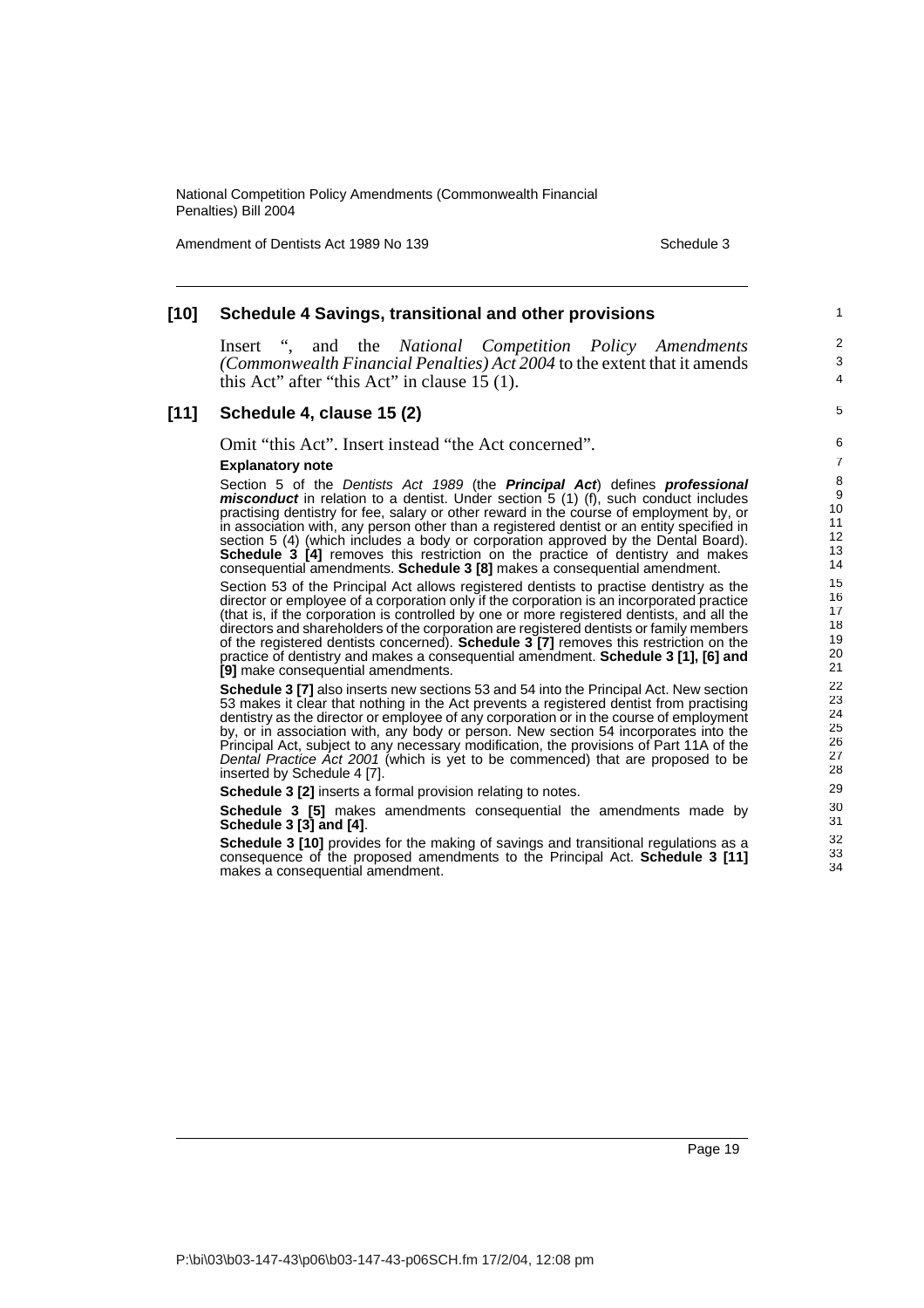Schedule 4 Amendment of Dental Practice Act 2001 No 64

### **Schedule 4 Amendment of Dental Practice Act 2001 No 64** (Section 3) **[1] Section 4 Definitions**

1 2 3

Omit the definition of *incorporated practice*. **[2] Section 34**  Omit the section. Insert instead: **34 Ownership of dental practices** Nothing in this Act (except section 137D) prevents a registered dentist from practising dentistry as the director or employee of any corporation or in the course of employment by, or in association with, any body or person. **[3] Section 41 Meaning of "unsatisfactory professional conduct" dentists** Insert after section 41 (1) (a): (a1) engaging in overservicing as provided by subsection (2), **[4] Section 41 (1) (c), (f) and (g)** Omit the paragraphs. **[5] Section 41 (2)** Omit the subsection and note. Insert instead: (2) A dentist engages in overservicing if the dentist, in the course of professional practice: (a) provides a service in circumstances in which provision of the service is unnecessary, not reasonably required or excessive, or (b) engages in conduct that is prescribed by the regulations as constituting overservicing. **[6] Section 43 Application of Part to incorporated practices** Omit the section. 4 5 6 7 8 9 10 11 12 13 14 15 16 17 18 19 20 21 22 23 24 25 26 27 28 29 30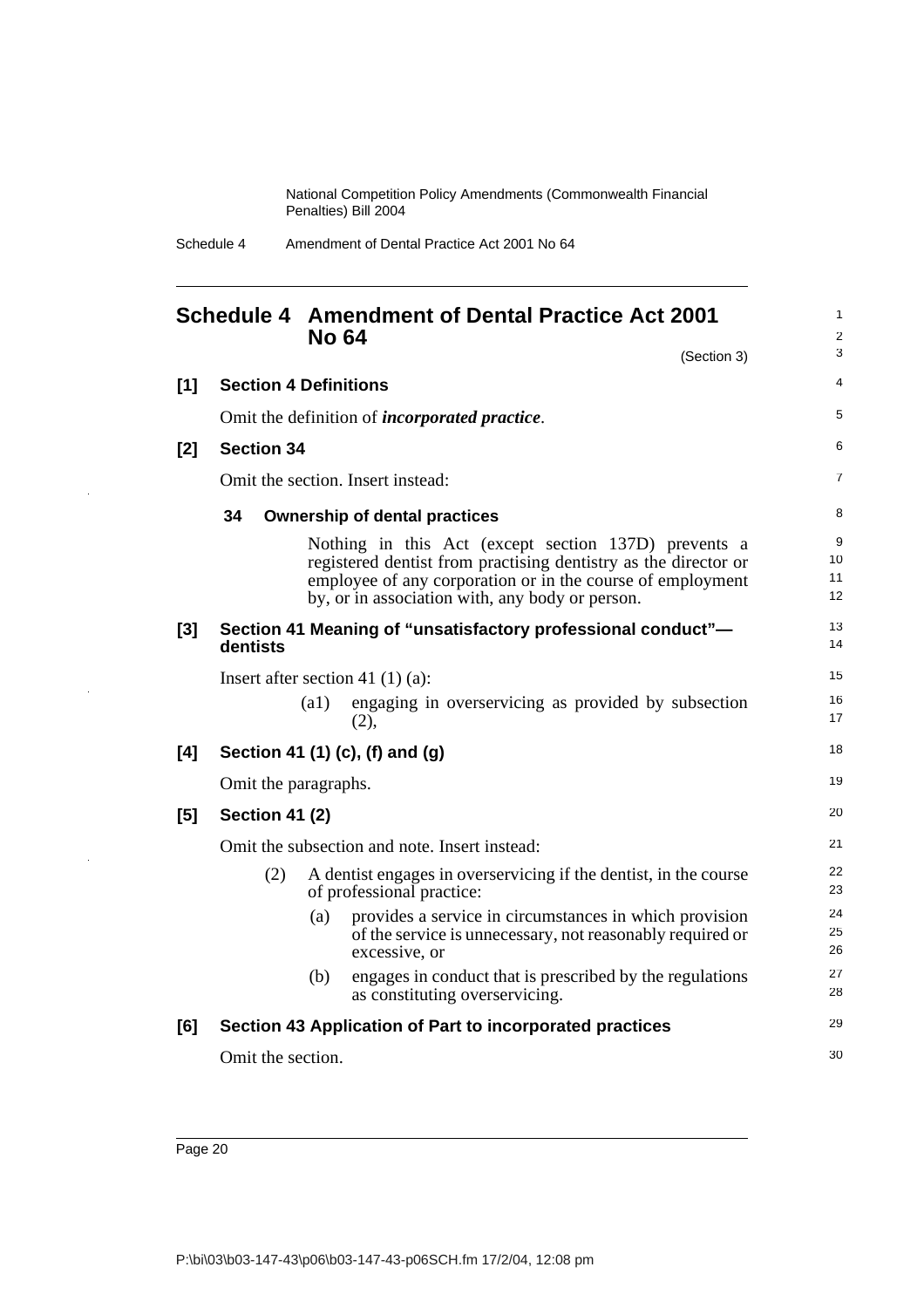Amendment of Dental Practice Act 2001 No 64 Schedule 4

| $[7]$ | Part 11A |                                                                                                                                                                                                                                                                                                                                                  | 1                                |
|-------|----------|--------------------------------------------------------------------------------------------------------------------------------------------------------------------------------------------------------------------------------------------------------------------------------------------------------------------------------------------------|----------------------------------|
|       |          | Insert after Part 11:                                                                                                                                                                                                                                                                                                                            | $\overline{a}$                   |
|       | Part 11A | <b>Prohibition against directing or inciting</b><br>misconduct                                                                                                                                                                                                                                                                                   | 3<br>4                           |
| 137A  |          | Prohibition against directing or inciting misconduct                                                                                                                                                                                                                                                                                             | 5                                |
|       | (1)      | A person <i>(the employer)</i> who employs a registered dentist<br>must not direct or incite the dentist to engage in conduct in the<br>course of professional practice that would constitute<br>professional<br>unsatisfactory<br>conduct<br>professional<br><b>or</b><br>misconduct.                                                           | 6<br>7<br>8<br>9<br>10           |
|       |          | Maximum penalty:                                                                                                                                                                                                                                                                                                                                 | 11                               |
|       |          | in the case of a corporation, 400 penalty units for a first<br>(a)<br>offence or 800 penalty units for a second or subsequent<br>offence, or                                                                                                                                                                                                     | 12<br>13<br>14                   |
|       |          | in any other case, 200 penalty units for a first offence or<br>(b)<br>400 penalty units for a second or subsequent offence.                                                                                                                                                                                                                      | 15<br>16                         |
|       | (2)      | For the purposes of this section, any actions of an agent or<br>employee of the employer are taken to be actions of the<br>employer unless the employer establishes:                                                                                                                                                                             | 17<br>18<br>19                   |
|       |          | that the employer had no knowledge of those actions,<br>(a)<br>and                                                                                                                                                                                                                                                                               | 20<br>21                         |
|       |          | that the employer could not, by the exercise of due<br>(b)<br>diligence, have prevented those actions.                                                                                                                                                                                                                                           | 22<br>23                         |
|       | (3)      | If a person is convicted of or made the subject of a criminal<br>finding for an offence against this section in respect of the<br>actions of an agent or employee of the person, the agent or<br>employee is for the purposes of this Part taken to have been<br>convicted of or made the subject of a criminal finding for the<br>offence also. | 24<br>25<br>26<br>27<br>28<br>29 |
|       | (4)      | When a court convicts or makes a criminal finding against a<br>person for an offence against this section, the registrar or<br>other proper officer of the court must notify the Director-<br>General in writing of the conviction or criminal finding.                                                                                          | 30<br>31<br>32<br>33             |
|       | (5)      | This section does not apply in respect of the employment of a<br>dentist by any of the following:                                                                                                                                                                                                                                                | 34<br>35                         |
|       |          |                                                                                                                                                                                                                                                                                                                                                  |                                  |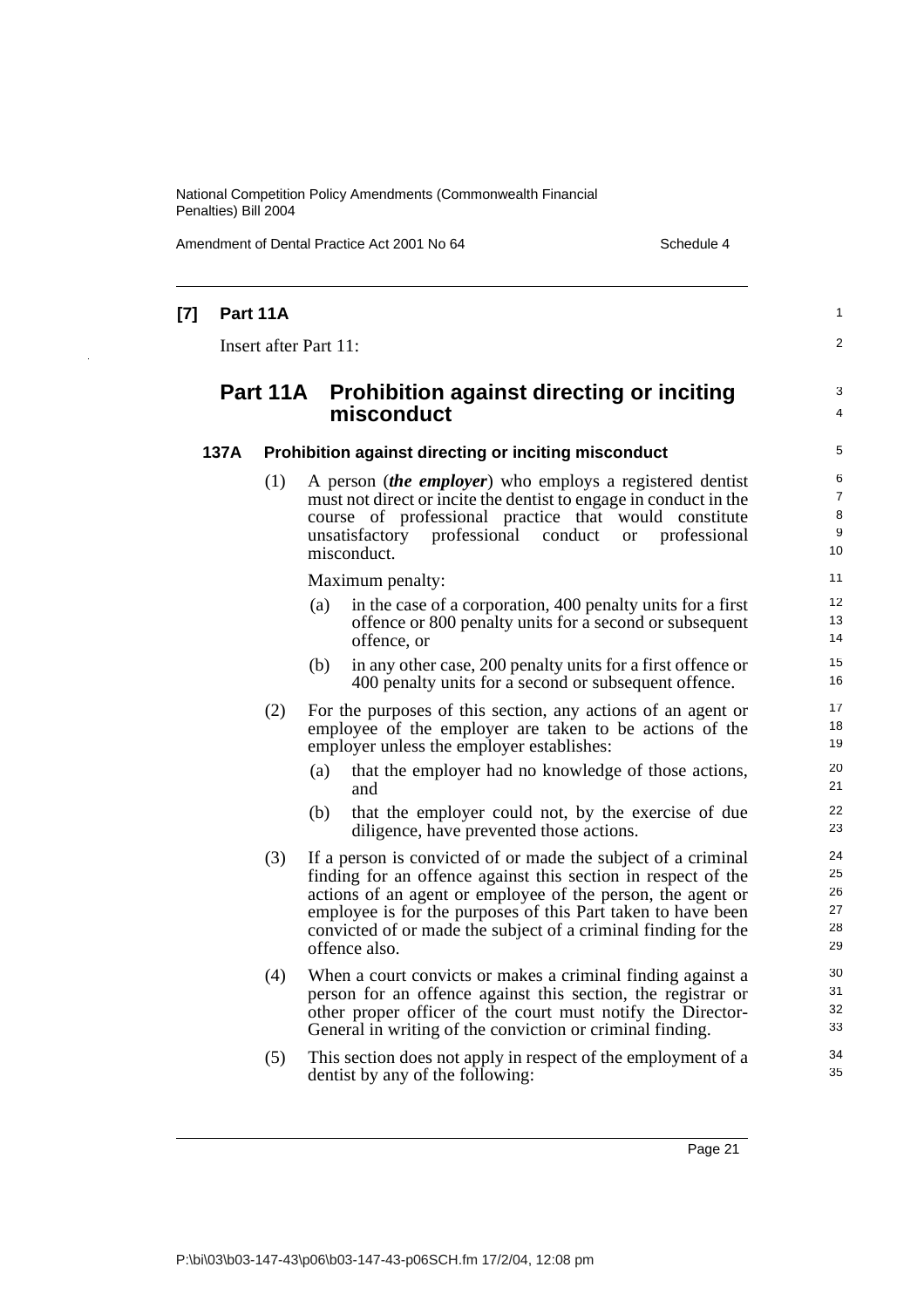(a) a public health organisation within the meaning of the *Health Services Act 1997*,

- (b) a private hospital or day procedure centre within the meaning of the *Private Hospitals and Day Procedure Centres Act 1988*,
- (c) a nursing home within the meaning of the *Nursing Homes Act 1988*.

#### **137B Extended concept of employment**

- (1) When a registered dentist engages in the practice of dentistry in the course of the carrying on of a business, any person who owns, manages, controls, conducts or operates that business is for the purposes of this Part taken to employ the dentist (in addition to any person who actually employs the dentist).
- (2) When a registered dentist is employed by a corporation, each of the following persons is for the purposes of this Part also considered to be the employer of the dentist (in addition to the corporation):
	- (a) a person who is a director, secretary or executive officer (as defined in the *Corporations Act 2001* of the Commonwealth) of the corporation or is concerned in the management of the corporation,
	- (b) any other employee of the corporation in accordance with whose directions the dentist is required or expected to act.

#### **137C Extended concept of carrying on business**

- (1) If a dentist engaged in the practice of dentistry is provided, in the course of the carrying on of a business, with services that facilitate that practice and the operator of the business is entitled, in connection with the provision of those services, to a share or interest in the profits or income arising from the practice of dentistry by the dentist:
	- (a) that business is taken for the purposes of this Part to be a business that provides the dental services that are provided by the dentist in the course of that practice, and
	- (b) the dentist is taken for the purposes of this Part to be engaged in the practice of dentistry in the course of the carrying on of that business.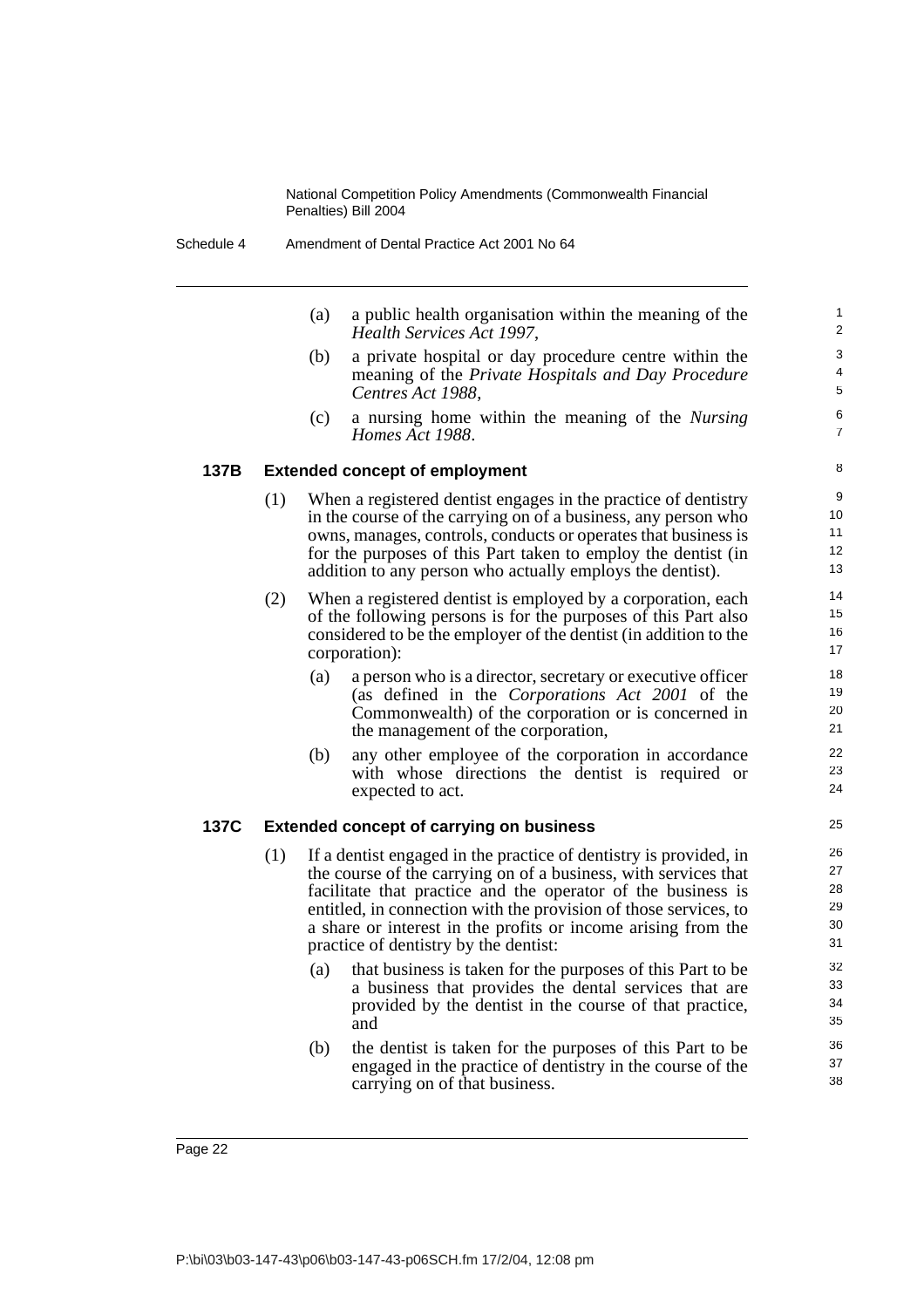Amendment of Dental Practice Act 2001 No 64 Schedule 4

|      | (2) | Subsection (1) does not apply in respect of the practice of<br>dentistry by a dentist in such circumstances as may be<br>prescribed by the regulations as exempt from that subsection.                                                                                                                                                                                                                                                                                                                                                                | $\mathbf{1}$<br>$\overline{2}$<br>3                |
|------|-----|-------------------------------------------------------------------------------------------------------------------------------------------------------------------------------------------------------------------------------------------------------------------------------------------------------------------------------------------------------------------------------------------------------------------------------------------------------------------------------------------------------------------------------------------------------|----------------------------------------------------|
|      | (3) | For the purposes of this Part, a person is considered to operate<br>a business if the person:                                                                                                                                                                                                                                                                                                                                                                                                                                                         | $\overline{\mathbf{4}}$<br>5                       |
|      |     | (a)<br>owns, manages, controls, conducts or operates the<br>business, or                                                                                                                                                                                                                                                                                                                                                                                                                                                                              | 6<br>$\overline{7}$                                |
|      |     | (b)<br>(within the meaning of section 137G) a<br>has<br>management role or substantial interest in a corporation<br>that operates the business or a substantial interest in a<br>trust under which the business is operated.                                                                                                                                                                                                                                                                                                                          | 8<br>9<br>10<br>11                                 |
| 137D |     | Convicted offenders may be prohibited from carrying on<br>business                                                                                                                                                                                                                                                                                                                                                                                                                                                                                    | 12<br>13                                           |
|      | (1) | The Director-General may, by notice in writing given to a<br>person who has been convicted of or made the subject of a<br>criminal finding for an offence against this Part, prohibit the<br>person from operating a business that provides dental<br>services.                                                                                                                                                                                                                                                                                       | 14<br>15<br>16<br>17<br>18                         |
|      | (2) | The prohibition may be expressed to be:                                                                                                                                                                                                                                                                                                                                                                                                                                                                                                               | 19                                                 |
|      |     | for a fixed period (in which case the prohibition<br>(a)<br>remains in force only for that fixed period), or                                                                                                                                                                                                                                                                                                                                                                                                                                          | 20<br>21                                           |
|      |     | for an unlimited period subject to an entitlement to<br>(b)<br>apply after a specified time for the lifting of the<br>prohibition (in which case the prohibition remains in<br>force until it is lifted).                                                                                                                                                                                                                                                                                                                                             | 22<br>23<br>24<br>25                               |
|      | (3) | A prohibition may not be imposed under this section unless<br>the Director-General is of the opinion that the person is not a<br>fit and proper person to operate a business that provides dental<br>services. The Director-General is entitled to presume, in the<br>absence of evidence to the contrary, that a person who has<br>been convicted of or made the subject of a criminal finding for<br>an offence against this Part on 2 or more occasions in any<br>period of 10 years is not a fit and proper person to operate<br>such a business. | 26<br>27<br>28<br>29<br>30<br>31<br>32<br>33<br>34 |
|      | (4) | A prohibition under this section may be limited in its<br>operation in either or both of the following ways:                                                                                                                                                                                                                                                                                                                                                                                                                                          | 35<br>36                                           |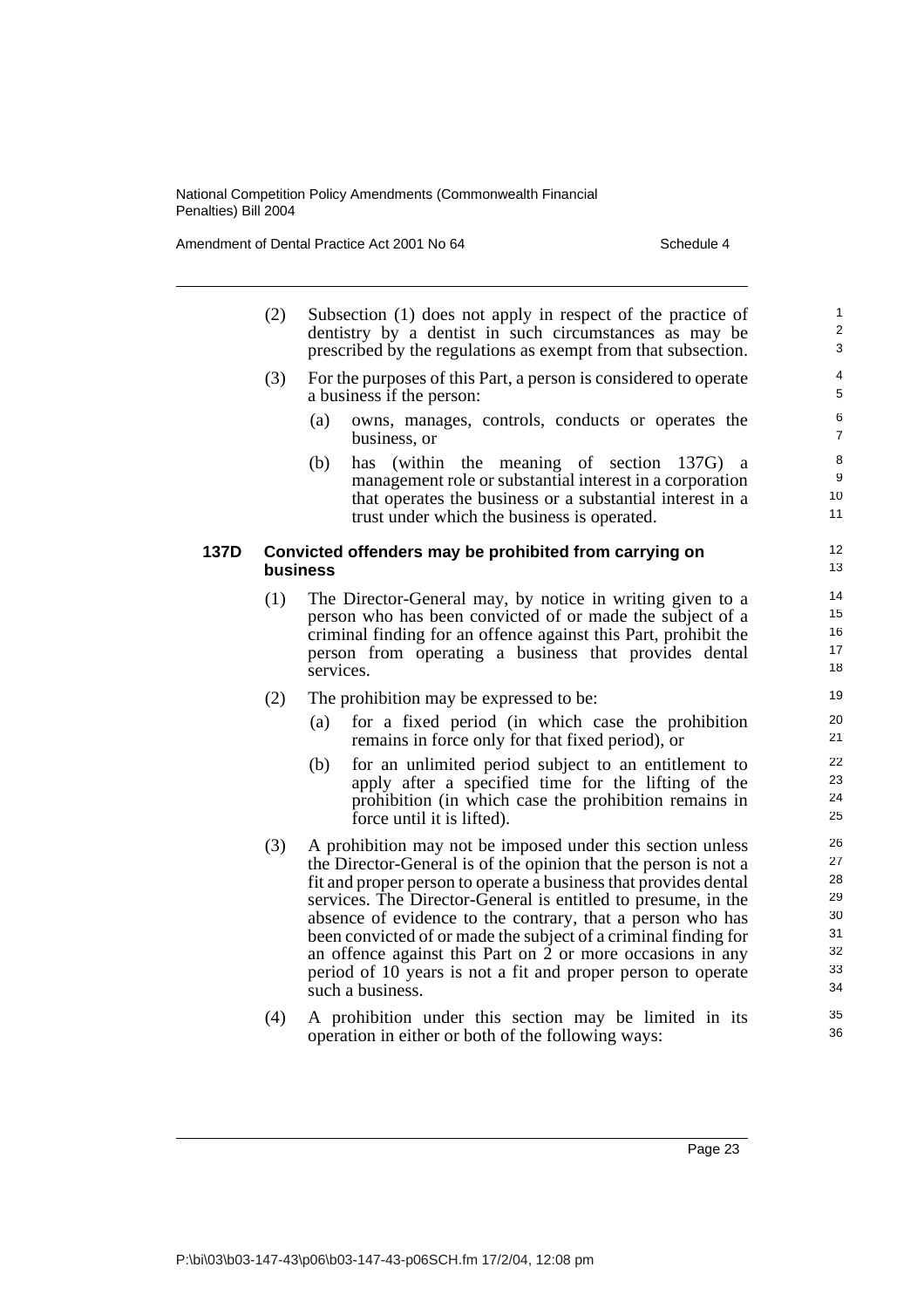|      |     | (a)<br>it may be limited to specified premises, but only where<br>the person concerned operates a business that provides<br>dental services at those premises and at other premises,                                                                                                                                                                                                                                           | 1<br>$\overline{2}$<br>3                       |
|------|-----|--------------------------------------------------------------------------------------------------------------------------------------------------------------------------------------------------------------------------------------------------------------------------------------------------------------------------------------------------------------------------------------------------------------------------------|------------------------------------------------|
|      |     | it may be limited to premises within a specified area.<br>(b)                                                                                                                                                                                                                                                                                                                                                                  | 4                                              |
|      | (5) | If a prohibition under this section is subject to an entitlement<br>to apply after a specified time for the prohibition to be lifted,<br>such an application may be made to the Director-General after<br>that time. The Director-General may lift the prohibition or<br>confirm the prohibition and set a further period after which an<br>application for the prohibition to be lifted can be made under<br>this subsection. | 5<br>6<br>$\overline{7}$<br>8<br>9<br>10<br>11 |
| 137E |     | Offence of operating business while prohibited                                                                                                                                                                                                                                                                                                                                                                                 | 12                                             |
|      | (1) | A person who in contravention of a prohibition under this Part<br>operates a business that provides dental services is guilty of an<br>offence.                                                                                                                                                                                                                                                                                | 13<br>14<br>15                                 |
|      |     | Maximum penalty:                                                                                                                                                                                                                                                                                                                                                                                                               | 16                                             |
|      |     | in the case of a corporation, 400 penalty units for a first<br>(a)<br>offence or 800 penalty units for a second or subsequent<br>offence, or                                                                                                                                                                                                                                                                                   | 17<br>18<br>19                                 |
|      |     | (b)<br>in any other case, 200 penalty units for a first offence or<br>400 penalty units for a second or subsequent offence.                                                                                                                                                                                                                                                                                                    | 20<br>21                                       |
|      | (2) | If a continuing state of affairs is created by an offence against<br>this section the offender is liable to a maximum penalty of:                                                                                                                                                                                                                                                                                              | 22<br>23                                       |
|      |     | (a)<br>100 penalty units in the case of a corporation, or                                                                                                                                                                                                                                                                                                                                                                      | 24                                             |
|      |     | (b)<br>50 penalty units in any other case,                                                                                                                                                                                                                                                                                                                                                                                     | 25                                             |
|      |     | in respect of each day on which that offence continues, in<br>addition to the penalty specified in subsection (1).                                                                                                                                                                                                                                                                                                             | 26<br>27                                       |
|      | (3) | If dental services are provided on premises on which a<br>business is carried on, it is to be presumed for the purposes of<br>this section, unless the contrary is established, that the<br>business provides those dental services.                                                                                                                                                                                           | 28<br>29<br>30<br>31                           |
| 137F |     | <b>Effect of appeal against conviction</b>                                                                                                                                                                                                                                                                                                                                                                                     | 32                                             |
|      |     | A prohibition under this Part has no effect while an appeal is<br>pending against the conviction or criminal finding for the<br>offence on which the prohibition is based.                                                                                                                                                                                                                                                     | 33<br>34<br>35                                 |
|      |     |                                                                                                                                                                                                                                                                                                                                                                                                                                |                                                |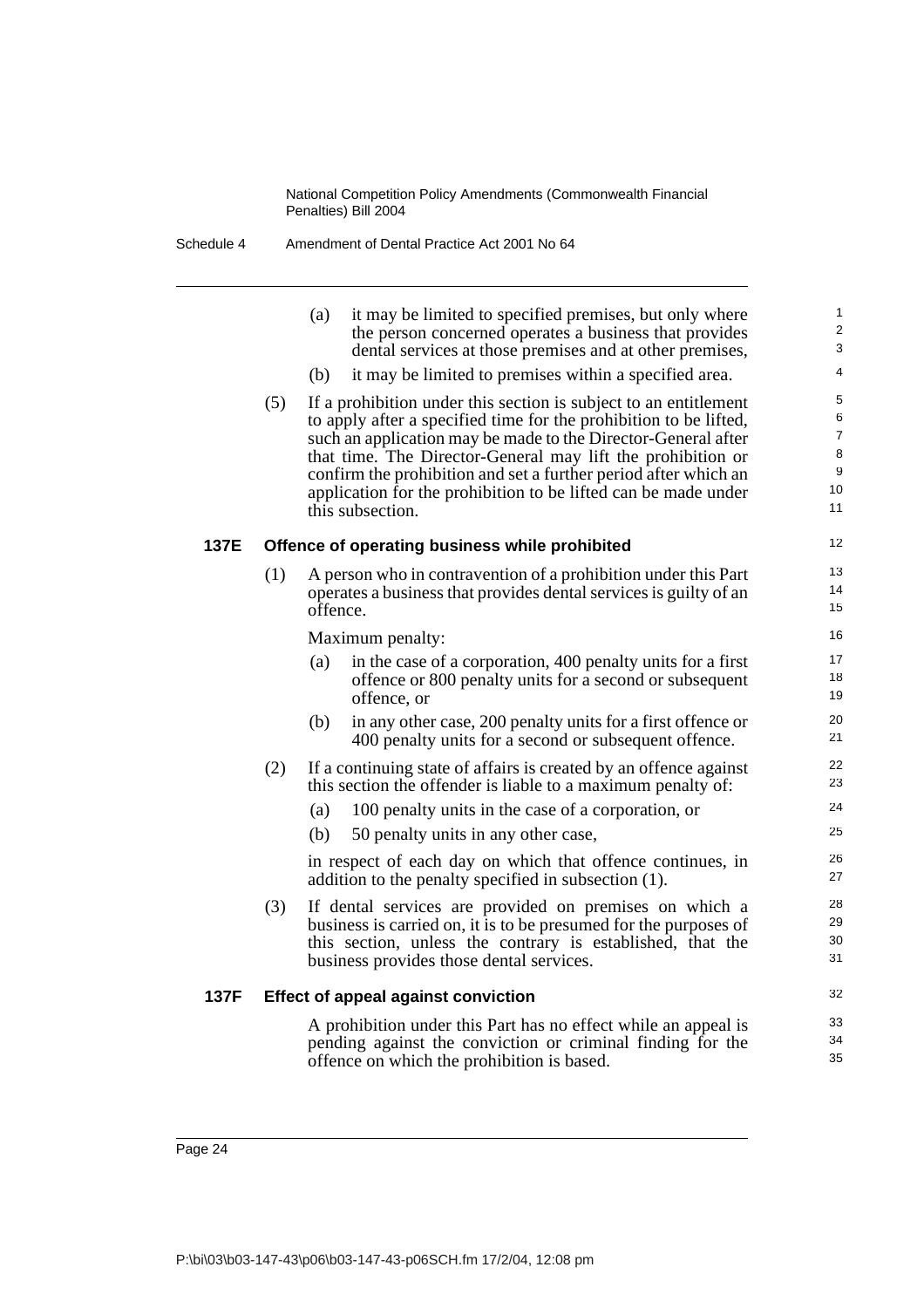Amendment of Dental Practice Act 2001 No 64 Schedule 4

| 137G |     | <b>Business interests-effect of prohibition</b>                                                                                                                                                                                                                                                                              | 1                                          |
|------|-----|------------------------------------------------------------------------------------------------------------------------------------------------------------------------------------------------------------------------------------------------------------------------------------------------------------------------------|--------------------------------------------|
|      | (1) | When a corporation or the trustee of a trust is the subject of a<br>prohibition under this Part in connection with the operation of<br>a business operated by the corporation or under the trust:                                                                                                                            | $\overline{2}$<br>$\mathbf{3}$<br>4        |
|      |     | each person who has a management role or substantial<br>(a)<br>interest in the corporation or a substantial interest in the<br>trust is for the purposes of this Part taken to be the<br>subject of that prohibition also, and                                                                                               | $\sqrt{5}$<br>$\,6$<br>$\overline{7}$<br>8 |
|      |     | each corporation in which a person referred to in<br>(b)<br>paragraph (a) has a management role or substantial<br>interest is for the purposes of this Part taken to be the<br>subject of that prohibition also (whether or not the<br>corporation was in existence at the time of the relevant<br>offence), and             | 9<br>10<br>11<br>12<br>13<br>14            |
|      |     | (c)<br>the trustee and any manager of a trust in which a person<br>referred to in paragraph (a) has a substantial interest are<br>for the purposes of this Part taken to be the subject of<br>that prohibition also (whether or not the trust was in<br>existence at the time of the relevant offence).                      | 15<br>16<br>17<br>18<br>19                 |
|      | (2) | A person is considered to have a management role or<br>substantial interest in a corporation if:                                                                                                                                                                                                                             | 20<br>21                                   |
|      |     | the person is a director, secretary or executive officer<br>(a)<br>(as defined in the <i>Corporations Act 2001</i> of the<br>Commonwealth) of the corporation, or                                                                                                                                                            | 22<br>23<br>24                             |
|      |     | the person is entitled to more than 10% of the issued<br>(b)<br>share capital of the corporation (with the shares to<br>which a person is entitled including shares in which the<br>person or an associate of the person has a relevant<br>interest within the meaning of the Corporations<br>Act 2001 of the Commonwealth). | 25<br>26<br>27<br>28<br>29<br>30           |
|      | (3) | A person is considered to have a substantial interest in a trust<br>if the person (whether or not as the trustee of another trust) is<br>the beneficiary in respect of more than 10% of the value of the<br>interests in the trust.                                                                                          | 31<br>32<br>33<br>34                       |
|      | (4) | The regulations may create exceptions to this section.                                                                                                                                                                                                                                                                       | 35                                         |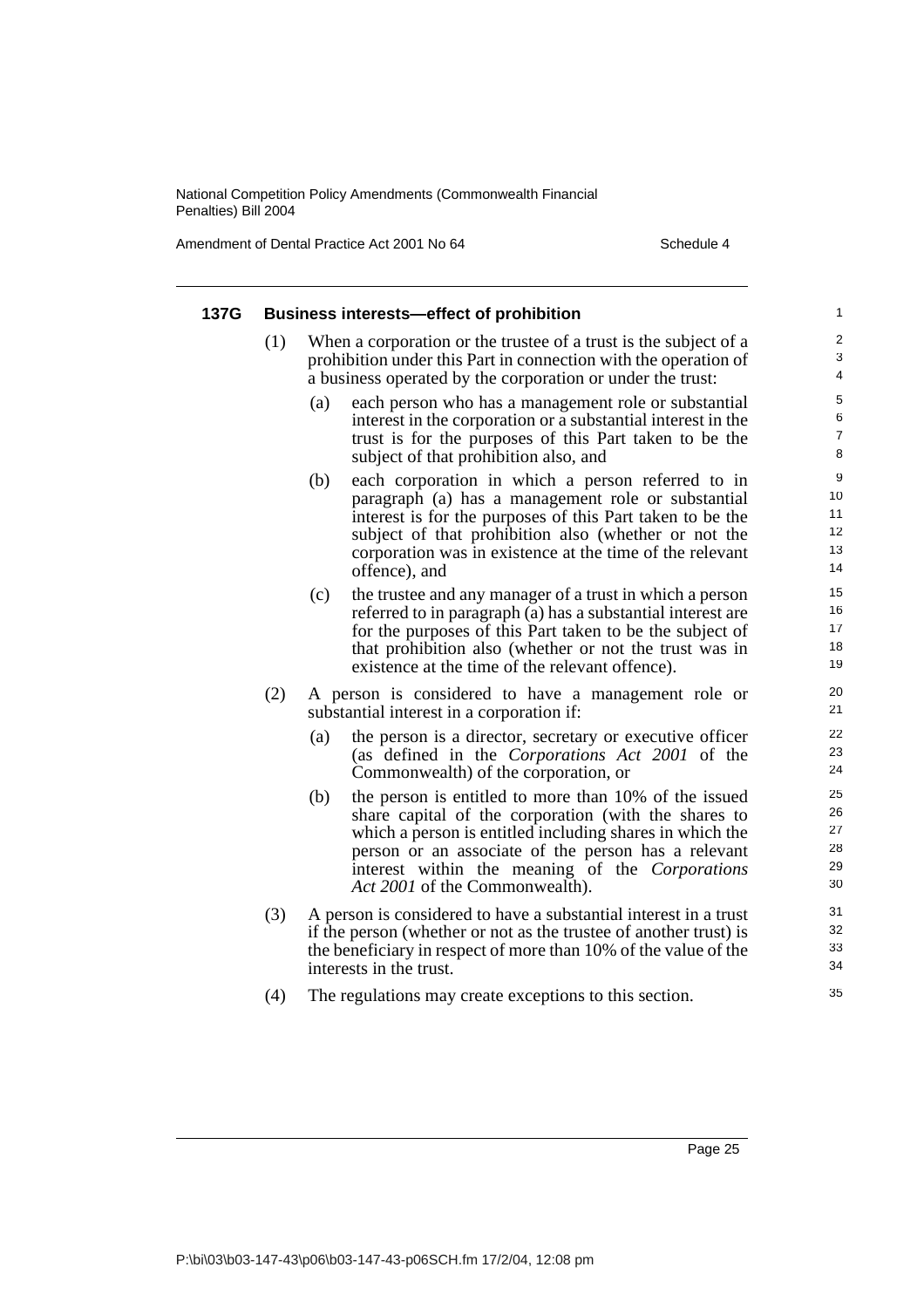Schedule 4 Amendment of Dental Practice Act 2001 No 64

#### **137H Power to require information from convicted persons and others**

(1) When a corporation or the trustee of a trust is convicted of or made the subject of a criminal finding for an offence against this Part in connection with the operation of a business operated by the corporation or under the trust, the Director-General may require certain persons to provide specified information to the Director-General, as provided by this section.

- (2) The corporation or trustee may be required to provide information that the Director-General may reasonably require to ascertain the identity of each person who has a management role or substantial interest in the corporation or a substantial interest in the trust.
- (3) A person whom the Director-General reasonably believes has a management role or substantial interest in the corporation or a substantial interest in the trust may be required to provide information that the Director-General may reasonably require to ascertain:
	- (a) the identity of each corporation in which that person has a management role or substantial interest, or
	- (b) the identity of the trustee and any manager of a trust in which that person has a substantial interest.
- (4) A requirement to provide information is to be imposed by a direction in writing served on the person, corporation or trustee concerned. The direction must specify a period of not less than 7 days as the period within which the required information must be provided.
- (5) A person who fails without reasonable excuse to comply with a requirement under this section is guilty of an offence.

Maximum penalty:

- (a) in the case of a corporation, 400 penalty units for a first offence or 800 penalty units for a second or subsequent offence, or
- (b) in any other case, 200 penalty units for a first offence or 400 penalty units for a second or subsequent offence.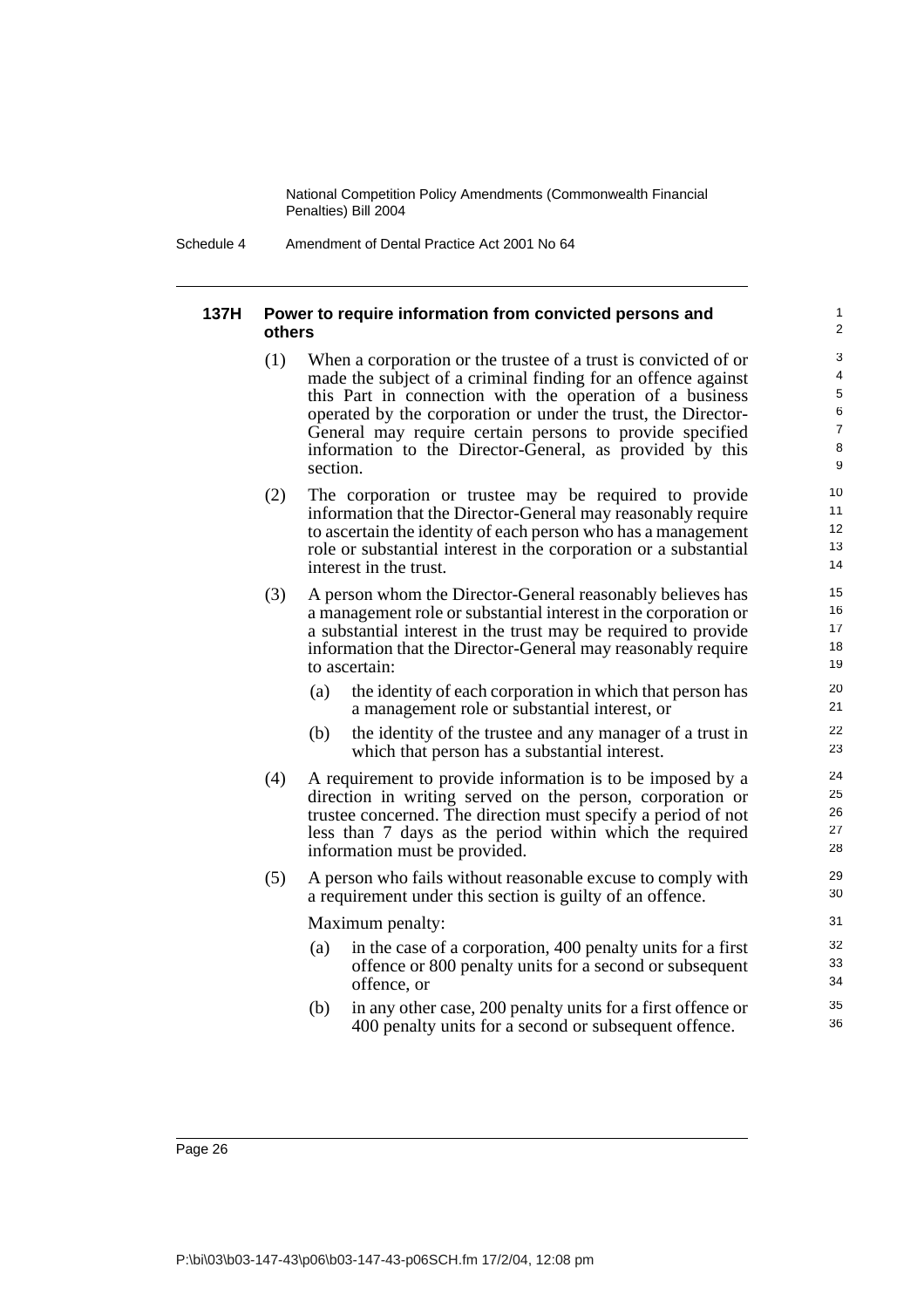Amendment of Dental Practice Act 2001 No 64 Schedule 4

|        |             | (6) | A person who in purported compliance with a requirement<br>under this section provides information that is false or<br>misleading in a material particular is guilty of an offence<br>unless the person satisfies the court that the person did not<br>know and could not reasonably be expected to have known<br>that the information was false or misleading.<br>Maximum penalty: | $\mathbf{1}$<br>$\overline{2}$<br>3<br>$\overline{4}$<br>5<br>6<br>$\overline{7}$ |
|--------|-------------|-----|-------------------------------------------------------------------------------------------------------------------------------------------------------------------------------------------------------------------------------------------------------------------------------------------------------------------------------------------------------------------------------------|-----------------------------------------------------------------------------------|
|        |             |     |                                                                                                                                                                                                                                                                                                                                                                                     | 8                                                                                 |
|        |             |     | (a)<br>in the case of a corporation, 400 penalty units for a first<br>offence or 800 penalty units for a second or subsequent<br>offence, or                                                                                                                                                                                                                                        | 9<br>10 <sup>1</sup>                                                              |
|        |             |     | in any other case, 200 penalty units for a first offence or<br>(b)<br>400 penalty units for a second or subsequent offence.                                                                                                                                                                                                                                                         | 11<br>12 <sup>2</sup>                                                             |
|        | <b>1371</b> |     | <b>Evidentiary certificate</b>                                                                                                                                                                                                                                                                                                                                                      | 13                                                                                |
|        |             | (1) | The Director-General may issue a certificate to the effect that<br>a person specified in the certificate is or was prohibited under<br>this Part from operating a business that provides dental<br>services during a period specified in the certificate.                                                                                                                           | 14<br>15<br>16<br>17                                                              |
|        |             | (2) | Such a certificate is evidence of the matters certified.                                                                                                                                                                                                                                                                                                                            | 18                                                                                |
|        |             | (3) | A certificate purporting to be a certificate issued by the<br>Director-General under this section is presumed to have been<br>so issued unless the contrary is established.                                                                                                                                                                                                         | 19<br>20<br>21                                                                    |
| [8]    |             |     | Section 139 Approval for employment of dentists by non-dentists                                                                                                                                                                                                                                                                                                                     | 22                                                                                |
|        |             |     | Omit the section.                                                                                                                                                                                                                                                                                                                                                                   | 23                                                                                |
| [9]    |             |     | Section 141 Carrying on practice of deceased dentist                                                                                                                                                                                                                                                                                                                                | 24                                                                                |
|        |             |     | Omit the section.                                                                                                                                                                                                                                                                                                                                                                   | 25                                                                                |
| $[10]$ |             |     | Section 142 Civil liability of directors of incorporated practices                                                                                                                                                                                                                                                                                                                  | 26                                                                                |
|        |             |     | Omit the section.                                                                                                                                                                                                                                                                                                                                                                   | 27                                                                                |
| $[11]$ |             |     | <b>Section 158 Regulations</b>                                                                                                                                                                                                                                                                                                                                                      | 28                                                                                |
|        |             |     | Omit "referred to in section 41 (2) (d)–(g)" from section 158 (2) (n).                                                                                                                                                                                                                                                                                                              | 29                                                                                |
| $[12]$ |             |     | Section 158 (2) (v)                                                                                                                                                                                                                                                                                                                                                                 | 30                                                                                |
|        |             |     | Omit the paragraph.                                                                                                                                                                                                                                                                                                                                                                 | 31                                                                                |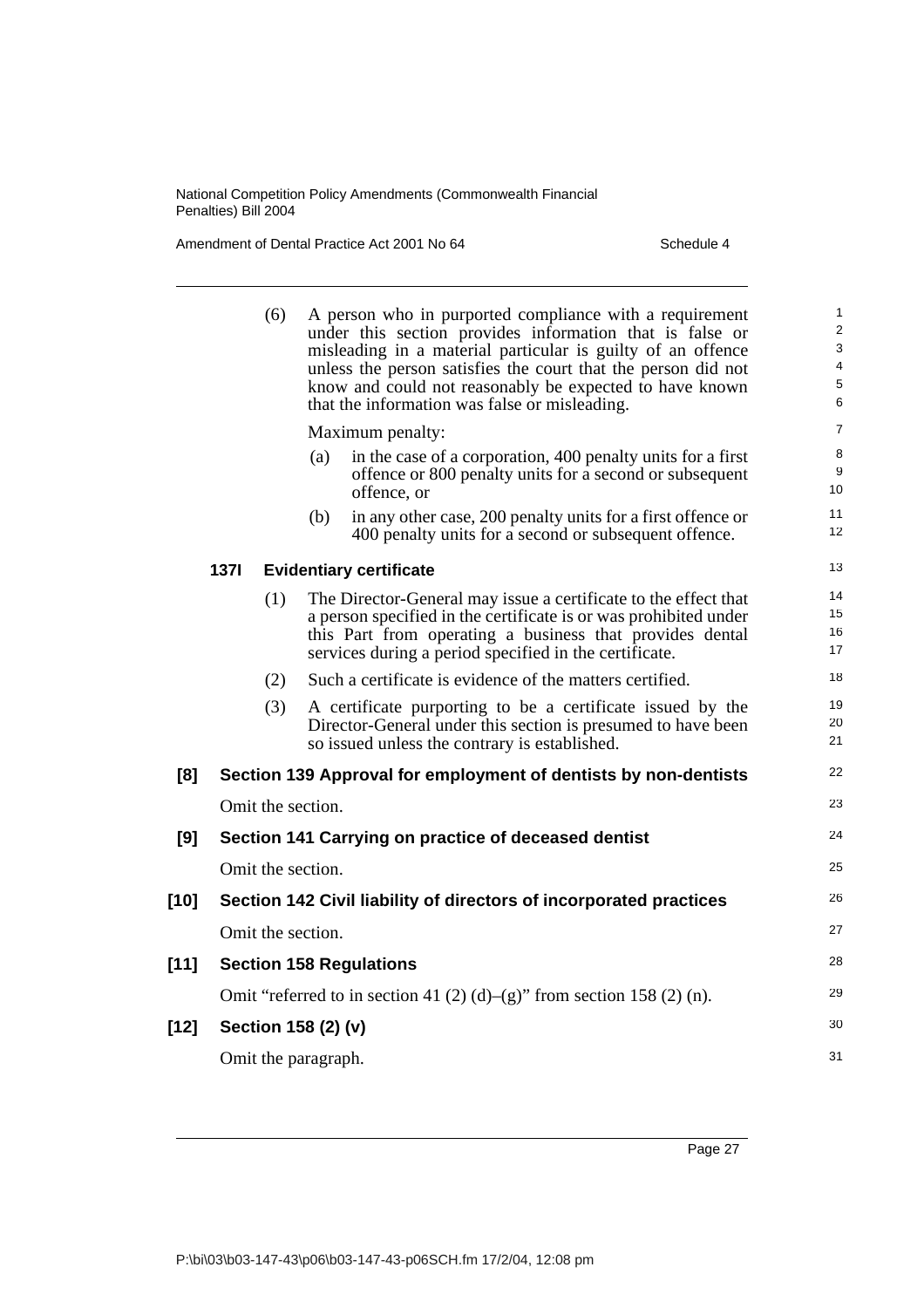Schedule 4 Amendment of Dental Practice Act 2001 No 64

#### **[13] Schedule 7 Savings and transitional provisions**

1  $\overline{2}$ 

# Insert at the end of clause 2 (1):

*National Competition Policy Amendments (Commonwealth Financial Penalties) Act 2004*, to the extent that it amends this Act

### **Explanatory note**

The Dental Practice Act 2001 (the **Principal Act**) was enacted to replace the existing Dentists Act 1989 as a result of a National Competition Policy review of that Act. Section 41 of the Principal Act defines **unsatisfactory professional conduct** in relation to a dentist. Under section 41 (1) (c) of that Act (which continues a restriction under the existing Act), such conduct includes practising dentistry for remuneration in the course of employment by, or in association with, a non-dentist (being any person or body who is not a registered dentist other than certain specified entities, or persons or bodies approved by the Dental Board). **Schedule 4 [4]** removes this restriction on the practice of dentistry and makes consequential amendments. **Schedule 4 [8] and [11]** also make consequential amendments.

Section 34 of the Principal Act (also continuing an existing provision) allows registered dentists to practise dentistry as the director or employee of a corporation only if the corporation is an incorporated practice (that is, if the corporation is controlled by one or more registered dentists, and all the directors and shareholders of the corporation are registered dentists or family members of the registered dentists concerned). **Schedule 4 [2]** removes this restriction on the practice of dentistry. **Schedule 4 [1], [6], [10] and [12]** make consequential amendments.

**Schedule 4 [2]** also inserts a new section 34 into the Principal Act to make it clear that nothing in the Act prevents a registered dentist from practising dentistry as the director or employee of any corporation or in the course of employment by, or in association with, any body or person.

**Schedule 4 [7]** inserts a new Part 11A (sections 137A-137I) into the Principal Act. Under proposed section 137A, it will be an offence for a person who employs a registered dentist to direct or incite the dentist to engage in conduct in the course of professional practice that would constitute unsatisfactory professional conduct (which, under the amendment proposed to be made by **Schedule 4 [3]**, will include overservicing) or professional misconduct. Under proposed section 137D, the Director-General of the Department of Health will be able to prohibit persons who have been convicted of or made the subject of a criminal finding for such an offence from operating a business that provides dental services. Such a prohibition has an extended operation. For example, it will prohibit the person from having a management role or substantial interest in a corporation that operates such a business or from having a substantial interest in a trust under which such a business is operated.

**Schedule 4 [9]** makes an amendment consequential on the amendments made by **Schedule 4 [2] and [4]**.

**Schedule 4 [5]** substitutes a provision consequential on the amendments made by **Schedule 4 [3] and [4]**.

**Schedule 4 [13]** provides for the making of savings and transitional regulations as a consequence of the proposed amendments to the Principal Act.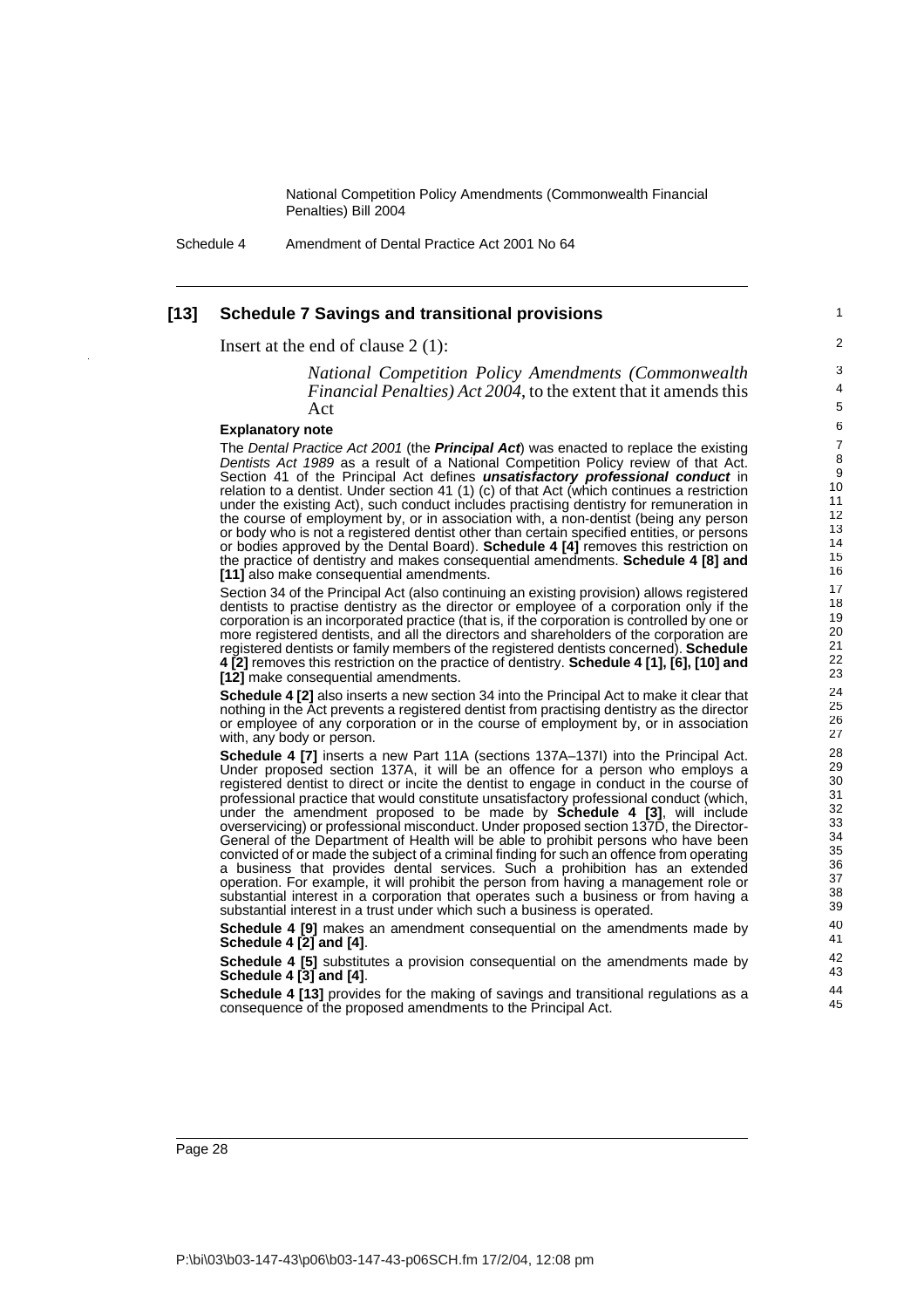Amendment of Optometrists Act 2002 No 30 Schedule 5

|     |      |                       | <b>Schedule 5 Amendment of Optometrists Act 2002</b><br><b>No 30</b>                                                                                                                                                                                                        | 1<br>$\overline{\mathbf{c}}$ |
|-----|------|-----------------------|-----------------------------------------------------------------------------------------------------------------------------------------------------------------------------------------------------------------------------------------------------------------------------|------------------------------|
|     |      |                       | (Section 3)                                                                                                                                                                                                                                                                 | 3                            |
| [1] |      | <b>Section 23</b>     |                                                                                                                                                                                                                                                                             | 4                            |
|     |      |                       | Omit the section. Insert instead:                                                                                                                                                                                                                                           | 5                            |
|     | 23   |                       | <b>Ownership of optometry practices</b>                                                                                                                                                                                                                                     | 6                            |
|     |      |                       | Nothing in this Act (except section 120D) prevents a<br>registered optometrist from practising optometry as the<br>director or employee of any corporation or in the course of<br>employment by, or in association with, any body or person.                                | 7<br>8<br>9<br>10            |
| [2] |      |                       | Section 29 Meaning of "unsatisfactory professional conduct"                                                                                                                                                                                                                 | 11                           |
|     |      |                       | Omit section 29 $(1)$ (g) and (h).                                                                                                                                                                                                                                          | 12                           |
| [3] |      | <b>Section 29 (3)</b> |                                                                                                                                                                                                                                                                             | 13                           |
|     |      |                       | Omit the subsection.                                                                                                                                                                                                                                                        | 14                           |
| [4] |      | Part 10A              |                                                                                                                                                                                                                                                                             | 15                           |
|     |      |                       | Insert after Part 10:                                                                                                                                                                                                                                                       | 16                           |
|     |      | Part 10A              | <b>Prohibition against directing or inciting</b><br>misconduct                                                                                                                                                                                                              | 17<br>18                     |
|     | 120A |                       | Prohibition against directing or inciting misconduct                                                                                                                                                                                                                        | 19                           |
|     |      | (1)                   | A person <i>(the employer)</i> who employs a registered<br>optometrist must not direct or incite the optometrist to engage<br>in conduct in the course of professional practice that would<br>constitute unsatisfactory professional conduct or professional<br>misconduct. | 20<br>21<br>22<br>23<br>24   |
|     |      |                       | Maximum penalty:                                                                                                                                                                                                                                                            | 25                           |
|     |      |                       | in the case of a corporation, 400 penalty units for a first<br>(a)<br>offence or 800 penalty units for a second or subsequent<br>offence, or                                                                                                                                | 26<br>27<br>28               |
|     |      |                       | in any other case, 200 penalty units for a first offence or<br>(b)<br>400 penalty units for a second or subsequent offence.                                                                                                                                                 | 29<br>30                     |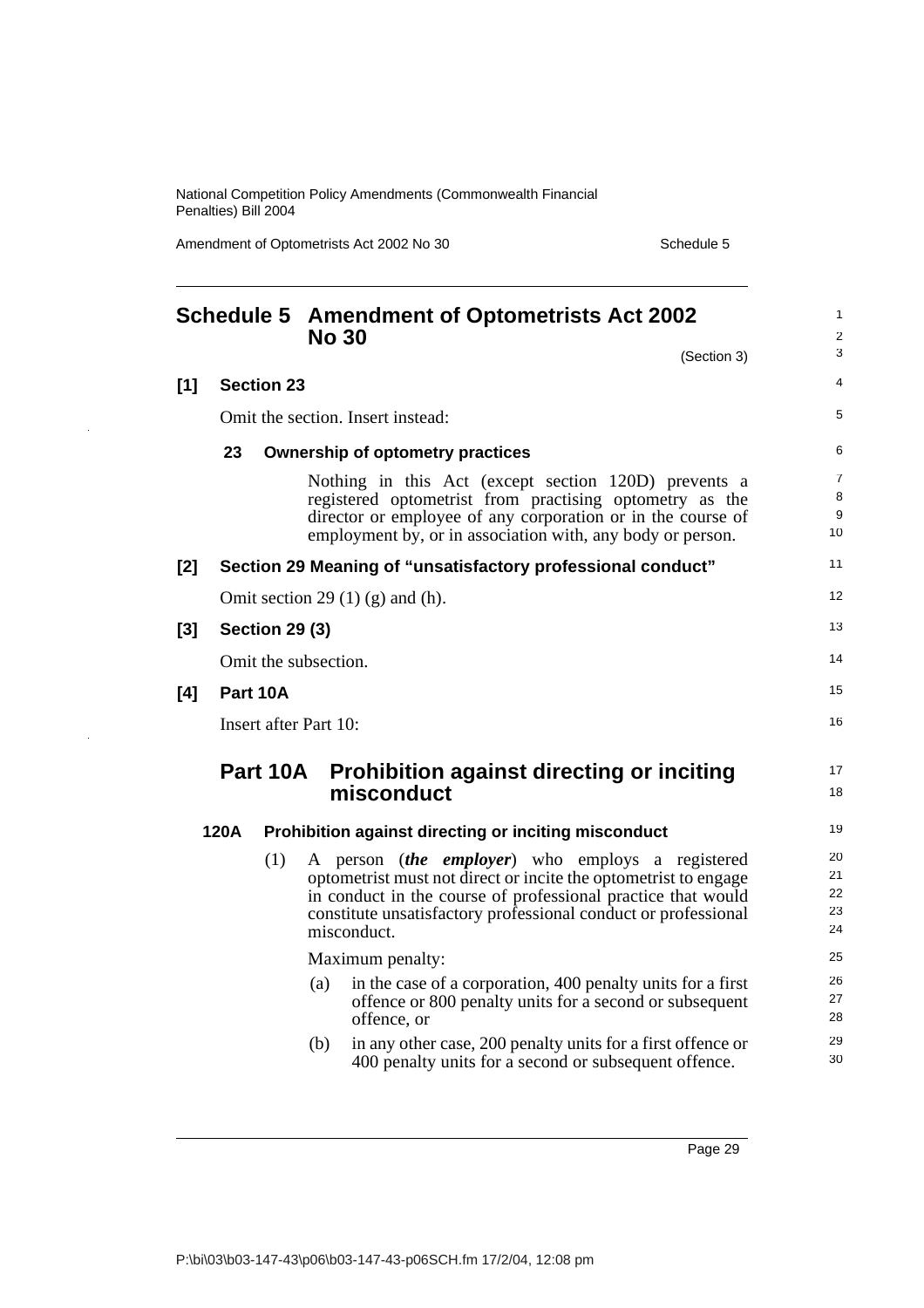- (2) For the purposes of this section, any actions of an agent or employee of the employer are taken to be actions of the employer unless the employer establishes:
	- (a) that the employer had no knowledge of those actions, and

- (b) that the employer could not, by the exercise of due diligence, have prevented those actions.
- (3) If a person is convicted of or made the subject of a criminal finding for an offence against this section in respect of the actions of an agent or employee of the person, the agent or employee is for the purposes of this Part taken to have been convicted of or made the subject of a criminal finding for the offence also.
- (4) When a court convicts or makes a criminal finding against a person for an offence against this section, the registrar or other proper officer of the court must notify the Director-General in writing of the conviction or criminal finding.
- (5) This section does not apply in respect of the employment of an optometrist by any of the following:
	- (a) a public health organisation within the meaning of the *Health Services Act 1997*,
	- (b) a private hospital or day procedure centre within the meaning of the *Private Hospitals and Day Procedure Centres Act 1988*,
	- (c) a nursing home within the meaning of the *Nursing Homes Act 1988*.

#### **120B Extended concept of employment**

- (1) When a registered optometrist engages in the practice of optometry in the course of the carrying on of a business, any person who owns, manages, controls, conducts or operates that business is for the purposes of this Part taken to employ the optometrist (in addition to any person who actually employs the optometrist).
- (2) When a registered optometrist is employed by a corporation, each of the following persons is for the purposes of this Part also considered to be the employer of the optometrist (in addition to the corporation):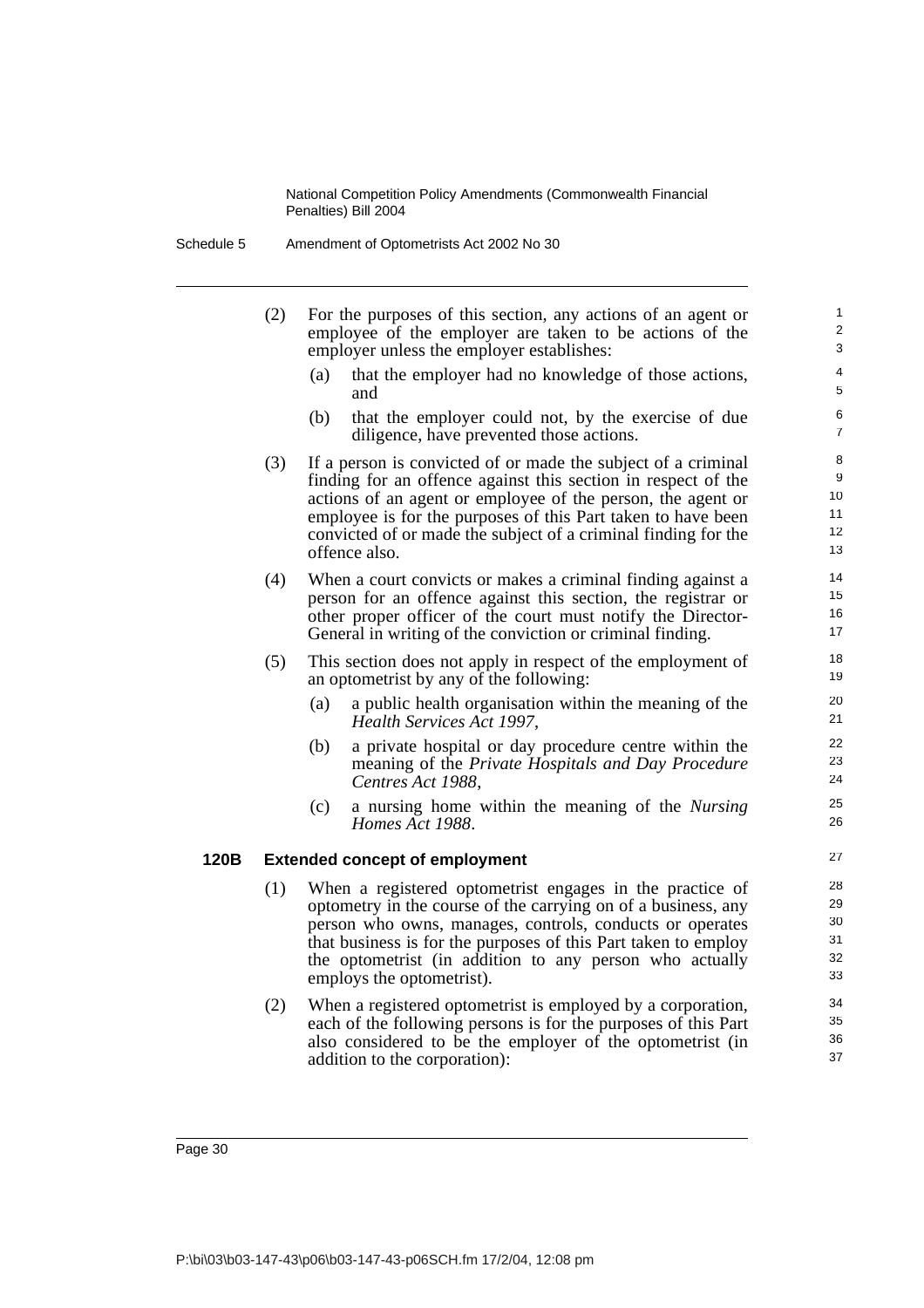Amendment of Optometrists Act 2002 No 30 Schedule 5

- (a) a person who is a director, secretary or executive officer (as defined in the *Corporations Act 2001* of the Commonwealth) of the corporation or is concerned in the management of the corporation,
- (b) any other employee of the corporation in accordance with whose directions the optometrist is required or expected to act.

#### **120C Extended concept of carrying on business**

- (1) If an optometrist engaged in the practice of optometry is provided, in the course of the carrying on of a business, with services that facilitate that practice and the operator of the business is entitled, in connection with the provision of those services, to a share or interest in the profits or income arising from the practice of optometry by the optometrist:
	- (a) that business is taken for the purposes of this Part to be a business that provides the optometrical services that are provided by the optometrist in the course of that practice, and
	- (b) the optometrist is taken for the purposes of this Part to be engaged in the practice of optometry in the course of the carrying on of that business.
- (2) Subsection (1) does not apply in respect of the practice of optometry by an optometrist in such circumstances as may be prescribed by the regulations as exempt from that subsection.
- (3) For the purposes of this Part, a person is considered to operate a business if the person:
	- (a) owns, manages, controls, conducts or operates the business, or
	- (b) has (within the meaning of section 120G) a management role or substantial interest in a corporation that operates the business or a substantial interest in a trust under which the business is operated.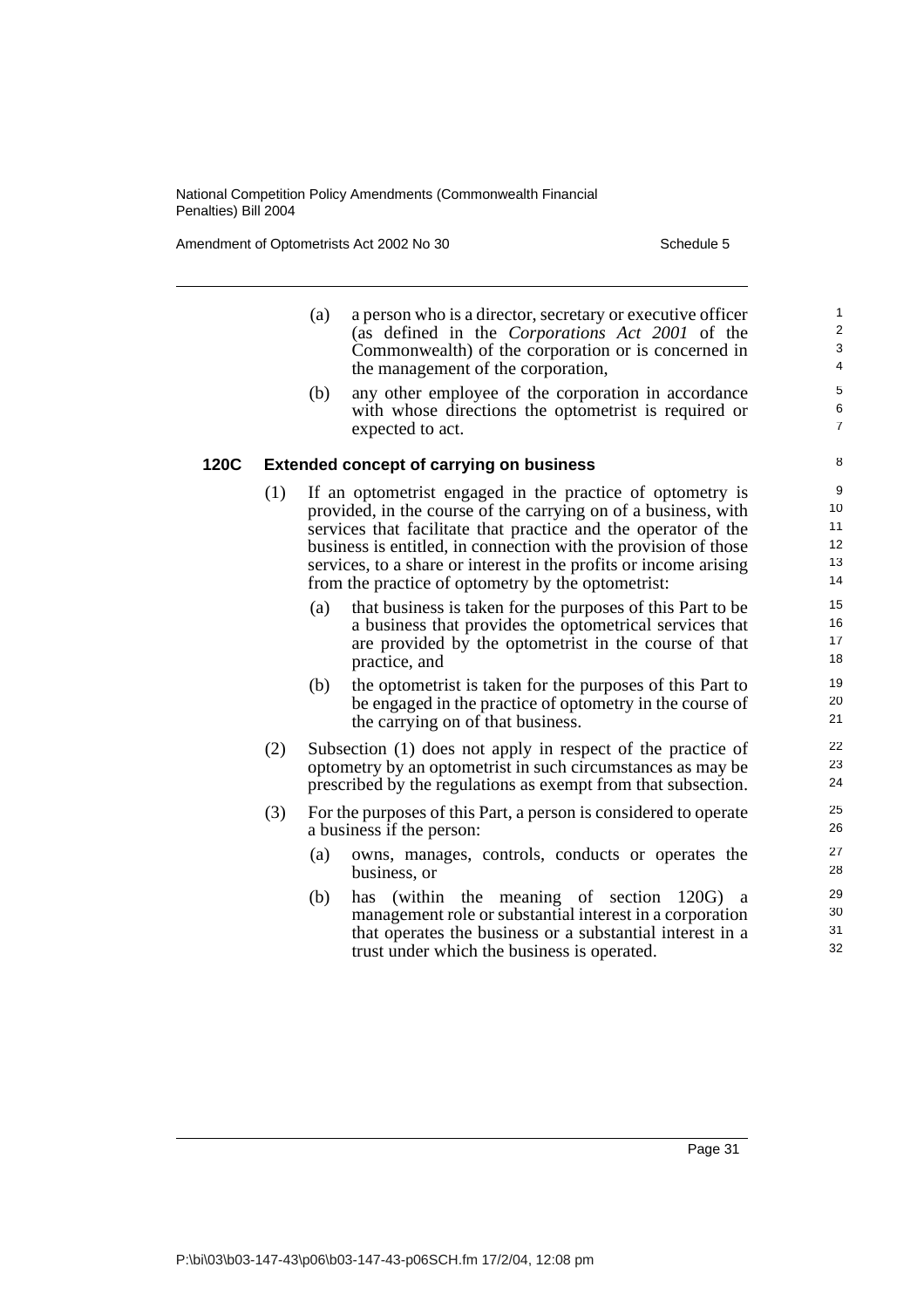Schedule 5 Amendment of Optometrists Act 2002 No 30

#### **120D Convicted offenders may be prohibited from carrying on business**

- (1) The Director-General may, by notice in writing given to a person who has been convicted of or made the subject of a criminal finding for an offence against this Part, prohibit the person from operating a business that provides optometrical services.
- (2) The prohibition may be expressed to be:
	- (a) for a fixed period (in which case the prohibition remains in force only for that fixed period), or

- (b) for an unlimited period subject to an entitlement to apply after a specified time for the lifting of the prohibition (in which case the prohibition remains in force until it is lifted).
- (3) A prohibition may not be imposed under this section unless the Director-General is of the opinion that the person is not a fit and proper person to operate a business that provides optometrical services. The Director-General is entitled to presume, in the absence of evidence to the contrary, that a person who has been convicted of or made the subject of a criminal finding for an offence against this Part on 2 or more occasions in any period of 10 years is not a fit and proper person to operate such a business.
- (4) A prohibition under this section may be limited in its operation in either or both of the following ways:
	- (a) it may be limited to specified premises, but only where the person concerned operates a business that provides optometrical services at those premises and at other premises,
	- (b) it may be limited to premises within a specified area.
- (5) If a prohibition under this section is subject to an entitlement to apply after a specified time for the prohibition to be lifted, such an application may be made to the Director-General after that time. The Director-General may lift the prohibition or confirm the prohibition and set a further period after which an application for the prohibition to be lifted can be made under this subsection.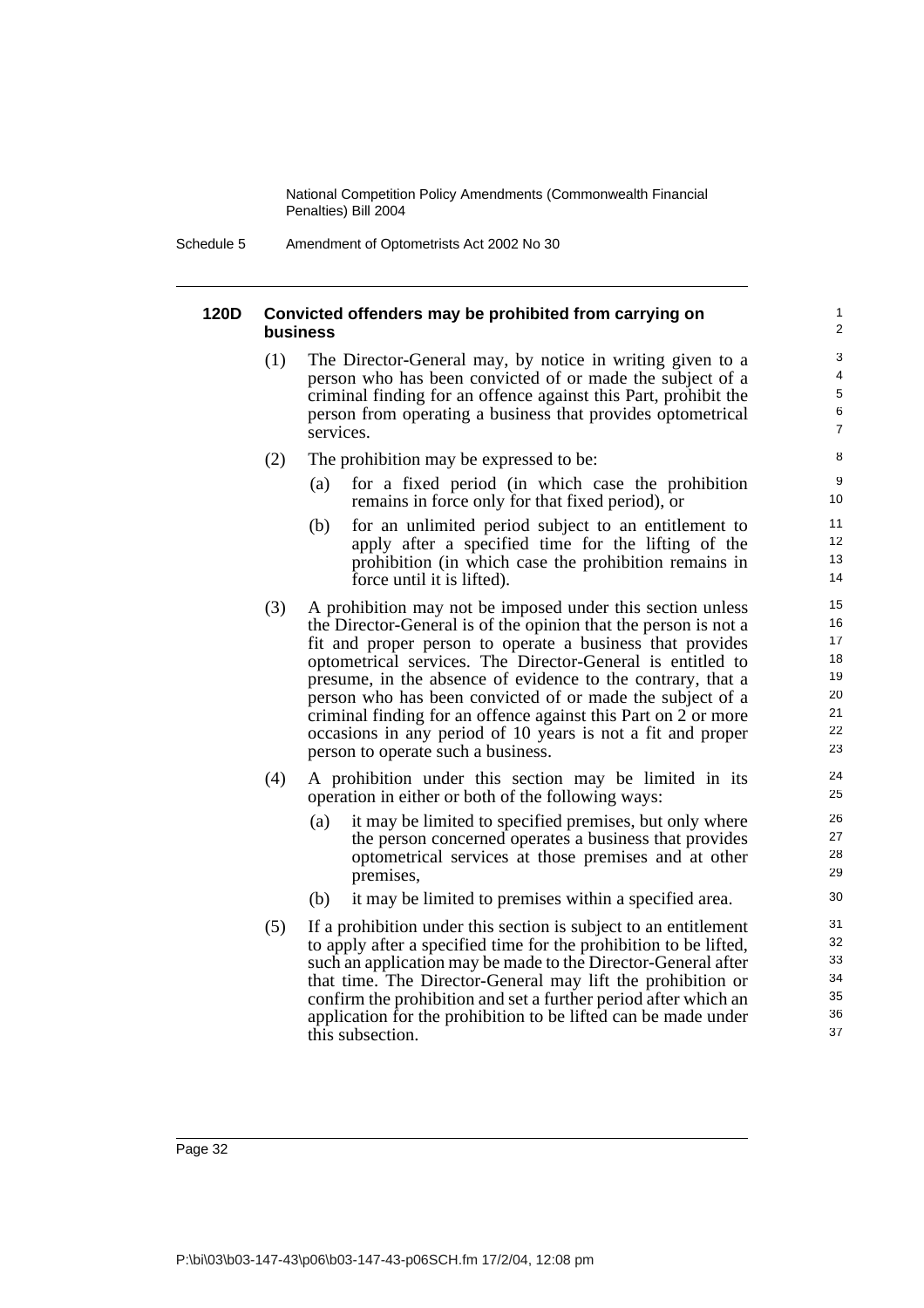Amendment of Optometrists Act 2002 No 30 Schedule 5

| 120E        |     | Offence of operating business while prohibited                                                                                                                                                                                                   | 1                        |
|-------------|-----|--------------------------------------------------------------------------------------------------------------------------------------------------------------------------------------------------------------------------------------------------|--------------------------|
|             | (1) | A person who in contravention of a prohibition under this Part<br>operates a business that provides optometrical services is<br>guilty of an offence.                                                                                            | $\overline{2}$<br>3<br>4 |
|             |     | Maximum penalty:                                                                                                                                                                                                                                 | 5                        |
|             |     | in the case of a corporation, 400 penalty units for a first<br>(a)<br>offence or 800 penalty units for a second or subsequent<br>offence, or                                                                                                     | 6<br>7<br>8              |
|             |     | (b)<br>in any other case, 200 penalty units for a first offence or<br>400 penalty units for a second or subsequent offence.                                                                                                                      | 9<br>10                  |
|             | (2) | If a continuing state of affairs is created by an offence against<br>this section the offender is liable to a maximum penalty of:                                                                                                                | 11<br>12                 |
|             |     | 100 penalty units in the case of a corporation, or<br>(a)                                                                                                                                                                                        | 13                       |
|             |     | (b)<br>50 penalty units in any other case,                                                                                                                                                                                                       | 14                       |
|             |     | in respect of each day on which that offence continues, in<br>addition to the penalty specified in subsection (1).                                                                                                                               | 15<br>16                 |
|             | (3) | If optometrical services are provided on premises on which a<br>business is carried on, it is to be presumed for the purposes of<br>this section, unless the contrary is established, that the<br>business provides those optometrical services. | 17<br>18<br>19<br>20     |
| 120F        |     | <b>Effect of appeal against conviction</b>                                                                                                                                                                                                       | 21                       |
|             |     | A prohibition under this Part has no effect while an appeal is<br>pending against the conviction or criminal finding for the<br>offence on which the prohibition is based.                                                                       | 22<br>23<br>24           |
| <b>120G</b> |     | <b>Business interests-effect of prohibition</b>                                                                                                                                                                                                  | 25                       |
|             | (1) | When a corporation or the trustee of a trust is the subject of a<br>prohibition under this Part in connection with the operation of<br>a business operated by the corporation or under the trust:                                                | 26<br>27<br>28           |
|             |     | (a)<br>each person who has a management role or substantial<br>interest in the corporation or a substantial interest in the<br>trust is for the purposes of this Part taken to be the<br>subject of that prohibition also, and                   | 29<br>30<br>31<br>32     |
|             |     | each corporation in which a person referred to in<br>(b)<br>paragraph (a) has a management role or substantial<br>interest is for the purposes of this Part taken to be the                                                                      | 33<br>34<br>35           |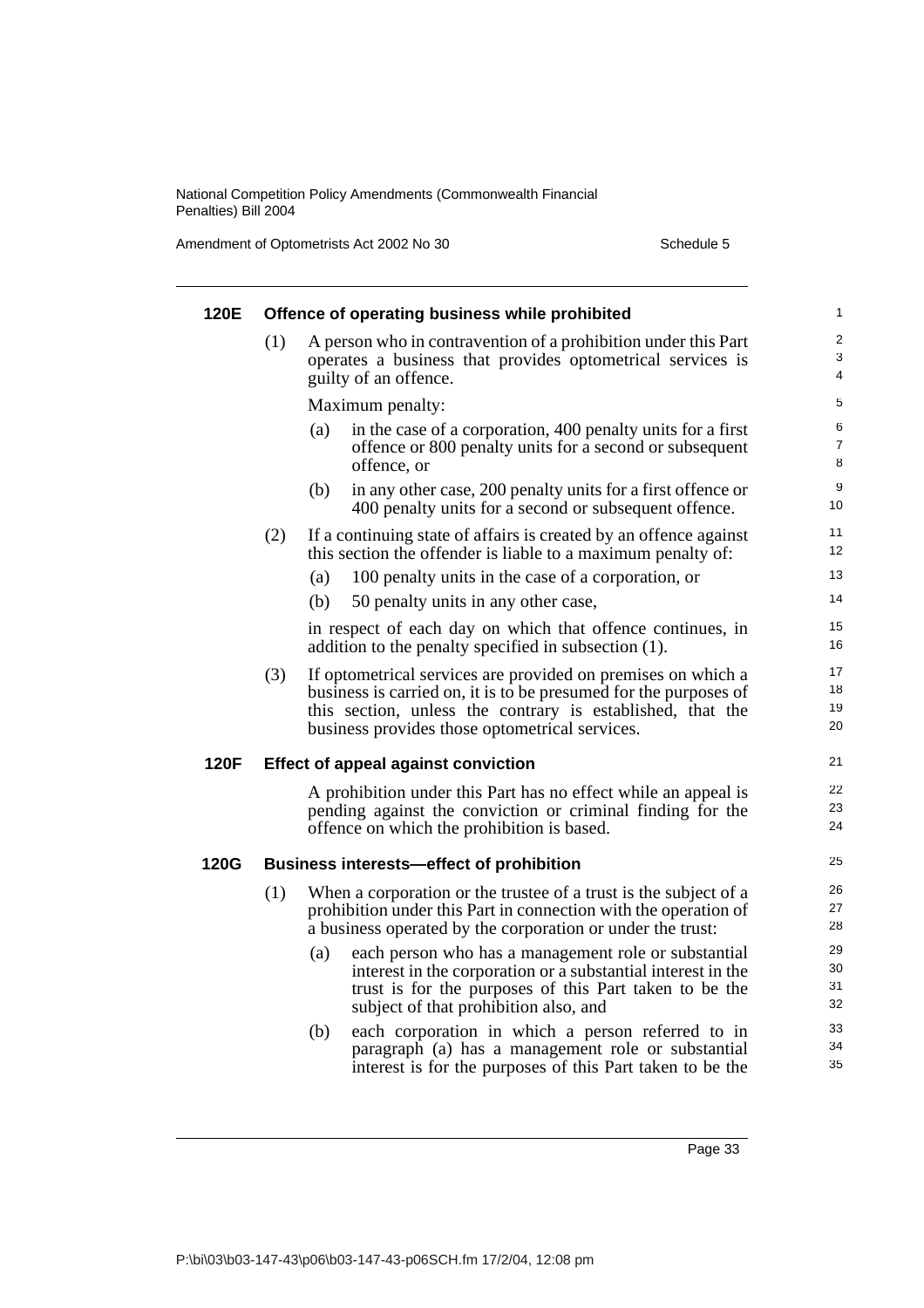subject of that prohibition also (whether or not the corporation was in existence at the time of the relevant offence), and

- (c) the trustee and any manager of a trust in which a person referred to in paragraph (a) has a substantial interest are for the purposes of this Part taken to be the subject of that prohibition also (whether or not the trust was in existence at the time of the relevant offence).
- (2) A person is considered to have a management role or substantial interest in a corporation if:
	- (a) the person is a director, secretary or executive officer (as defined in the *Corporations Act 2001* of the Commonwealth) of the corporation, or
	- (b) the person is entitled to more than 10% of the issued share capital of the corporation (with the shares to which a person is entitled including shares in which the person or an associate of the person has a relevant interest within the meaning of the *Corporations Act 2001* of the Commonwealth).
- (3) A person is considered to have a substantial interest in a trust if the person (whether or not as the trustee of another trust) is the beneficiary in respect of more than 10% of the value of the interests in the trust.
- (4) The regulations may create exceptions to this section.

#### **120H Power to require information from convicted persons and others**

- (1) When a corporation or the trustee of a trust is convicted of or made the subject of a criminal finding for an offence against this Part in connection with the operation of a business operated by the corporation or under the trust, the Director-General may require certain persons to provide specified information to the Director-General, as provided by this section.
- (2) The corporation or trustee may be required to provide information that the Director-General may reasonably require to ascertain the identity of each person who has a management role or substantial interest in the corporation or a substantial interest in the trust.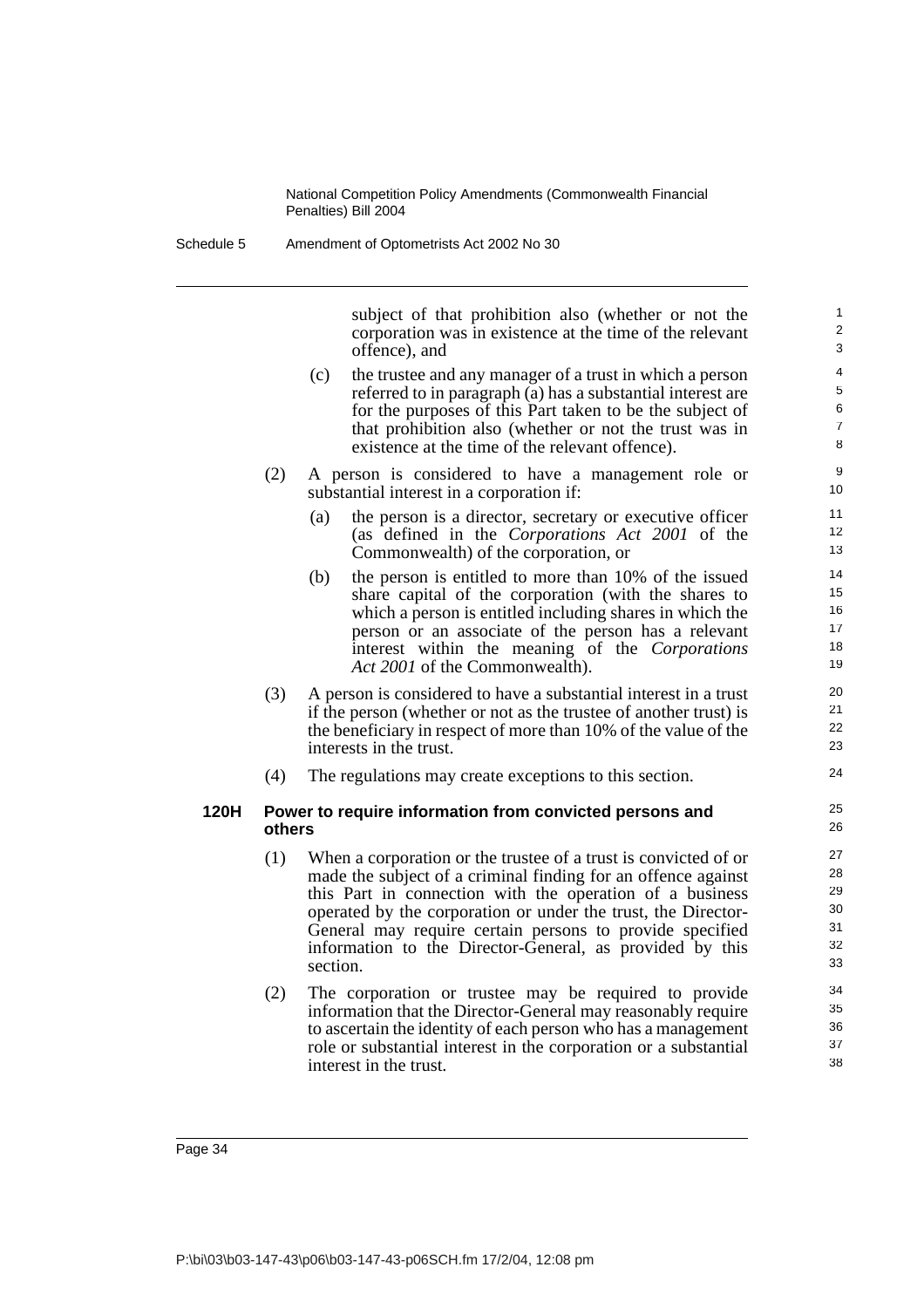Amendment of Optometrists Act 2002 No 30 Schedule 5

| (3) |     | A person whom the Director-General reasonably believes has<br>a management role or substantial interest in the corporation or<br>a substantial interest in the trust may be required to provide<br>information that the Director-General may reasonably require<br>to ascertain:                                                                                | 1<br>$\overline{\mathbf{c}}$<br>3<br>$\overline{\mathcal{L}}$<br>5 |
|-----|-----|-----------------------------------------------------------------------------------------------------------------------------------------------------------------------------------------------------------------------------------------------------------------------------------------------------------------------------------------------------------------|--------------------------------------------------------------------|
|     | (a) | the identity of each corporation in which that person has<br>a management role or substantial interest, or                                                                                                                                                                                                                                                      | 6<br>$\overline{7}$                                                |
|     | (b) | the identity of the trustee and any manager of a trust in<br>which that person has a substantial interest.                                                                                                                                                                                                                                                      | 8<br>9                                                             |
| (4) |     | A requirement to provide information is to be imposed by a<br>direction in writing served on the person, corporation or<br>trustee concerned. The direction must specify a period of not<br>less than 7 days as the period within which the required<br>information must be provided.                                                                           | 10<br>11<br>12<br>13<br>14                                         |
| (5) |     | A person who fails without reasonable excuse to comply with<br>a requirement under this section is guilty of an offence.                                                                                                                                                                                                                                        | 15<br>16                                                           |
|     |     | Maximum penalty:                                                                                                                                                                                                                                                                                                                                                | 17                                                                 |
|     | (a) | in the case of a corporation, 400 penalty units for a first<br>offence or 800 penalty units for a second or subsequent<br>offence, or                                                                                                                                                                                                                           | 18<br>19<br>20                                                     |
|     | (b) | in any other case, 200 penalty units for a first offence or<br>400 penalty units for a second or subsequent offence.                                                                                                                                                                                                                                            | 21<br>22                                                           |
| (6) |     | A person who in purported compliance with a requirement<br>under this section provides information that is false or<br>misleading in a material particular is guilty of an offence<br>unless the person satisfies the court that the person did not<br>know and could not reasonably be expected to have known<br>that the information was false or misleading. | 23<br>24<br>25<br>26<br>27<br>28                                   |
|     |     | Maximum penalty:                                                                                                                                                                                                                                                                                                                                                | 29                                                                 |
|     | (a) | in the case of a corporation, 400 penalty units for a first<br>offence or 800 penalty units for a second or subsequent<br>offence, or                                                                                                                                                                                                                           | 30<br>31<br>32                                                     |
|     | (b) | in any other case, 200 penalty units for a first offence or<br>400 penalty units for a second or subsequent offence.                                                                                                                                                                                                                                            | 33<br>34                                                           |
|     |     |                                                                                                                                                                                                                                                                                                                                                                 |                                                                    |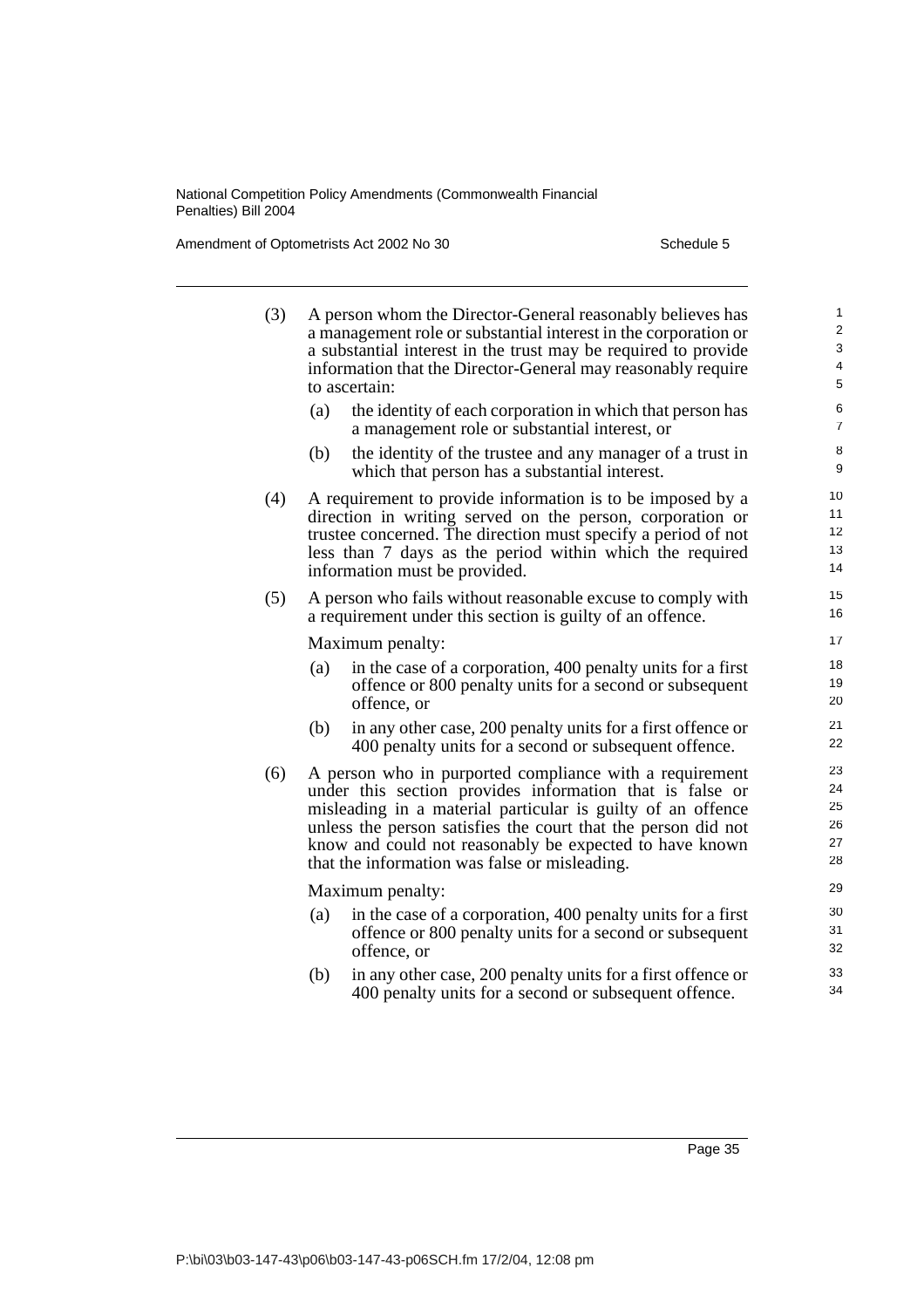Schedule 5 Amendment of Optometrists Act 2002 No 30

#### **120I Evidentiary certificate** (1) The Director-General may issue a certificate to the effect that a person specified in the certificate is or was prohibited under this Part from operating a business that provides optometrical services during a period specified in the certificate. (2) Such a certificate is evidence of the matters certified. (3) A certificate purporting to be a certificate issued by the Director-General under this section is presumed to have been so issued unless the contrary is established. **[5] Schedule 7 Savings and transitional provisions** Insert at the end of clause 2 (1): *National Competition Policy Amendments (Commonwealth Financial Penalties) Act 2004*, to the extent that it amends this Act **Explanatory note** The Optometrists Act 2002 (the **Principal Act**) was enacted to replace the existing Optometrists Act 1930 as a result of a National Competition Policy review of that Act. Section 23 of the Principal Act (continuing a similar restriction under the existing Act) restricts the carrying on of the business of the practice of optometry to registered optometrists, incorporated practices, existing optometry businesses, persons approved by the Minister for Health, persons carrying on the business of a deceased optometrist for a limited period and others as permitted by the regulations. **Schedule 5 [1]** removes this restriction on the practice of optometry. **Schedule 5 [1]** also inserts a new section 23 into the Principal Act to make it clear that nothing in the Act prevents a registered optometrist from practising optometry as the director or employee of any corporation or in the course of employment by, or in association with, any body or person. **Schedule 5 [4]** inserts a new Part 10A (sections 120A–120I) into the Principal Act. Under proposed section 120A, it will be an offence for a person who employs a registered optometrist to direct or incite the optometrist to engage in conduct in the course of professional practice that would constitute unsatisfactory professional conduct (which, under the current definition of that term in the Principal Act, includes overservicing) or professional misconduct. Under proposed section 120D, the Director-General of the Department of Health will be able to prohibit persons who have been convicted of or made the subject of a criminal finding for such an offence from operating a business that provides optometrical services. Such a prohibition has an extended operation. For example, it will prohibit the person from having a management role or substantial interest in a corporation that operates such a business or from having a substantial interest in a trust under which such a business is operated. **Schedule 5 [2] and [3]** make amendments consequential on the amendments made by **Schedule 5 [1]**. **Schedule 5 [5]** provides for the making of savings and transitional regulations as a 1  $\overline{2}$ 3 4 5 6 7 8 9 10 11 12 13 14 15 16 17 18 19 20 21 22 23 24 25 26 27 28 29 30 31 32 33 34 35 36 37 38 39 40 41 42 43

P:\bi\03\b03-147-43\p06\b03-147-43-p06SCH.fm 17/2/04, 12:08 pm

consequence of the proposed amendments to the Principal Act.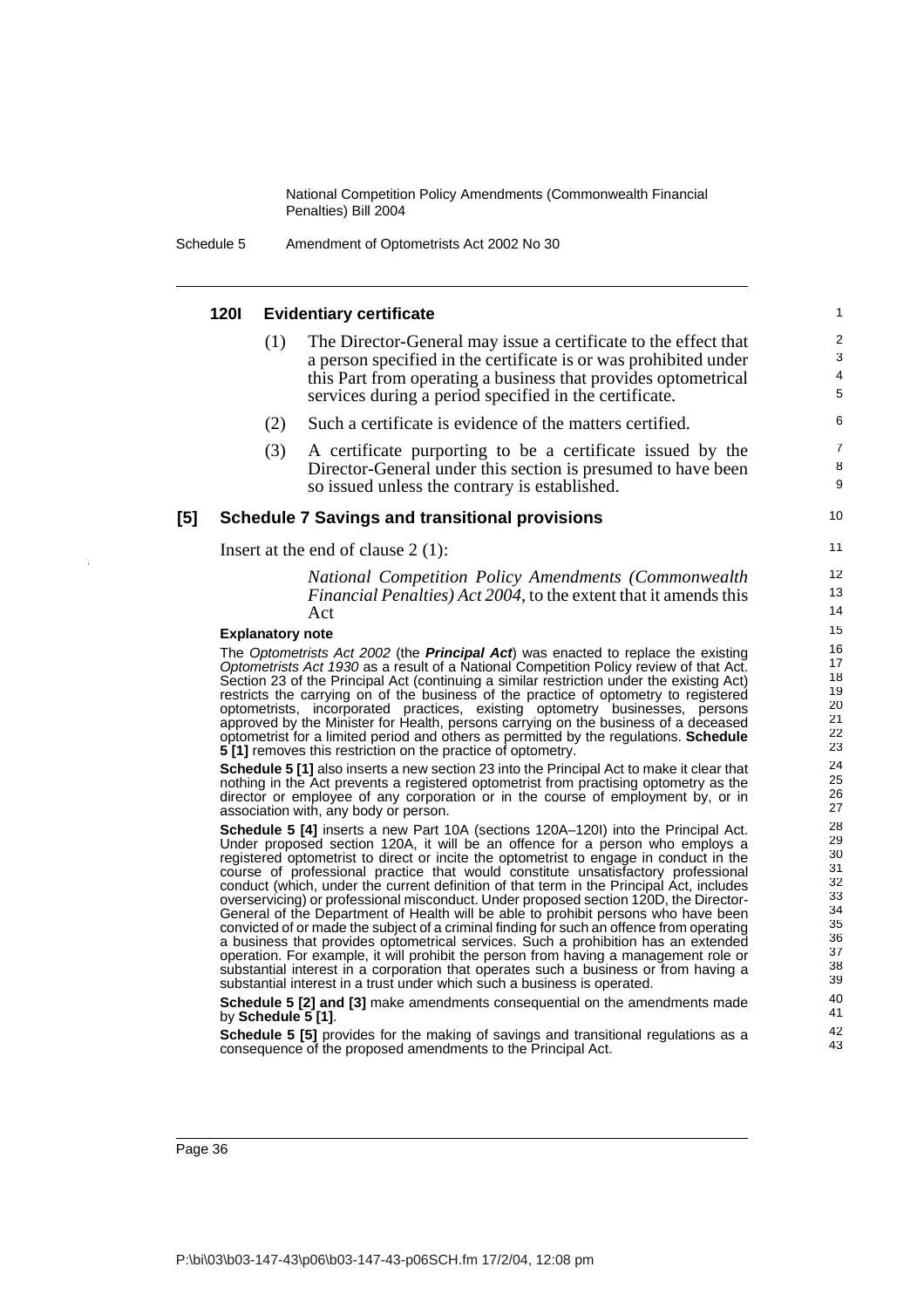Amendment of Pharmacy Act 1964 No 48 Schedule 6

|       |     |                    | <b>Schedule 6 Amendment of Pharmacy Act 1964</b><br><b>No 48</b>                                                                                                                                                                                                                                           | 1<br>$\overline{\mathbf{c}}$ |
|-------|-----|--------------------|------------------------------------------------------------------------------------------------------------------------------------------------------------------------------------------------------------------------------------------------------------------------------------------------------------|------------------------------|
|       |     |                    | (Section 3)                                                                                                                                                                                                                                                                                                | 3                            |
| $[1]$ |     | in pharmacies      | Section 26 Restrictions on carrying on business of a pharmacist                                                                                                                                                                                                                                            | 4<br>5                       |
|       |     |                    | Omit the section.                                                                                                                                                                                                                                                                                          | 6                            |
| [2]   |     | <b>Section 27A</b> |                                                                                                                                                                                                                                                                                                            | 7                            |
|       |     |                    | Omit the section. Insert instead:                                                                                                                                                                                                                                                                          | 8                            |
|       | 27A |                    | <b>Exemption for friendly societies</b>                                                                                                                                                                                                                                                                    | 9                            |
|       |     | (1)                | Section 25 does not operate to prevent any friendly society<br>from carrying on the business of a pharmacist.                                                                                                                                                                                              | 10<br>11                     |
|       |     | (2)                | In this section:                                                                                                                                                                                                                                                                                           | 12                           |
|       |     |                    | <i>friendly society</i> includes any society exempted from the<br>operation of sections 24C, 25 and 26 under section 27A as in<br>force immediately before its substitution by Schedule 6 [2] to<br>National<br>Competition<br>the<br>Policy<br>Amendments<br>(Commonwealth Financial Penalties) Act 2004. | 13<br>14<br>15<br>16<br>17   |
| [3]   |     | <b>Section 40</b>  |                                                                                                                                                                                                                                                                                                            | 18                           |
|       |     |                    | Insert after section 39:                                                                                                                                                                                                                                                                                   | 19                           |
|       | 40  |                    | <b>Savings and transitional regulations</b>                                                                                                                                                                                                                                                                | 20                           |
|       |     | (1)                | The regulations may contain provisions of a savings or<br>transitional nature consequent on the enactment of the<br>following Acts:                                                                                                                                                                        | 21<br>22<br>23               |
|       |     |                    | National Competition Policy Amendments (Commonwealth<br>Financial Penalties) Act 2004, to the extent that it amends this<br>Act                                                                                                                                                                            | 24<br>25<br>26               |
|       |     | (2)                | Any such provision may, if the regulations so provide, take<br>effect from the date of assent to the Act concerned or a later<br>date.                                                                                                                                                                     | 27<br>28<br>29               |
|       |     | (3)                | To the extent to which any such provision takes effect from a<br>date that is earlier than the date of its publication in the<br>Gazette, the provision does not operate so as:                                                                                                                            | 30<br>31<br>32               |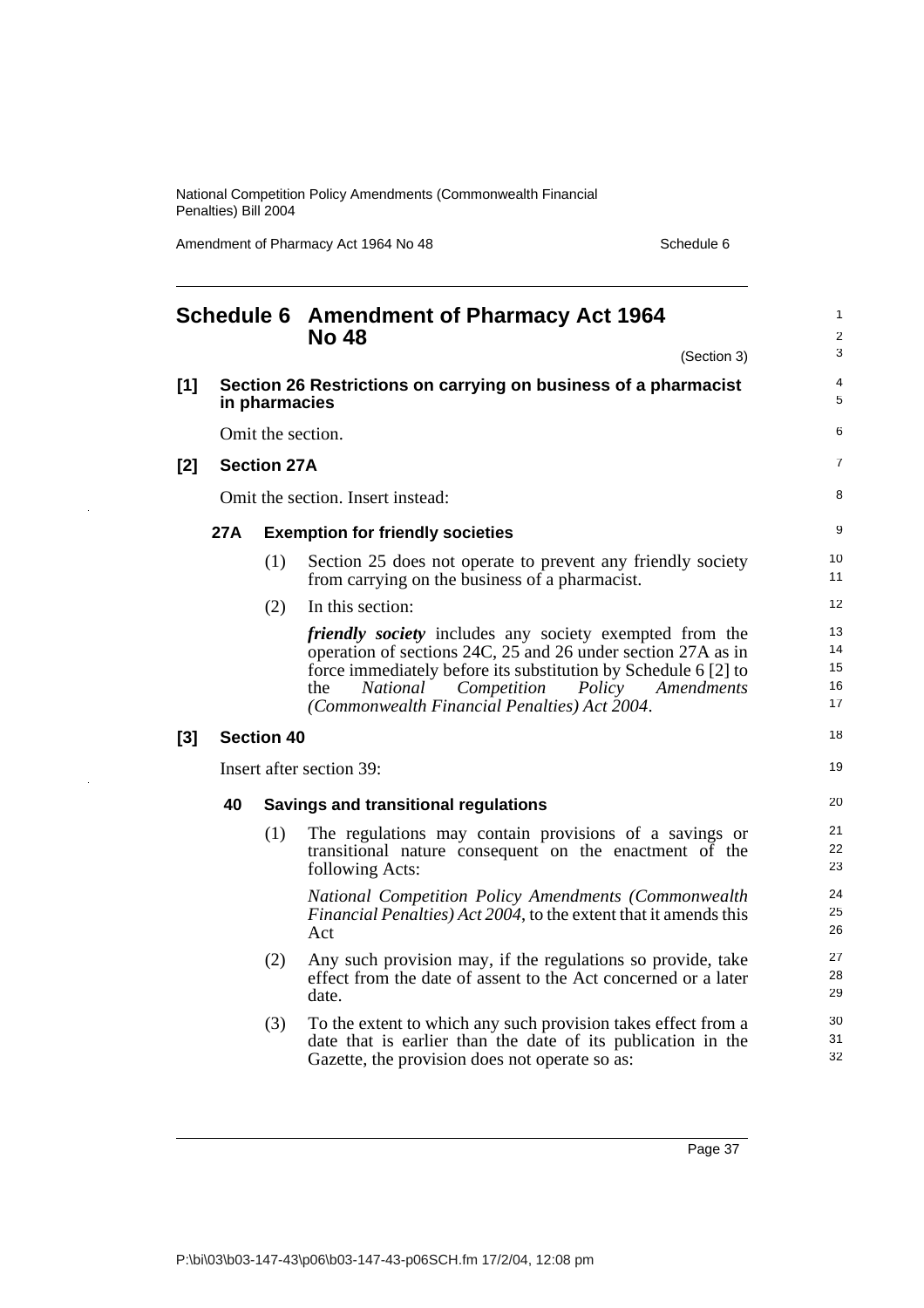Schedule 6 Amendment of Pharmacy Act 1964 No 48

(a) to affect, in a manner prejudicial to any person (other than the State or an authority of the State), the rights of that person existing before the date of its publication, or

(b) to impose liabilities on any person (other than the State or an authority of the State) in respect of anything done or omitted to be done before the date of its publication.

#### **Explanatory note**

Section 26 of the Pharmacy Act 1964 (the **Principal Act**) limits to 3 the number of pharmacy businesses that pharmacists may carry on or in which they may have a direct or indirect pecuniary interest. (The restriction does not apply to certain friendly societies or certain established pharmacy businesses.) The section also prohibits pharmacists from carrying on a pharmacy business or having a direct or indirect pecuniary interest in such a business as a member of more than 3 partnerships of pharmacists. **Schedule 6 [1]** removes these restrictions on the practice of pharmacy.

Section 27A of the Principal Act allows certain friendly societies to operate their established pharmacy businesses by exempting the conduct of such pharmacies from section 25 of the Act. (Section 25 provides that, subject to certain limited exceptions, only registered pharmacists or partnerships consisting solely of registered pharmacists may carry on a pharmacy business or otherwise have a direct or indirect pecuniary interest in such a business.) Section 27A also exempts the conduct of such pharmacies from sections 24C (which requires pharmacy premises to be approved and owners registered) and 26 (discussed above). However, the conduct of other friendly society pharmacies is only exempted from these sections (and so such pharmacies may only operate) subject to the approval of the Minister for Health. **Schedule 6 [2]** removes the restriction on the ability of friendly societies to open and operate new pharmacies by applying the exemption from section 25 to the conduct of a pharmacy business by any friendly society. (In substituting section 27A, the item also removes a restriction on the ability of the established friendly society pharmacies to relocate, and removes the exemption from sections 26 (to be repealed by **Schedule 6 [1]**) and 24C.)

**Schedule 6 [3]** provides for the making of savings and transitional regulations as a consequence of the proposed amendments to the Principal Act.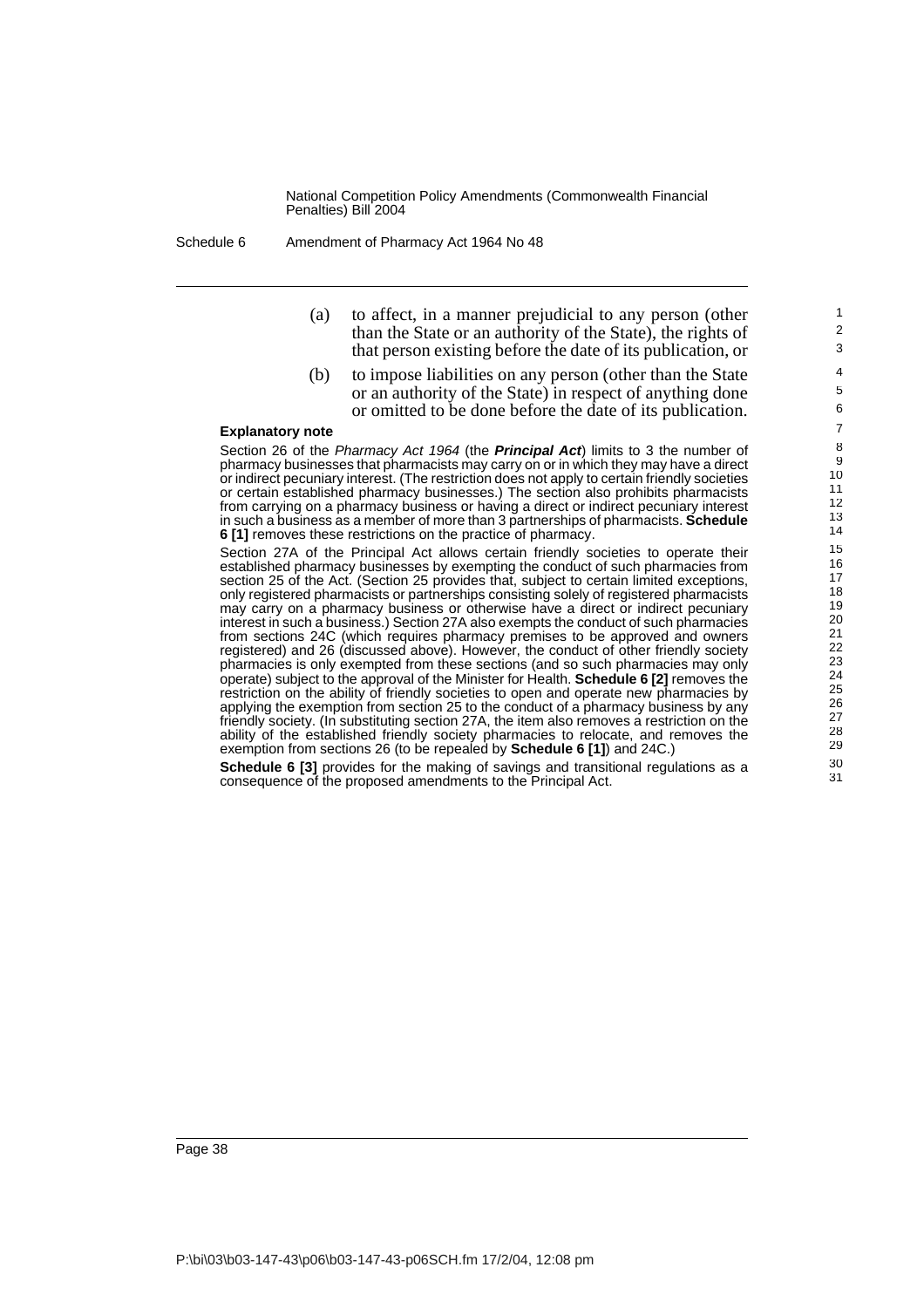Amendment of Farm Debt Mediation Act 1994 No 91 Schedule 7

|     |                         | <b>Schedule 7 Amendment of Farm Debt Mediation</b><br>Act 1994 No 91                                                                                                                                                                                                                                                                                   | 1<br>$\overline{2}$              |  |  |
|-----|-------------------------|--------------------------------------------------------------------------------------------------------------------------------------------------------------------------------------------------------------------------------------------------------------------------------------------------------------------------------------------------------|----------------------------------|--|--|
|     |                         | (Section 3)                                                                                                                                                                                                                                                                                                                                            | 3                                |  |  |
| [1] |                         | Section 11 Certificate that Act does not apply to farm mortgage                                                                                                                                                                                                                                                                                        | 4                                |  |  |
|     |                         | Omit section 11 (3) and the note at the end of that subsection.                                                                                                                                                                                                                                                                                        | 5                                |  |  |
| [2] |                         | <b>Section 29A Reviews by Administrative Decisions Tribunal</b>                                                                                                                                                                                                                                                                                        | 6                                |  |  |
|     | Omit the section.       |                                                                                                                                                                                                                                                                                                                                                        | $\overline{7}$                   |  |  |
| [3] |                         | <b>Schedule 1 Savings and transitional provisions</b>                                                                                                                                                                                                                                                                                                  | 8                                |  |  |
|     |                         | Insert at the end of clause $1(1)$ :                                                                                                                                                                                                                                                                                                                   | 9                                |  |  |
|     |                         | National Competition Policy Amendments (Commonwealth<br><i>Financial Penalties) Act 2004, to the extent that it amends this</i><br>Act                                                                                                                                                                                                                 | 10<br>11<br>12                   |  |  |
| [4] |                         | Schedule 1, clause 8                                                                                                                                                                                                                                                                                                                                   | 13                               |  |  |
|     | Insert after clause 7:  |                                                                                                                                                                                                                                                                                                                                                        |                                  |  |  |
|     | 8                       | Application of 2004 amending Act                                                                                                                                                                                                                                                                                                                       | 15                               |  |  |
|     | (1)                     | In this clause, the 2004 amending Act means the National<br>Competition Policy Amendments (Commonwealth Financial<br>Penalties) Act 2004.                                                                                                                                                                                                              | 16<br>17<br>18                   |  |  |
|     | (2)                     | Section 11 (3) continues to apply to the farmer and the<br>creditor under a farm mortgage in respect of which the<br>Authority had, before the repeal of that subsection by the<br>2004 amending Act, failed to issue a certificate under section<br>11 as if that subsection had not been repealed.                                                   | 19<br>20<br>21<br>22<br>23       |  |  |
|     | (3)                     | An application to the Administrative Decisions Tribunal that<br>had been made under section 29A before the repeal of that<br>section by the 2004 amending Act is to be heard and<br>determined, and the decision of the Administrative Decisions<br>Tribunal on the application is to be given effect to, as if that<br>section had not been repealed. | 24<br>25<br>26<br>27<br>28<br>29 |  |  |
|     | <b>Explanatory note</b> |                                                                                                                                                                                                                                                                                                                                                        | 30                               |  |  |
|     | to take such action.    | The Farm Debt Mediation Act 1994 prohibits the creditor under a farm debt from taking<br>enforcement action in relation to the associated farm mortgage without first giving the<br>farmer an opportunity to seek mediation of the matters giving rise to the creditor's right                                                                         | 31<br>32<br>33<br>34             |  |  |